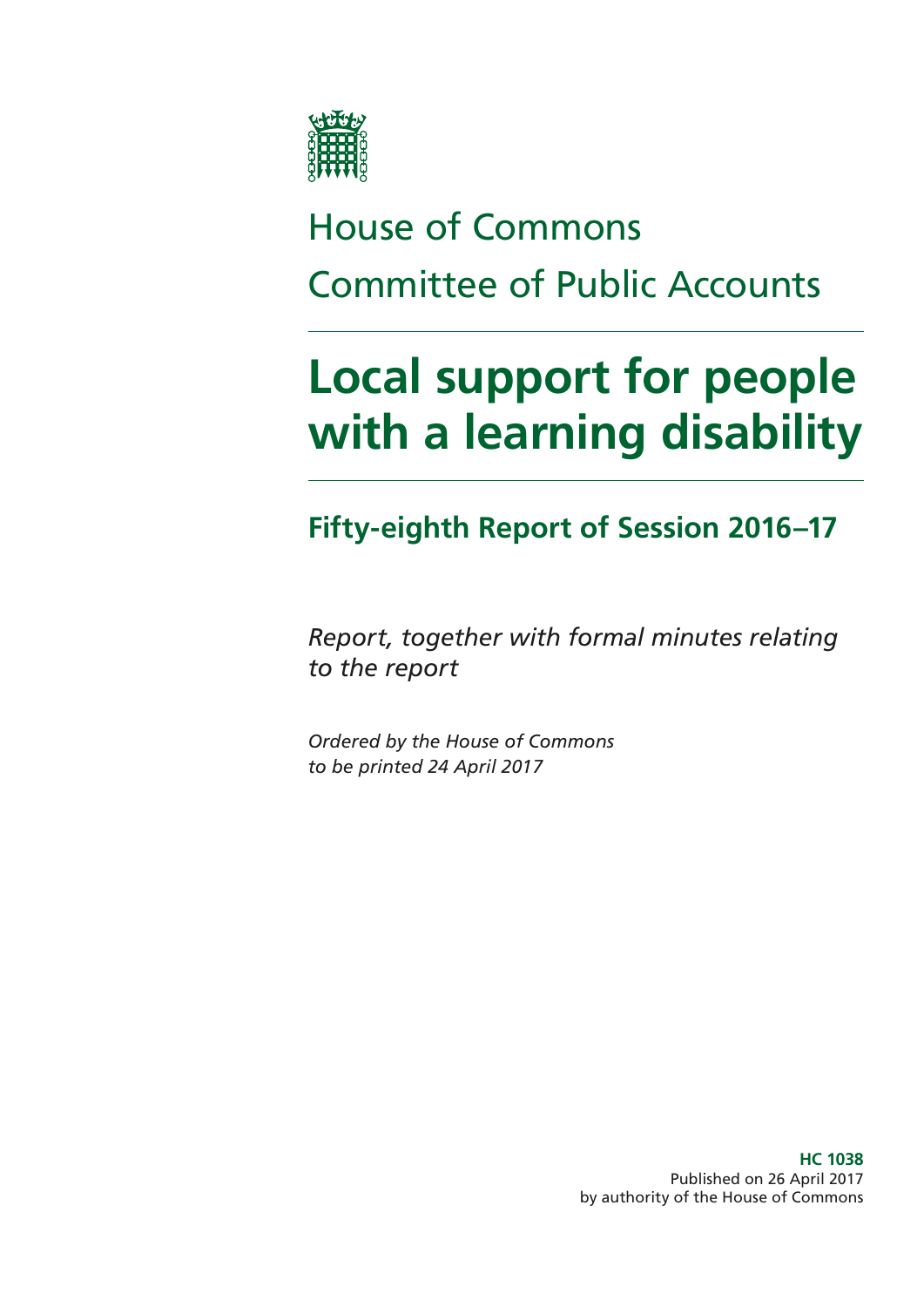#### **The Committee of Public Accounts**

The Committee of Public Accounts is appointed by the House of Commons to examine "the accounts showing the appropriation of the sums granted by Parliament to meet the public expenditure, and of such other accounts laid before Parliament as the committee may think fit" (Standing Order No.148).

#### **Current membership**

[Meg Hillier MP](http://www.parliament.uk/biographies/commons/meg-hillier/1524) (*Labour (Co-op), Hackney South and Shoreditch*) (Chair) [Mr Richard Bacon MP](http://www.parliament.uk/biographies/commons/mr-richard-bacon/1451) (*Conservative, South Norfolk*) [Philip Boswell MP](https://www.parliament.uk/biographies/commons/philip-boswell/4388) (*Scottish National Party, Coatbridge, Chryston and Bellshill*) [Charlie Elphicke MP](https://www.parliament.uk/biographies/commons/Charlie-Elphicke/3971) (*Conservative, Dover*) [Chris Evans MP](http://www.parliament.uk/biographies/commons/chris-evans/4040) (*Labour (Co-op), Islwyn*) [Caroline Flint MP](http://www.parliament.uk/biographies/commons/caroline-flint/389) (*Labour, Don Valley*) [Kevin Foster MP](http://www.parliament.uk/biographies/commons/kevin-foster/4451) (*Conservative, Torbay*) [Simon Kirby MP](https://www.parliament.uk/biographies/commons/simon-kirby/3929) (*Conservative, Brighton, Kemptown*) [Kwasi Kwarteng MP](https://www.parliament.uk/biographies/commons/kwasi-kwarteng/4134) (*Conservative, Spelthorne*) [Nigel Mills MP](http://www.parliament.uk/biographies/commons/nigel-mills/4136) (*Conservative, Amber Valley*) [Anne Marie Morris MP](https://www.parliament.uk/biographies/commons/anne-marie-morris/4249) (*Conservative, Newton Abbot*) [Bridget Phillipson MP](http://www.parliament.uk/biographies/commons/bridget-phillipson/4046) (*Labour, Houghton and Sunderland South*) [John Pugh MP](http://www.parliament.uk/biographies/commons/john-pugh/1454) (*Liberal Democrat, Southport*) [Karin Smyth MP](http://www.parliament.uk/biographies/commons/karin-smyth/4444) (*Labour, Bristol South*) [Mrs Anne-Marie Trevelyan MP](http://www.parliament.uk/biographies/commons/mrs-anne-marie-trevelyan/4531) (*Conservative, Berwick-upon-Tweed*)

#### **Powers**

Powers of the Committee of Public Accounts are set out in House of Commons Standing Orders, principally in SO No.148. These are available on the Internet via [www.parliament.uk.](http://www.parliament.uk)

#### **Publication**

Committee reports are published on the [Committee's website](http://www.parliament.uk/business/committees/committees-a-z/commons-select/public-accounts-committee/) and in print by Order of the House.

Evidence relating to this report is published on the [inquiry publications](https://www.parliament.uk/business/committees/committees-a-z/commons-select/public-accounts-committee/inquiries/parliament-2015/care-learning-disabilities-16-17/publications/)  [page](https://www.parliament.uk/business/committees/committees-a-z/commons-select/public-accounts-committee/inquiries/parliament-2015/care-learning-disabilities-16-17/publications/) of the Committee's website.

#### **Committee staff**

The current staff of the Committee are Dr Stephen McGinness (Clerk), Dr Mark Ewbank (Second Clerk), Hannah Wentworth (Chair Support), Dominic Stockbridge (Senior Committee Assistant), Sue Alexander and Ruby Radley (Committee Assistants), and Tim Bowden (Media Officer).

#### **Contacts**

All correspondence should be addressed to the Clerk of the Committee of Public Accounts, House of Commons, London SW1A 0AA. The telephone number for general enquiries is 020 7219 4099; the Committee's email address is [pubaccom@parliament.uk.](mailto:pubaccom@parliament.uk)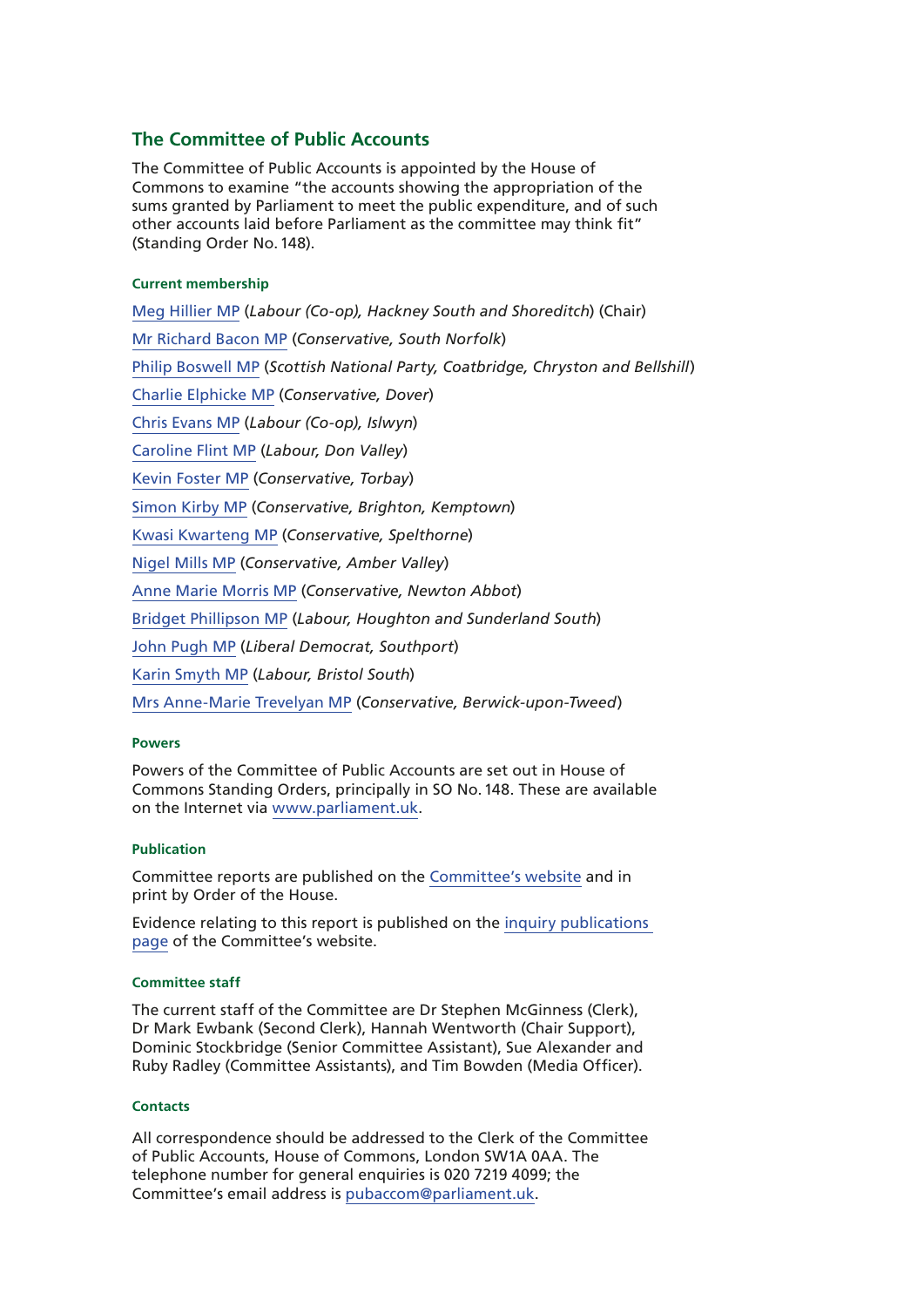### **Contents**

| <b>Summary</b>        |                                                               | 3                 |
|-----------------------|---------------------------------------------------------------|-------------------|
|                       | <b>Introduction</b>                                           | 4                 |
|                       | <b>Conclusions and recommendations</b>                        | 5                 |
| $\mathbf 1$           | The Transforming Care programme                               | 8                 |
|                       | Progress in reducing bed numbers                              | 8                 |
|                       | Care and treatment reviews                                    | 9                 |
|                       | Moving money to pay for community support                     | 10 <sup>°</sup>   |
| $\mathbf{2}$          | Supporting people with a learning disability in the community | 12                |
|                       | Local housing allowance                                       | 12                |
|                       | Access to health and social care                              | $12 \overline{ }$ |
|                       | Advocacy                                                      | 13                |
| <b>Formal Minutes</b> |                                                               | 15                |
|                       | <b>Witnesses</b>                                              |                   |
|                       | <b>Published written evidence</b>                             | 16                |
|                       | List of Reports from the Committee during the current session | 17                |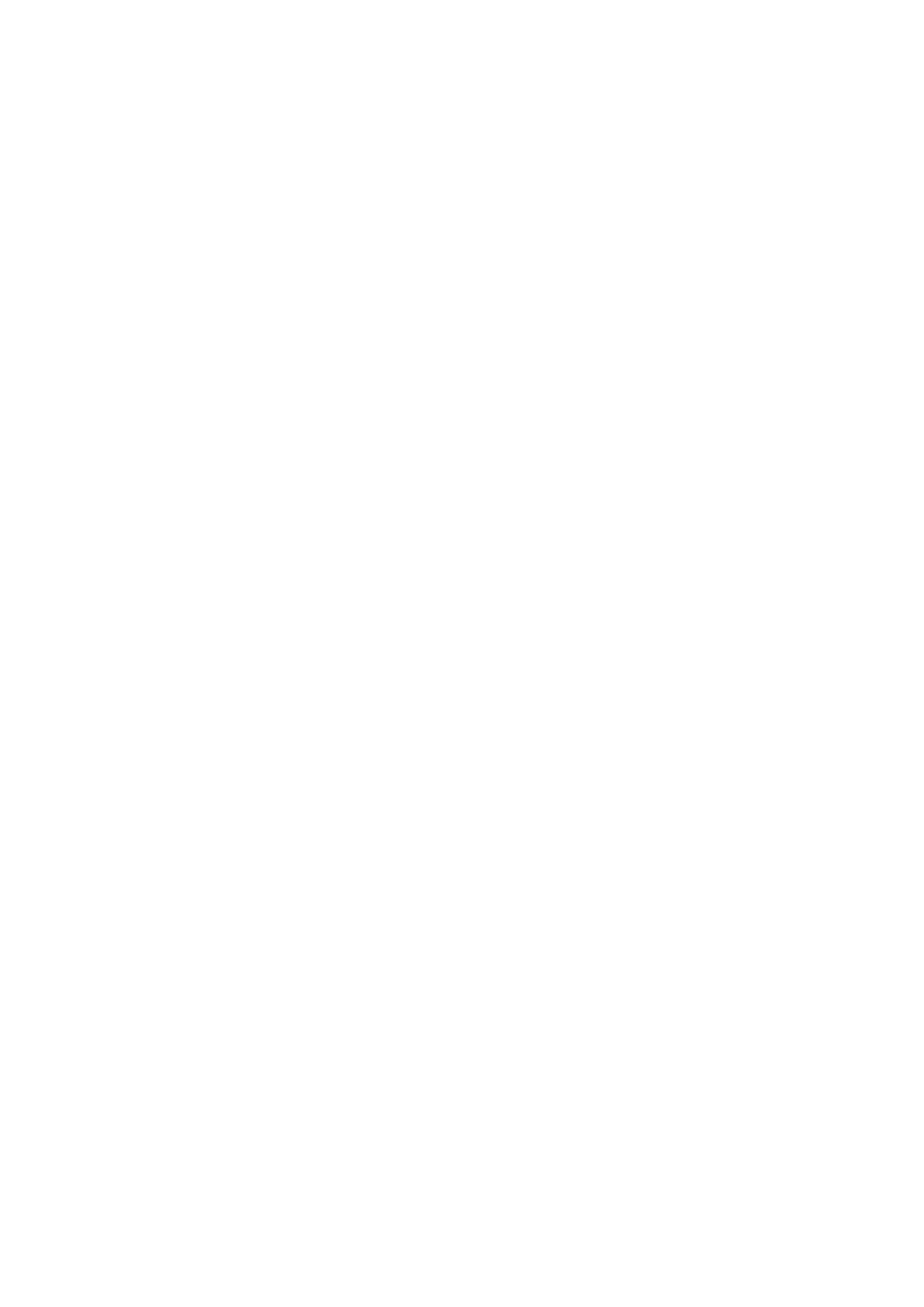### <span id="page-4-0"></span>Summary

Two years ago, the previous Committee of Public Accounts reported on the Department of Health's (the Department) efforts to move people with a learning disability out of mental health hospitals and into the community. At that time, the Committee found that progress had been poor but was promised improvements. We can see that the Department and NHS England have since made progress. They have developed the Transforming Care programme and moved some people out of hospital. However, more needs to be done to address known barriers: money is not moving with the patient to pay for support in the community, too many people are not having care and treatment reviews and the uncertainty caused by the proposed changes to local housing allowance risks hampering the provision of accommodation in the community.

We are also concerned that support for people with a learning disability who live in the community is patchy; there are significant local variations but, on average, fewer than 6% of people with a learning disability are in employment and only 23% of people with a learning disability are registered as such with their GPs. There needs to be a greater focus on measuring outcomes and improvements to the quality of life from the £8 billion central and local government spend each year on this support.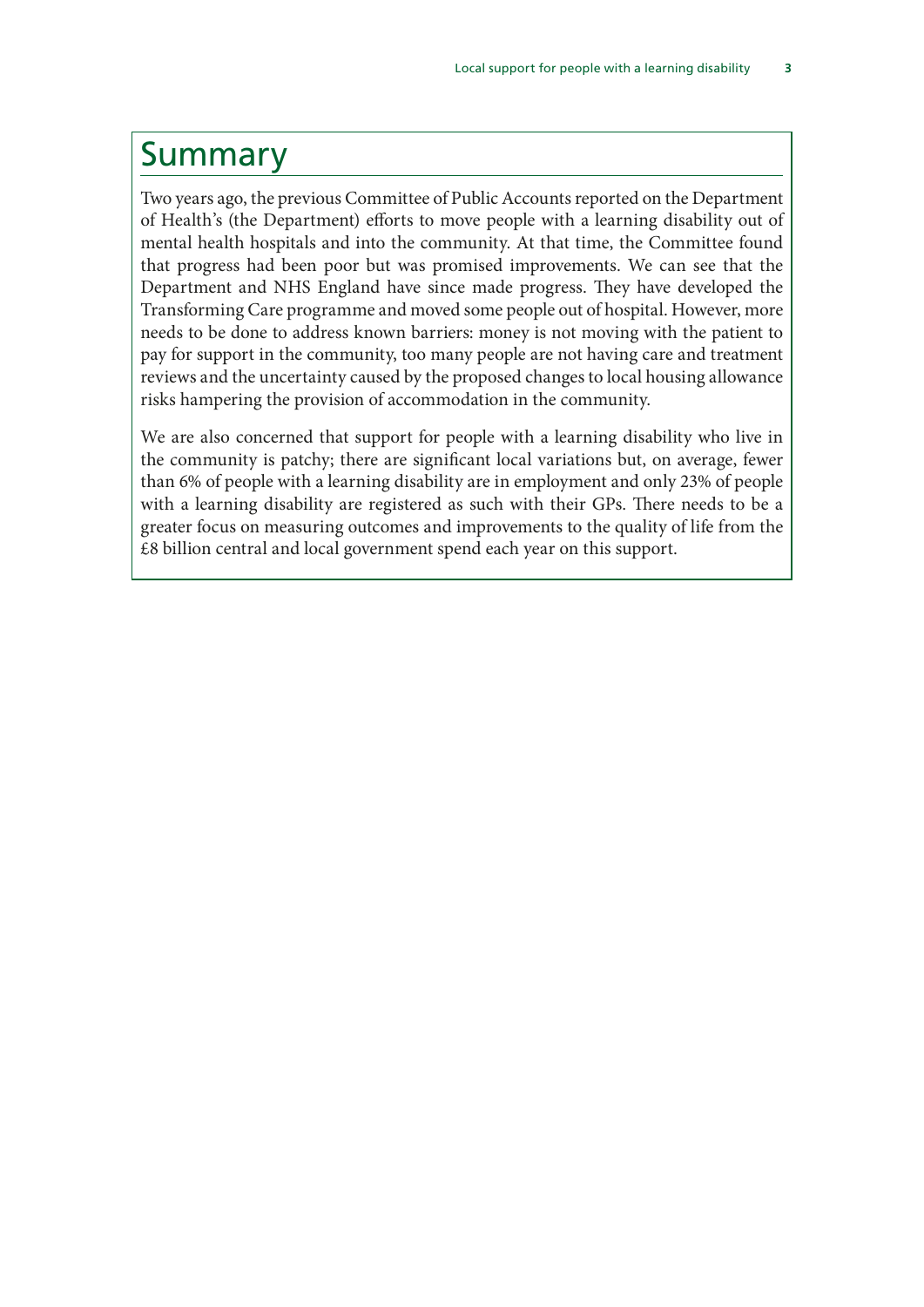# <span id="page-5-0"></span>Introduction

Central and local government spend £8 billion a year between them on supporting adults aged 18–64 who have a learning disability. The Department sets policy for adult learning disability services, while local authorities provide social care services and NHS England is responsible for meeting their health needs. There are an estimated 930,000 adults with a learning disability in England, 129,000 of whom receive local authority social care support. There are approximately 2,500 people with a learning disability who are in mental health hospitals as they are considered a danger to themselves or to others. Since 2012, following the abuse scandal at Winterbourne View, the Department committed to move people, where appropriate, out of mental health hospitals into the community. In 2015 it launched the Transforming Care programme which aims to reduce the number of beds for people with a learning disability in mental health hospitals by 35%–50% by 2019 and provide support for people to live in the community instead.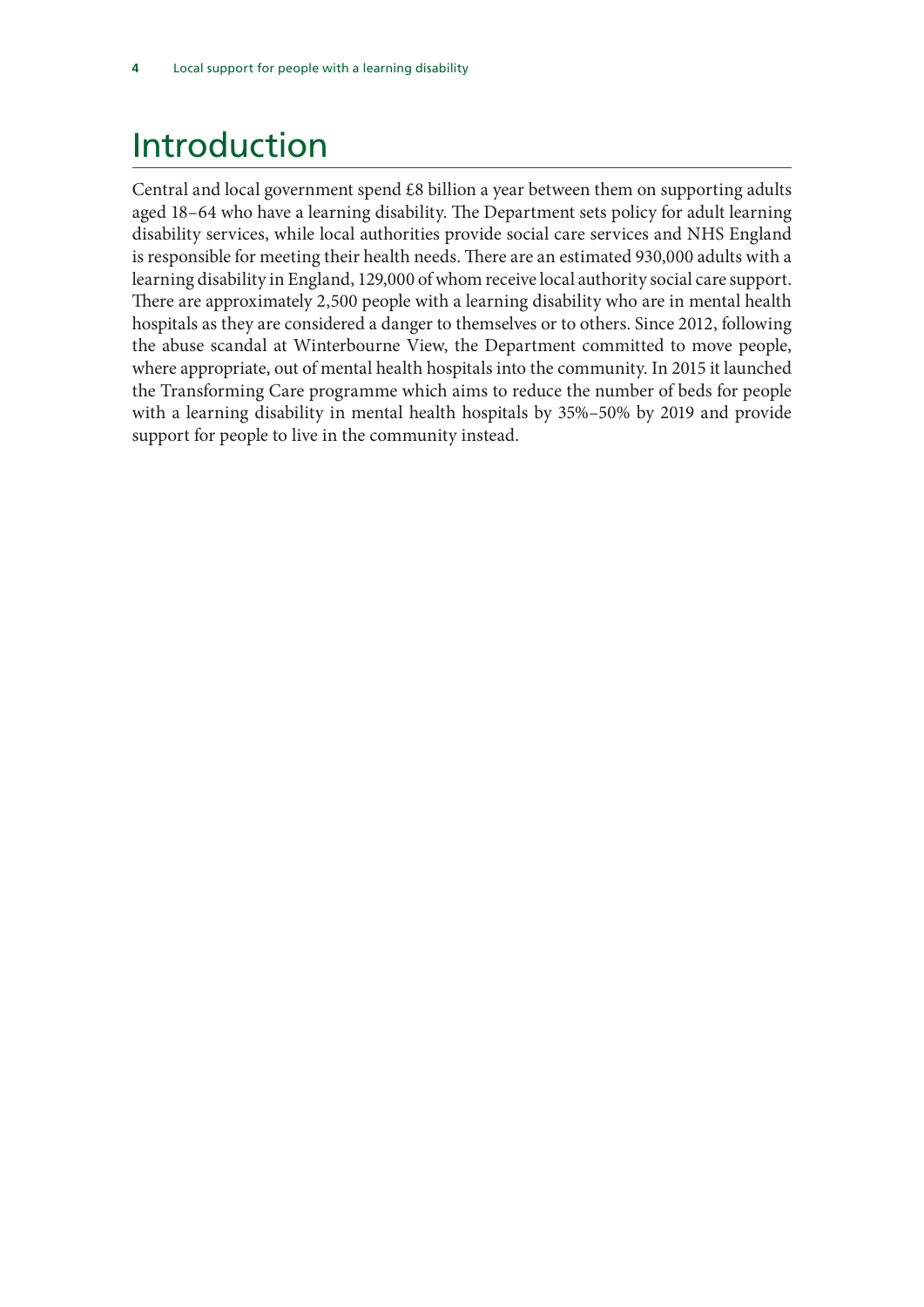### <span id="page-6-0"></span>Conclusions and recommendations

1. **There is much to be done to achieve targets to reduce the number of beds in mental health hospitals for people with a learning disability.** There are stark differences in the numbers of beds in mental health hospitals in different local areas which means there needs to be a local approach to reducing the numbers of these beds. As a result, the Department and NHS England have created 48 partnerships formed of health and social care organisations across England to reduce beds locally. In 2016– 17, these local partnerships reduced the numbers of beds in mental health hospitals by more than 136, which was the target for the year. However, there is a long way to go as partnerships need to reduce bed numbers by between 900–1300 beds across England by 2019. NHS England and local government acknowledge the challenges but believe that they are still on track to reduce the numbers of beds as planned.

**Recommendation:** *Starting in July 2017, NHS England should update the Committee annually on its progress to reduce the number of beds in mental health hospitals.*

2. **Care and treatment reviews are not working as they should.** Care and treatment reviews are important to help people move out of mental health hospitals and to prevent them being admitted in the first instance. NHS England policy is that everyone with a learning disability in a mental health hospital should have a review every six months. However, as of December 2016, only 39% of people in mental health hospitals have had a review in the last six months. We have also heard criticism about a lack of involvement by senior or experienced clinicians. There is some good news in that the number of people who have not had care and treatment reviews has decreased from 47% in January 2016 to 27% in December 2016, with NHS England giving the latest figure of 20.5% as of February 2017. NHS England has refreshed its policy on how care and treatment reviews are conducted. As a result, it is revising the policy for care and treatment reviews which may lead to more frequent reviews for children, and fewer reviews for people who are in secure settings or are under restrictions from the Ministry of Justice.

**Recommendation:** *NHS England should report to the Committee in six months on the effectiveness of its refreshed care and treatment policy. This report should reflect feedback from families and people with a learning disability who have had a review.*

3. **Money is not yet following the patient to pay for support in the community.** Money needs to move with the patient as they leave mental health hospitals to pay for their support in the community. There is a risk of unfunded pressures on local authorities if money does not move with the patient. In January 2017, NHS England agreed how money will move within the NHS for a specific group of patients: those who have been in specialised commissioning mental health hospitals for longer than 5 years as of 1 April 2016. This money will then need to move from the NHS to local authorities, which NHS England told us had started to happen. However, at the time of our evidence session, just £1 million had moved from specialised commissioning to other areas of the NHS out of an estimated £10.8 million that should have been released. In part, this is because there can be a time lag when trying to reduce the number of beds in some mental health hospitals caused by the type of contract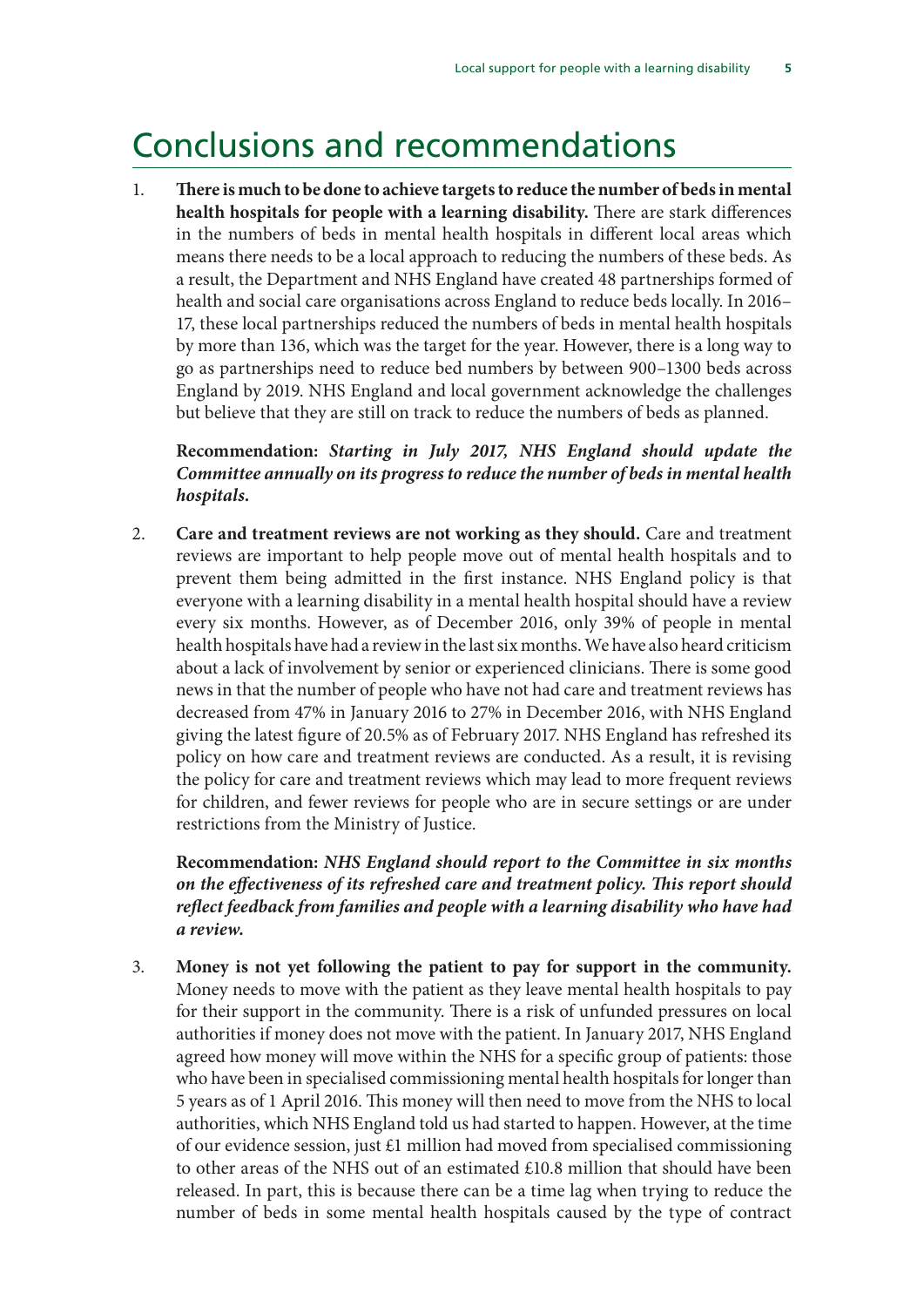where beds are commissioned as a block. There is a real sense of frustration from the Challenging Behaviour Foundation, a charity working on behalf of people with a learning disability, at how slowly money is moving.

**Recommendation:** *NHS England should set out how its new arrangements will work in practice to move money from health to local authorities more quickly.*

4. **Proposed changes to the local housing allowance pose a real risk to the key aim of the Transforming Care programme to move people into community based care.** Proposed changes to the local housing allowance may leave many people with a learning disability without enough benefits to pay the higher rent they are likely to face for specialist accommodation. The proposed change has also caused uncertainty for organisations that provide accommodation with support. One estimate is that, during 2016, these organisations put on hold 80% of planned supported housing while they assessed the impact of the proposed changes. The Department of Health is discussing this problem with the Department for Communities and Local Government and we note its commitment to resolve the issue.

**Recommendation:** *We look to the Department to keep its commitment to act as a champion within Whitehall for people with a learning disability, and secure the right outcome for them on the issue of supported housing. It should work urgently with the Department for Communities and Local Government to resolve the matter by the end of July 2017.*

5. **People with a learning disability and their families are not adequately supported to be advocates for their care.** We heard how the involvement of families is vital to the support for people with a learning disability as they act as essential advocates. Families can be very effective in putting on pressure to bring about changes, and getting a better service for people with a learning disability. There is consensus that better outcomes result from family involvement and that families and advocacy services should be supported. Some local authorities are very good in supporting families to be engaged with their loved one's support or providing advocacy services for people who do not have families who can look after their interests, but it is variable.

**Recommendation:** *NHS England should set out how it will ensure that patients and families are supported to advocate for themselves or have access to effective advocacy.*

6. **People with a learning disability who live in the community have patchy access to health care and limited opportunities to participate in the community, for example, by having a job.** Access to GPs can act as a gateway to other health care services so we are very concerned that only 23% of people with a learning disability are on GP registers and flagged as having a learning disability. There is also considerable local variation in the numbers of people having annual health checks by their GP, from 6.3% in East Sussex to 59% in Hackney. Levels of employment among people with a learning disability are too low, with an overall rate of 5.8%, ranging from 3% to 20% across different local areas. While the Department has the policy lead for people with a learning disability, responsibility for their support spans across government. There are limited measures to assess the quality and impact of health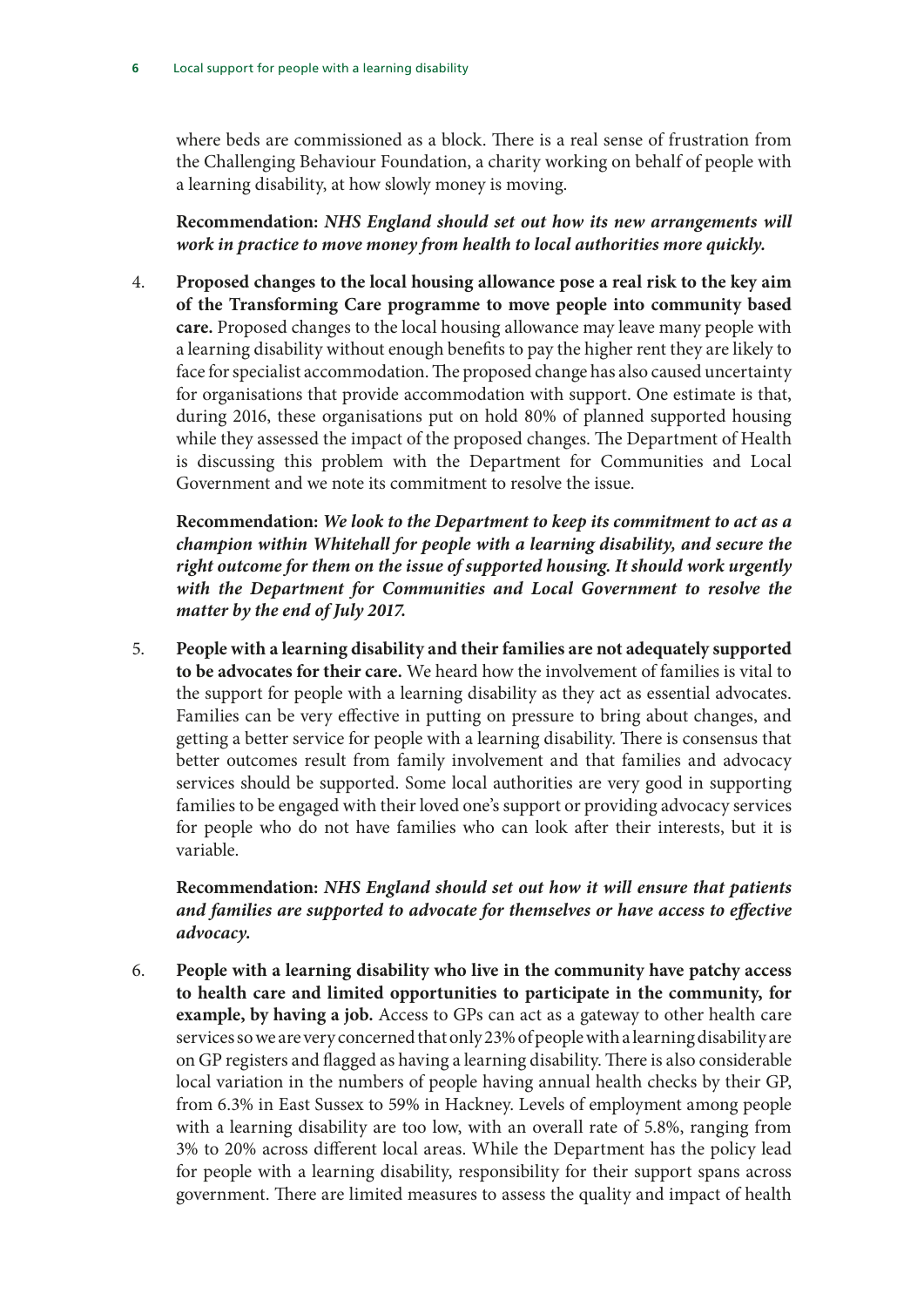and social care support: most measures are of activity rather than outcomes. We heard from charities involved in supporting people with a learning disability that most people want the same things as everyone else: a family, friendships, a job. We understand that some of these are difficult things to measure and the Department told us of work it is doing with the University of Kent to develop more meaningful measures of the quality of life for people with a learning disability.

**Recommendation:** *The Department should set out a cross-government strategy for improving access to health care and opportunities to participate in the community, including employment, as well as how it will measure the effectiveness of this strategy.*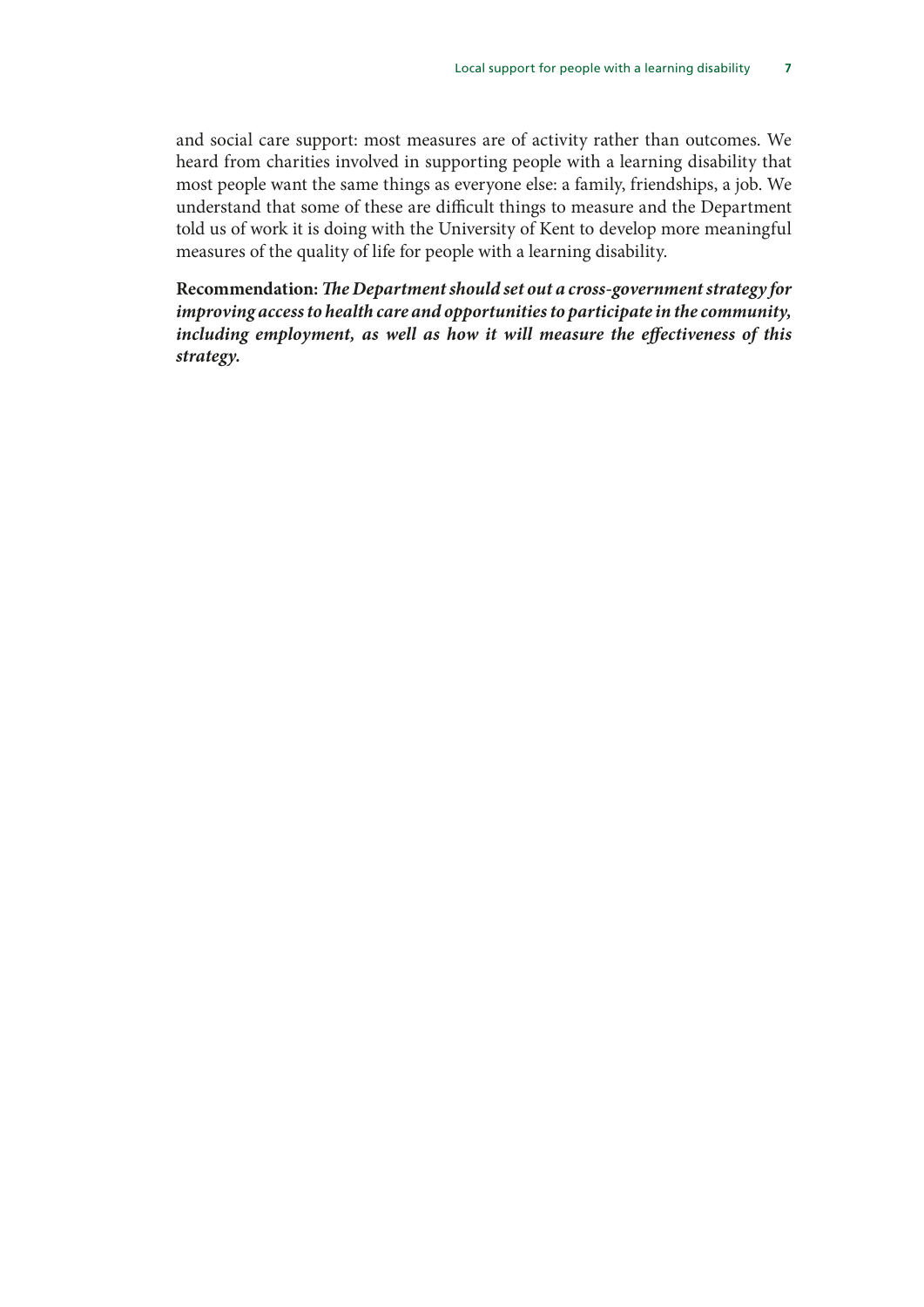# <span id="page-9-0"></span>**1** The Transforming Care programme

1. On the basis of a report by the Comptroller and Auditor General, we took evidence from the Department of Health (the Department), NHS England and the Association of Directors of Adult Social Services about local support for people with a learning disability.<sup>1</sup> We also took evidence from charities who support and lobby for people with a learning disability: the Challenging Behaviour Foundation, Mencap and United Response. The latter two charities also provide support services to people with a learning disability.

2. In England there are 129,000 people with a learning disability who receive support from local authorities, 29,000 of whom live in residential care or nursing homes. Approximately 2,500 people with a learning disability are in mental health hospitals, some with secure facilities. These people are considered a danger to themselves or others and have behaviour that challenges services. The Department and NHS England are seeking to move people out of mental health hospitals into support in the community.<sup>2</sup>

3. NHS England acknowledged that it had made slow progress in moving people out of mental health hospitals into the community from 2012 to 2015 and that the last time the Committee considered this issue had been a wake up call in terms of what it needed to do to bring about profound change. As a result, in 2015, the Department and NHS England launched the Transforming Care programme. This aims to reduce the number of beds in mental health hospitals for people with a learning disability by 35%–50% by 2019.<sup>3</sup> The programme has created 48 local partnerships which are formed of social and health care organisations to deliver the programme at local level.<sup>4</sup> Moving people out of mental health hospitals is a complex task, and efforts to do this date back to the 1980s. It needs all stakeholders to work together under strong leadership with elements such as housing and funding in place.<sup>5</sup>

#### **Progress in reducing bed numbers**

4. The Association of Directors of Adult Social Services told us that the Transforming Care Programme cannot be delivered successfully using a centralised approach and that there needs to be local engagement and local expertise, in part to deal with the differences in bed numbers at local level.<sup>6</sup> We asked how engaged local authorities are in the Transforming Care Programme. The Association of Directors of Adult Social Services told us that it and the Local Government Association are represented on the programme delivery board and that local authorities are represented on each of the local Partnerships with some of the Partnerships led by Senior Responsible Owners from local authorities. However, the Association of Directors of Adult Social Services noted that there was variable engagement by local authorities which it felt was because of a lack of clarity and confidence about financial flows.7

<sup>1</sup> C&AG's Report, *[Local support for people with a learning disability](https://www.nao.org.uk/report/local-support-for-people-with-a-learning-disability/)*, Session 2016–17, HC 1053

<sup>2</sup> Q1; [C&AG's Report,](https://www.nao.org.uk/report/local-support-for-people-with-a-learning-disability/) paras 2, 4, 3.3

<sup>3</sup> Q77; [C&AG's Report](https://www.nao.org.uk/report/local-support-for-people-with-a-learning-disability/), paras 11, 2.5, 3.14

<sup>4</sup> Q78; [C&AG's Report](https://www.nao.org.uk/report/local-support-for-people-with-a-learning-disability/), paras 12, 2.8

<sup>5</sup> Qq39, 40; [C&AG's Report](https://www.nao.org.uk/report/local-support-for-people-with-a-learning-disability/), paras 5, 15, 2.4, 3.4

<sup>6</sup> Qq63, 78; [C&AG's Report](https://www.nao.org.uk/report/local-support-for-people-with-a-learning-disability/), paras 2.7, 2.8

<sup>7</sup> Q61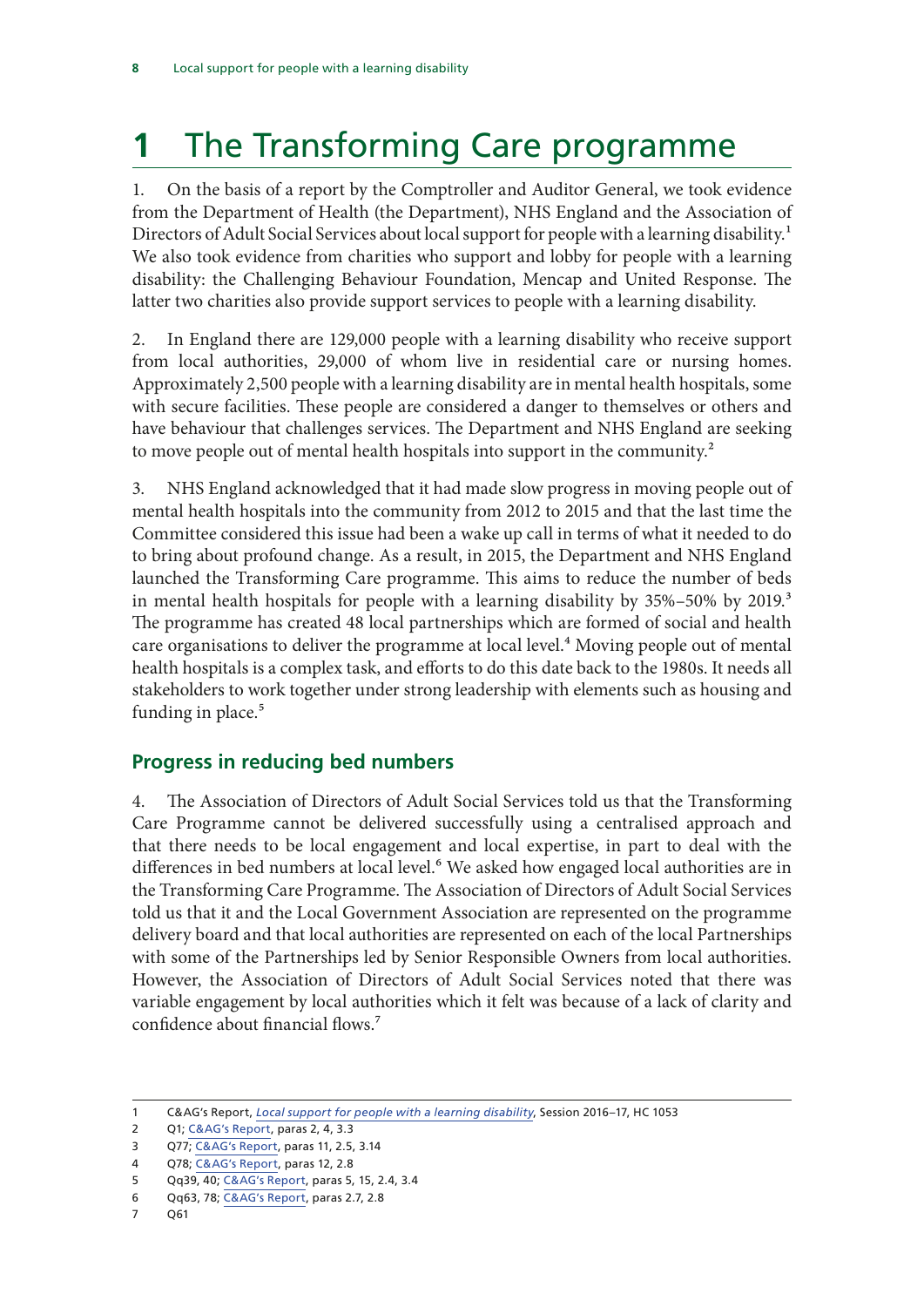<span id="page-10-0"></span>5. NHS England told us that it believed that there has been demonstrable progress in moving people into the community since our 2015 evidence session. There are signs of this progress. Partnerships have reduced the overall numbers of people in mental health hospitals by 11% from October 2015 to December 2016 as intended.<sup>8</sup> NHS England told us that as of March 2017, Partnerships had discharged 12% of people (some 330) out of mental health hospitals. We also heard that Partnerships had made progress in reducing actual bed numbers, and that they had achieved the target of reducing beds by more than 136 in 2016–17. However, Partnerships need to reduce bed numbers by 900–1,300 by 2019 so there is still a long way to go. The Challenging Behaviour Foundation told us that NHS England is still commissioning beds in 'old fashioned institutions'.9 This will add to the tally of beds to be closed and may also be contrary to its service model. NHS England acknowledges the scale of the challenge to reduce the number of beds but believe that it is on track to do so.<sup>10</sup>

6. The Challenging Behaviour Foundation told us that everyone wants the Transforming Care Programme to work and there is a united desire to move people out of mental health hospitals.<sup>11</sup> While the Foundation was positive about the Partnerships' potential, it told us that it had not seen evidence that Transforming Care was working yet. We asked NHS England how confident it was of reducing bed numbers as planned by 2019. It agreed with the National Audit Office's assessment that there had been a solid basis for the programme but acknowledged that there was a lot more work to do to put the programme on track. It affirmed its commitment to do so.<sup>12</sup>

#### **Care and treatment reviews**

7. Managing the number of people who are admitted and discharged from mental health hospitals is key to reducing the number of beds. The number of people admitted needs to reduce while the number discharged into the community needs to increase. Care and treatment reviews are the main mechanism to get people out of mental health hospitals, as well as avoiding admissions. NHS England introduced these reviews in October 2014 as a way to prevent unnecessary admissions and move people out of mental health hospitals as quickly as appropriate.<sup>13</sup> NHS England policy is that everyone with a learning disability in a mental health hospital has a review every six months.<sup>14</sup>

8. These reviews are not working as they should and as of December 2016 only 39% of people had a review in the previous six months.15 NHS England told us of the progress it has made in reducing the proportion of people in mental health hospitals who have not had a review, reducing it from 47% in January 2016 to 27% in December 2016, and to 20.5% by February 2017.<sup>16</sup> During our evidence session NHS England announced the publication of its refreshed care and treatment review policy. NHS England explained that as part of this refreshed policy it is considering more frequent reviews for children

<sup>8</sup> Q43, [C&AG's Report,](https://www.nao.org.uk/report/local-support-for-people-with-a-learning-disability/) paras 13, 3.29

<sup>9</sup> Q34

<sup>10</sup> Q99 11 Q33

<sup>12</sup> Q99; [C&AG's Report,](https://www.nao.org.uk/report/local-support-for-people-with-a-learning-disability/) paras 12, 2.6 13 Q55; [C&AG's Report](https://www.nao.org.uk/report/local-support-for-people-with-a-learning-disability/), paras 3.6, 3.9 and 3.10

<sup>14</sup> [C&AG's Report,](https://www.nao.org.uk/report/local-support-for-people-with-a-learning-disability/) para 3.9

<sup>15</sup> [C&AG's Report,](https://www.nao.org.uk/report/local-support-for-people-with-a-learning-disability/) figure 15

 $16 \overline{O}72$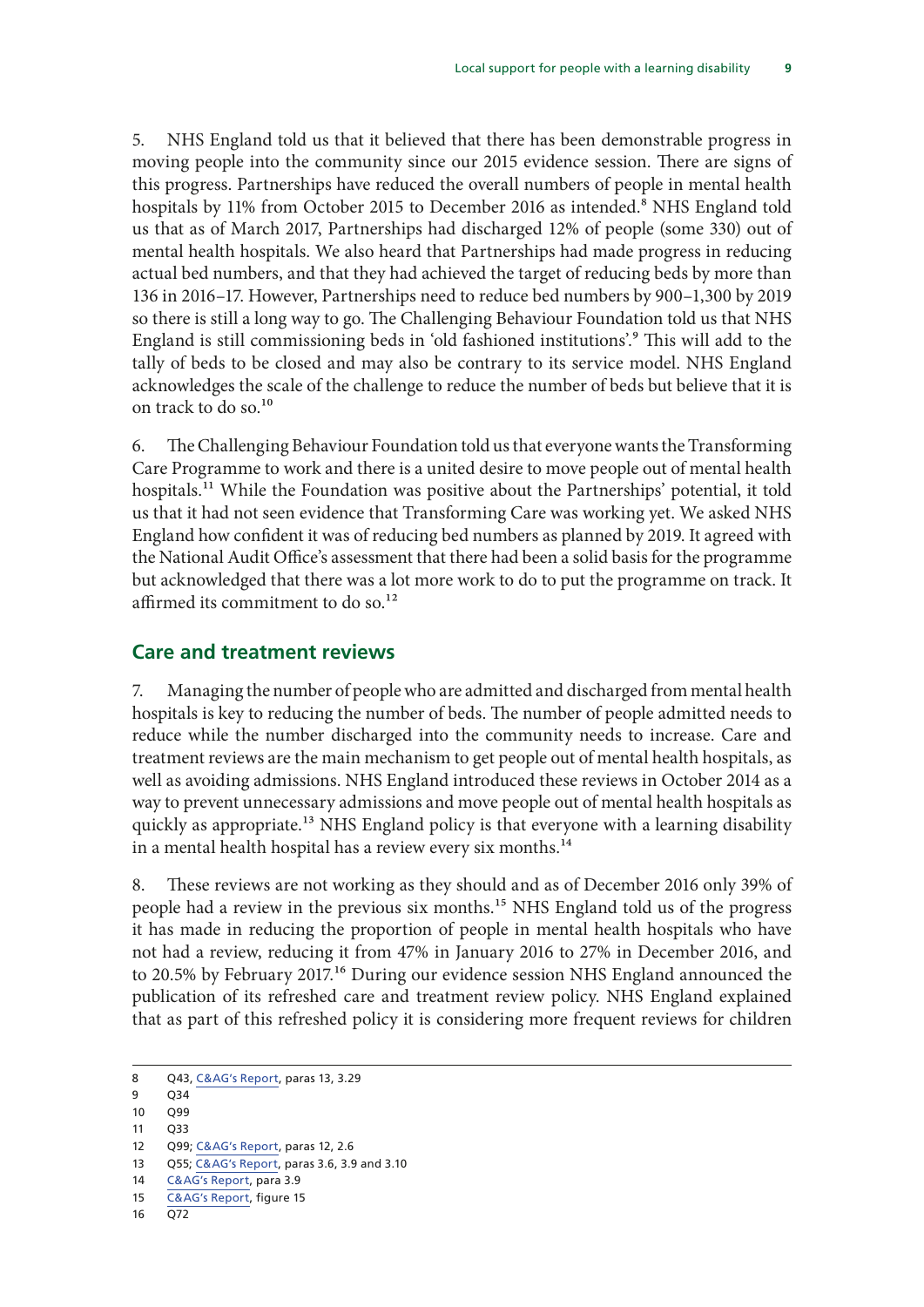<span id="page-11-0"></span>and fewer reviews for people who are under Ministry of Justice restrictions or in secure settings. NHS England acknowledged that it had 'further to go' with care and treatment reviews but felt that it had already made 'substantial moves in the right direction'.<sup>17</sup>

9. We are aware that there are concerns about who attends the reviews. The Royal College of Psychiatrists submitted evidence claiming most of the reviews do not include an independent clinician who is sufficiently senior or experienced and able to properly challenge the care that the person is currently receiving. We therefore challenged NHS England on how it can be sure that the right people attend reviews. NHS England explained that local areas commission and monitor reviews, and the policy sets out how they should be carried out and by whom. The policy refresh also assessed how NHS England could improve its evaluation of reviews.<sup>18</sup>

#### **Moving money to pay for community support**

10. Between £135 million and £150 million per year will need to be made available to pay for health and social care support in the community as more people leave mental health hospitals and live in the community. Unless money is released from mental health hospitals, this will be an unfunded pressure on local authorities.<sup>19</sup> The previous Committee found there were problems in how money was moving with the patient from paying for support in mental health hospitals to paying for support in the community. In particular, it reported that the lack of pooled budgets was exacerbating inadequate levels of community services, resulting in unnecessary admissions of people to mental health hospitals and delays in their discharge back to the community. It found that only 27% of local areas had pooled budgets with local clinical commissioning groups and recommended that the Department should mandate pooled budgets between clinical commissioning groups and local authorities. It also recommended that the Department should set out the arrangements for its proposed 'dowry-type' payments to local commissioners from NHS England to meet the costs of supporting people discharged from hospital.<sup>20</sup>

11. In January 2017, NHS England agreed how so-called 'dowry' money will move within the NHS for patients who had been in specialised commissioning mental health hospitals for 5 years as of 1 April 2016. This agreement did not deal with how money will move from the NHS to local authorities, although NHS England told us that this shift is starting to happen. However, just £1 million has moved, out of an estimated £10.8 million that could have been moved for this type of patient. This is due in part to a time lag when trying to reduce the number of beds, caused by the type of contract where beds are commissioned as a block. There is less progress with pooled budgets as only one third of clinical commissioning groups have pooled their budgets with a local authority.<sup>21</sup> The delays in moving money with the patient is being felt by families. The Challenging Behaviour Foundation told us that families did not see that money is moving to pay for their child's support in the community.<sup>22</sup>

<sup>17</sup> Qq74, 76

<sup>18</sup> Qq74, 76

<sup>19</sup> [C&AG's Report,](https://www.nao.org.uk/report/local-support-for-people-with-a-learning-disability/) paras 15, 3.14

<sup>20</sup> Committee of Public Accounts, Fifty-first Report of Session 2014–15, *[Care Services for people with learning](http://www.publications.parliament.uk/pa/cm201415/cmselect/cmpubacc/973/973.pdf)  [disabilities and challenging behaviour](http://www.publications.parliament.uk/pa/cm201415/cmselect/cmpubacc/973/973.pdf)*, HC 973

<sup>21</sup> Qq46, 47, 54; [C&AG's Report,](https://www.nao.org.uk/report/local-support-for-people-with-a-learning-disability/) para 3.19

<sup>22</sup> Qq35, 36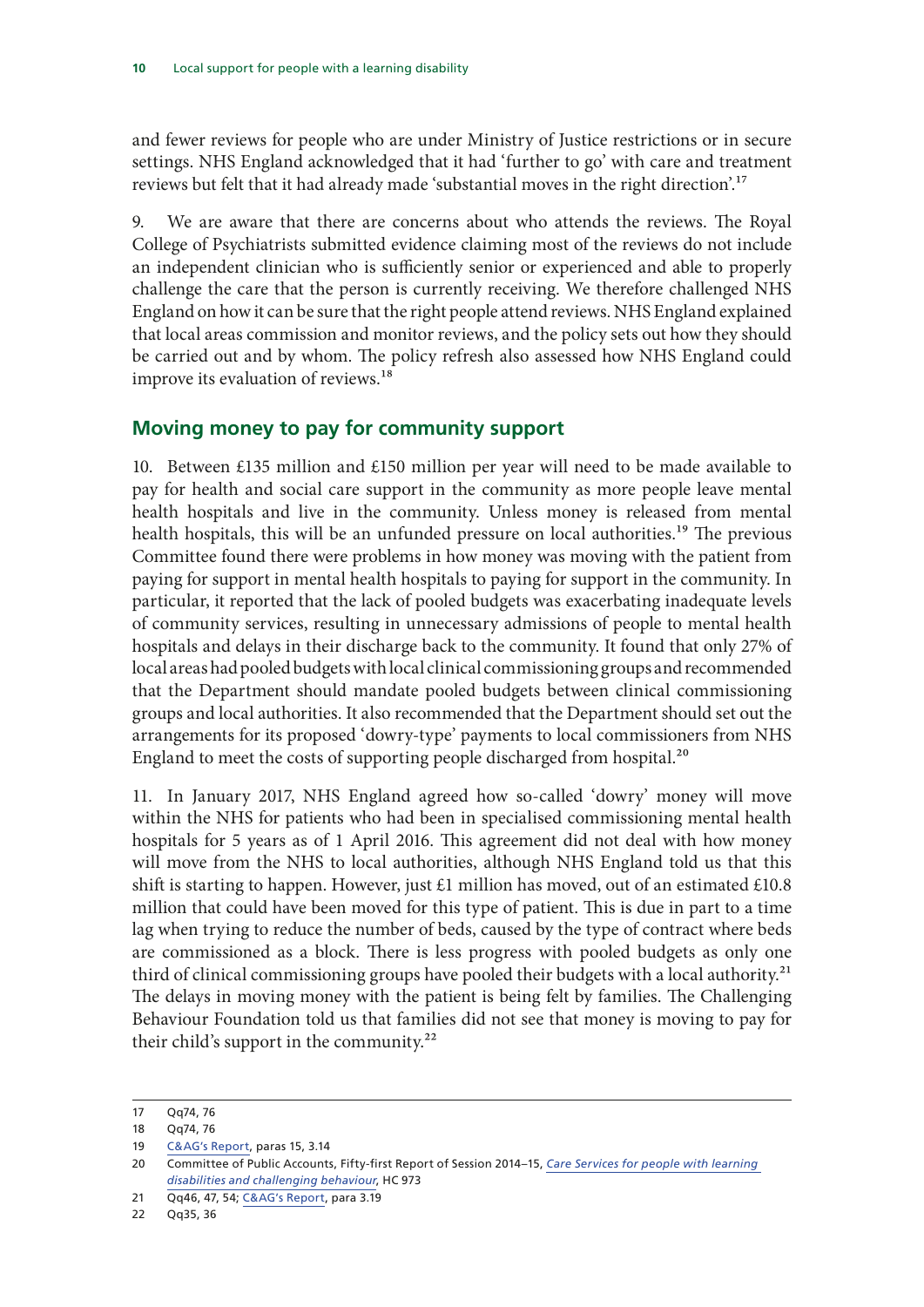12. NHS England has provided Partnerships with some short-term support of £30 million transformation funding over three years, and £100 million of capital over five years to help provide housing.<sup>23</sup> The transformation funding was oversubscribed in the first year, with Partnerships submitting bids for some £80 million for just £8 million of funding available that year. Capital funding has largely been unspent: NHS England estimates that £9 million of the 20.4 million allocated to Partnerships in 2016–17 will not be spent during the year.<sup>24</sup>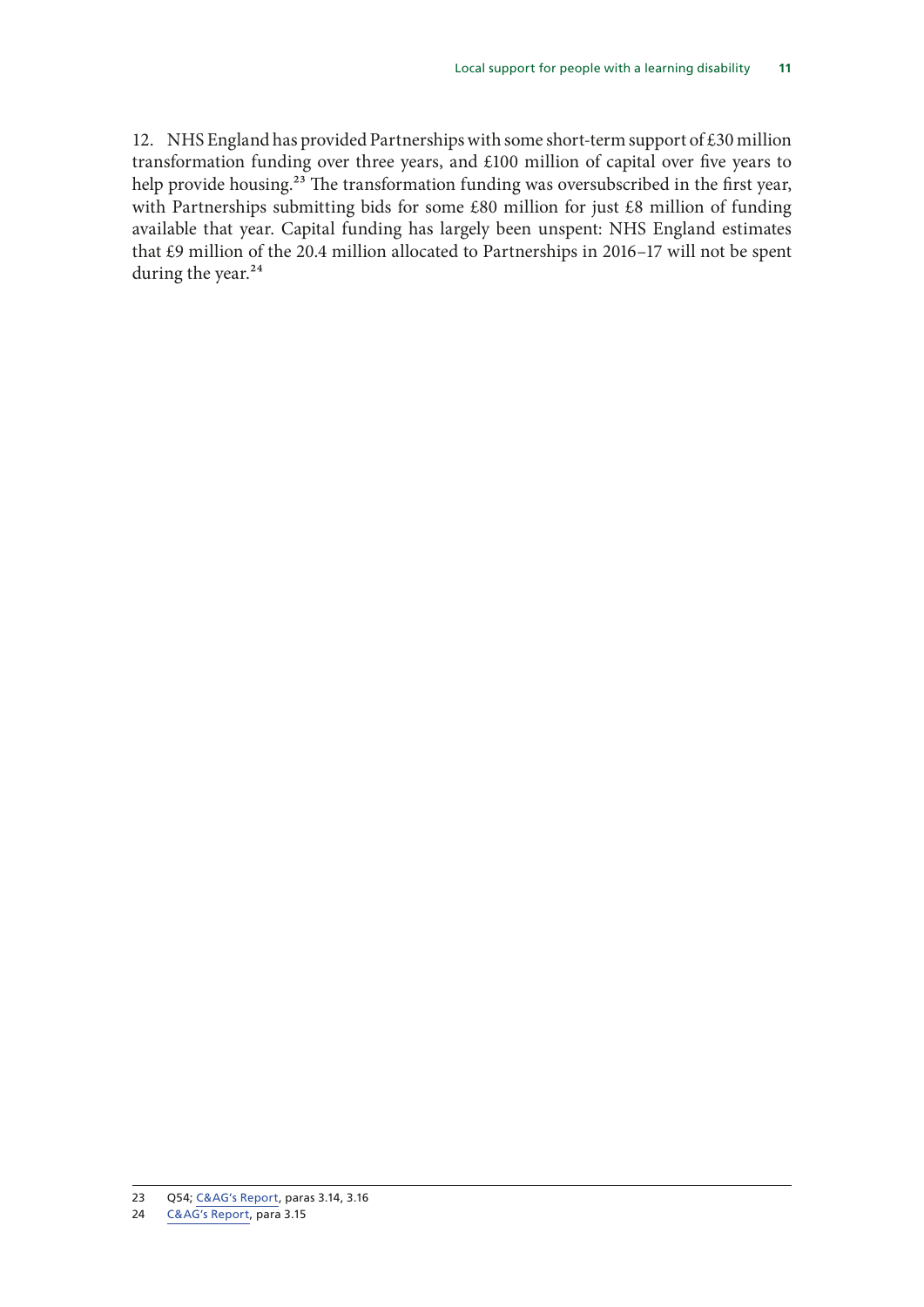# <span id="page-13-0"></span>**2** Supporting people with a learning disability in the community

13. Central and local government combined spend approximately £8 billion supporting people with a learning disability. Local authorities spend £4.61 billion on social care services for people with a learning disability.<sup>25</sup> While local authority spending on adult social care has decreased by 8.4% from 2010–11 to 2013–14, spending on learning disability services has been increasing. 39% of spending on adult social care services is on adults (aged 18–64) who have a learning disability. There is currently no cross government strategy for the learning disability population.<sup>26</sup>

#### **Local housing allowance**

14. Proposed changes to the local housing allowance are due to be introduced in 2019 and may cause difficulties for people with a learning disability living in the community, as well as organisations who provide accommodation with support. People who have a learning disability may find that the proposed changes mean that the money they receive in local housing allowance may not be enough to cover the higher rent they are likely to face for specialist accommodation. There is no guarantee of top-up funding from local authorities.<sup>27</sup> The proposed changes are also causing uncertainty among organisations who provide accommodation with support for people with a learning disability. United Response estimates that this uncertainty has delayed around 80% of planned supported housing while organisations assess the impact of the proposed changes.<sup>28</sup> The National Audit Office also found that organisations are concerned about difficulties obtaining capital funding for new supported housing schemes because of uncertainty about future funding.<sup>29</sup>

15. We recognise that the Department is not responsible for policy on supported housing but it still needs to work with other departments to maintain the provision of supported housing for people with a learning disability. The Department told us it is discussing the issue with the Department of Communities and Local Government and recognises the importance of cross-government working to ensure that organisations can continue to provide accommodation with support.<sup>30</sup> The Department confirmed its commitment to being the champion within Whitehall for people with a learning disability, and in particular for securing 'the right package' for them on the issue of supported housing.<sup>31</sup>

#### **Access to health and social care**

16. We heard from Mencap that it is important for people with a learning disability to register with their GP as having a learning disability, as this helps them access other services, including health checks. However, only an estimated 23% of people who have a

<sup>25</sup> Q116; [C&AG's Report,](https://www.nao.org.uk/report/local-support-for-people-with-a-learning-disability/) paras 7, 1.6, figure 1

<sup>26</sup> Qq2, 61, 79; [C&AG's Report,](https://www.nao.org.uk/report/local-support-for-people-with-a-learning-disability/) paras 7, 1.4, 1.8–1.10

<sup>27</sup> Q30; [C&AG's Report](https://www.nao.org.uk/report/local-support-for-people-with-a-learning-disability/), para 3.26

<sup>28</sup> Qq29 30, 32, 42

<sup>29</sup> [C&AG's Report,](https://www.nao.org.uk/report/local-support-for-people-with-a-learning-disability/) para 3.26

<sup>30</sup> Qq87–91

<sup>31</sup> Q90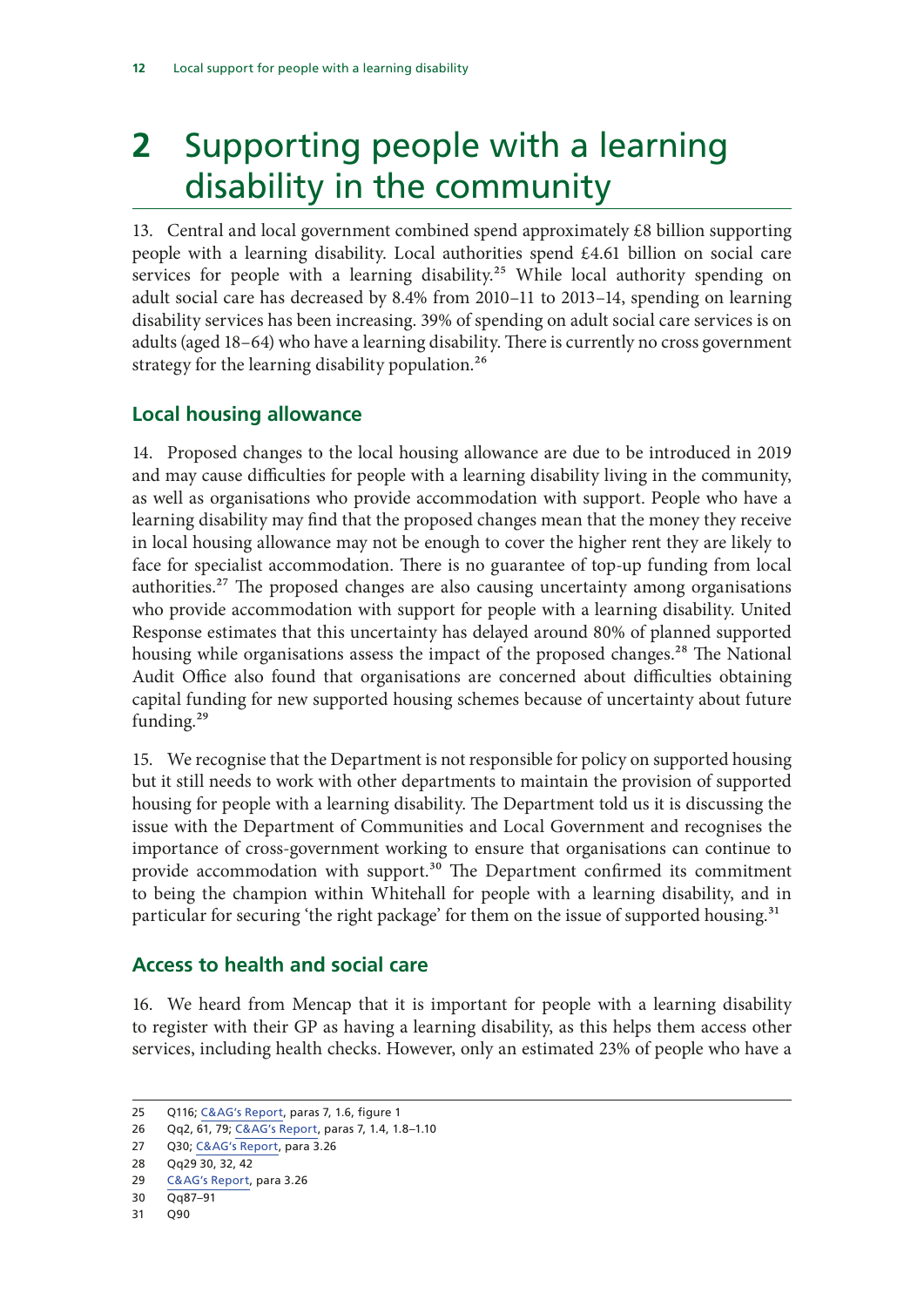<span id="page-14-0"></span>learning disability are registered with their GP as having a learning disability.<sup>32</sup> There is also local variation in the proportion of people with a learning disability who have had an annual health check by their GP, ranging from 6.3% in East Sussex to 59% in Hackney. NHS England reiterated the importance of health checks and told us that research shows that having health checks leads to better outcomes for people with a learning disability. NHS England set out what it is doing to increase the number of health checks, which includes redesigning the template for health checks so it is simpler for GPs to complete. From April 2017, NHS England will also increase the amount GPs get paid per health check from £116 to £140. As a result NHS England is expecting an increase in the number of checks of 10% each year, reaching a target of 75% by 2020.<sup>33</sup>

17. There is also large local variation in the proportion of people with a learning disability and supported by their local authority who are in paid employment. We heard from Mencap that, with good quality support, people with a learning disability can be supported into long-term employment.<sup>34</sup> The Department told us that, for health and disability more generally, it is working with the Department for Work and Pensions and together they have recently published a Green Paper on the subject which aims to pilot different approaches around improving employment support.<sup>35</sup>

18. In addition to monitoring GP learning disability registers and health checks, the Department has two measures of the effectiveness of learning disability social care services: the types of accommodation in which people live; and the numbers of people in paid employment. These measures focus on activity rather than any improvement in people's lives.<sup>36</sup> Given that Government spends £8 billion a year supporting people with a learning disability, we asked the Department whether it knows, based on the measures it has, if the support provided is improving the lives of people with a learning disability. The Department outlined its work with University of Kent to assess if there are better quality of life and care indicators that it could use. We also heard that some local areas use their own measures and ways of monitoring outcomes.<sup>37</sup>

#### **Advocacy**

19. Families often act as the main providers of care and support, in many cases for the whole of a person's lifetime. Families also play an essential role in advocating for their loved ones, making sure that they get the right care and that their needs are understood. They can make a significant difference in terms of the health and social care people receive. We heard from the Association of Adult Social Services that it is often pressure from family members that prompts people in authority to make changes.<sup>38</sup> The previous Committee found that people with a learning disability, and their families, have too little influence on decisions affecting their admission to mental health hospital, their treatment and care, and their discharge.<sup>39</sup> We heard from Mencap, that, despite the experiences

<sup>32</sup> Qq11, 12, 14; [C&AG's Report,](https://www.nao.org.uk/report/local-support-for-people-with-a-learning-disability/) para 1.14

<sup>33</sup> Q101

<sup>34</sup> Qq7, 105; [C&AG's Report,](https://www.nao.org.uk/report/local-support-for-people-with-a-learning-disability/) para 1.18

<sup>35</sup> Q105

<sup>36</sup> [C&AG's Report,](https://www.nao.org.uk/report/local-support-for-people-with-a-learning-disability/) paras 1.13, 1.14, 1.16

<sup>37</sup> Qq27, 116, 117, 129

<sup>38</sup> Qq2, 22, 64

<sup>39</sup> Committee of Public Accounts, Fifty-first Report of Session 2014–15, *[Care Services for people with learning](http://www.publications.parliament.uk/pa/cm201415/cmselect/cmpubacc/973/973.pdf)  [disabilities and challenging behaviour](http://www.publications.parliament.uk/pa/cm201415/cmselect/cmpubacc/973/973.pdf)*, HC 973, p. 7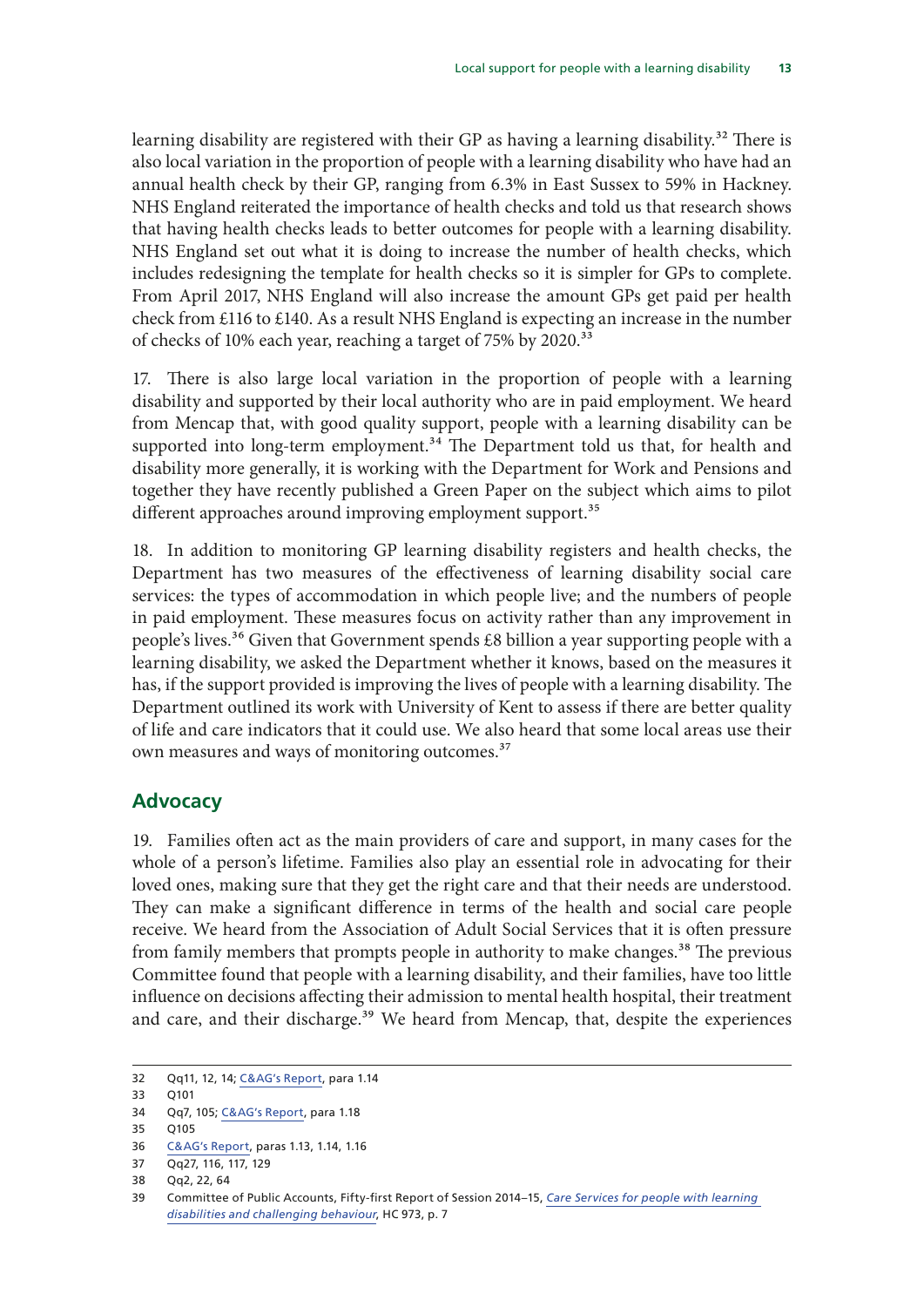and insights that families give, they are not always respected or listened to enough by professionals. There is also variable engagement with families with the local Partnerships of the Transforming Care programme.<sup>40</sup>

20. The Challenging Behaviour Foundation told us that it is concerned about people with a learning disability who do not have families to speak up for them, as this increases the vulnerability of an already vulnerable group of people.<sup>41</sup> Advocacy groups are vital in filling the gap when there is no family to advocate for people with a learning disability.<sup>42</sup> While United Response and the Association of Adult Social Services told us of some examples of local authorities who are particularly good at supporting families and providing advocacy, this is not consistent across the board.<sup>43</sup>

<sup>40</sup> Qq22, 64, 65

<sup>41</sup> Q23

<sup>42</sup> Q59

<sup>43</sup> Qq24–26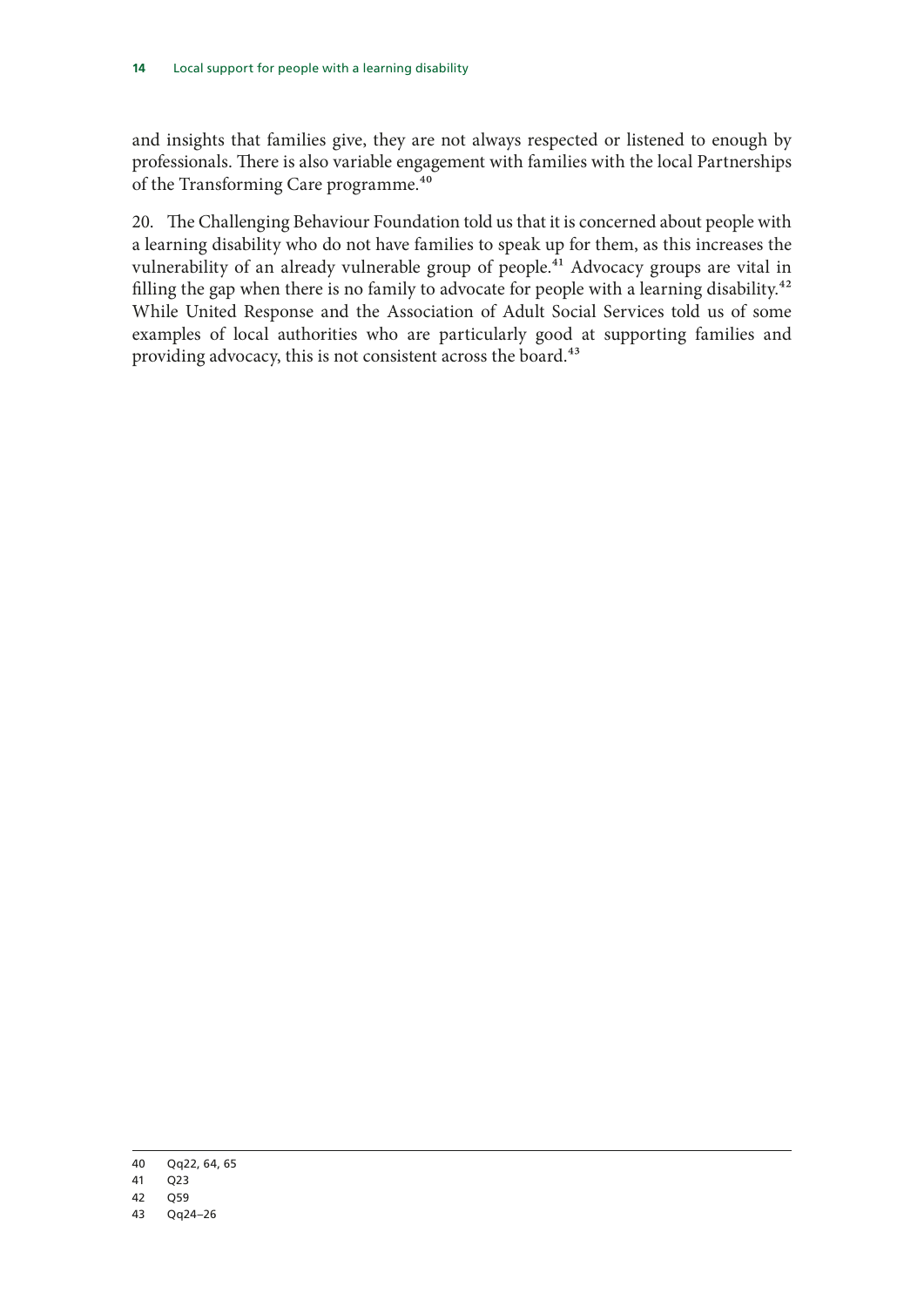### <span id="page-16-0"></span>Formal Minutes

#### **Monday 24 April 2017**

Members present:

Meg Hillier, in the Chair

Mr Richard Bacon Charlie Elphicke Kwasi Kwarteng Nigel Mills

Anne Marie Morris Bridget Phillipson Karin Smyth

Draft Report (*Care for people with learning disabilities*), proposed by the Chair, brought up and read.

*Ordered,* That the draft Report be read a second time, paragraph by paragraph.

Paragraphs 1 to 20 read and agreed to.

Introduction agreed to.

Conclusions and recommendations agreed to.

Summary agreed to.

*Resolved,* That the Report be the Fifty-eighth of the Committee to the House.

*Ordered,* That the Chair make the Report to the House.

*Ordered,* That embargoed copies of the Report be made available, in accordance with the provisions of Standing Order No. 134.

[The Committee adjourned.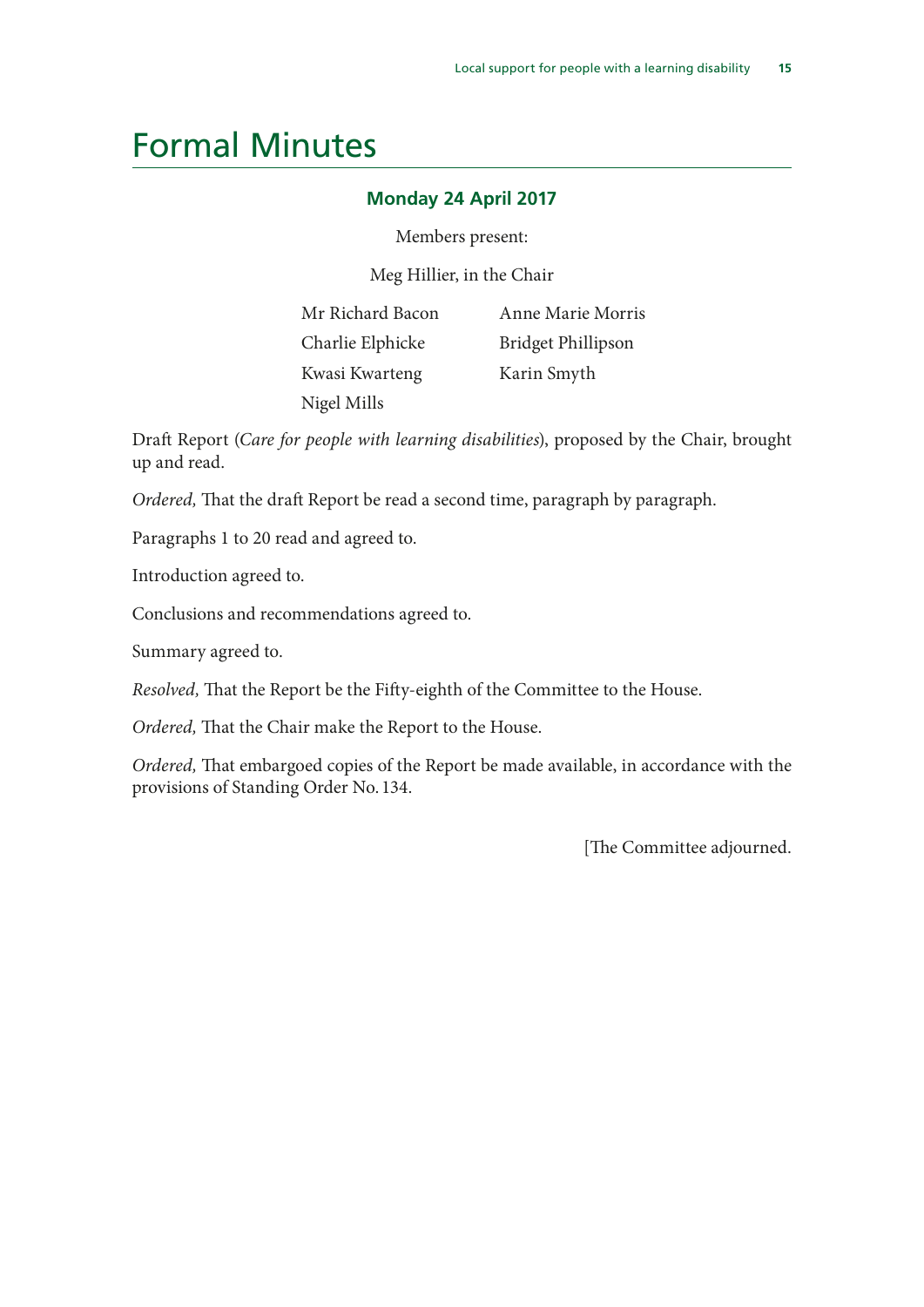### <span id="page-17-0"></span>**Witnesses**

The following witnesses gave evidence. Transcripts can be viewed on the [inquiry publications](https://www.parliament.uk/business/committees/committees-a-z/commons-select/public-accounts-committee/inquiries/parliament-2015/care-learning-disabilities-16-17/publications/) [page](https://www.parliament.uk/business/committees/committees-a-z/commons-select/public-accounts-committee/inquiries/parliament-2015/care-learning-disabilities-16-17/publications/) of the Committee's website.

#### **Wednesday 29 March 2017** *Question number*

**Sarah Battershall**, Operations Director responsible for Transforming Care, United Response, **Viv Cooper OBE**, Chief Executive, Challenging Behaviour Foundation, and **Dan Scorer**, Head of Policy, Research and Public Affairs, Mencap [Q1–42](http://data.parliament.uk/writtenevidence/committeeevidence.svc/evidencedocument/public-accounts-committee/care-for-people-with-learning-disabilities/oral/49592.html)

**Chris Wormald**, Permanent Secretary, Department of Health, **Ray James**, Immediate Past President of the Association of Directors of Adult Social Services, **Simon Stevens**, Chief Executive, and **Professor Jane Cummings**, Chief Nursing Officer for England, NHS England [Q42–129](http://data.parliament.uk/writtenevidence/committeeevidence.svc/evidencedocument/public-accounts-committee/care-for-people-with-learning-disabilities/oral/49592.html)

# Published written evidence

The following written evidence was received and can be viewed on the [inquiry publications](https://www.parliament.uk/business/committees/committees-a-z/commons-select/public-accounts-committee/inquiries/parliament-2015/care-learning-disabilities-16-17/publications/) [page](https://www.parliament.uk/business/committees/committees-a-z/commons-select/public-accounts-committee/inquiries/parliament-2015/care-learning-disabilities-16-17/publications/) of the Committee's website.

CLD numbers are generated by the evidence processing system and so may not be complete.

- 1 Care England ([CLD0014](http://data.parliament.uk/WrittenEvidence/CommitteeEvidence.svc/EvidenceDocument/Public%20Accounts/Care%20for%20people%20with%20learning%20disabilities/written/49499.html))
- 2 Cheshire and Wirral Partnership NHS Foundation Trust ([CLD0010](http://data.parliament.uk/WrittenEvidence/CommitteeEvidence.svc/EvidenceDocument/Public%20Accounts/Care%20for%20people%20with%20learning%20disabilities/written/49133.html))
- 3 Dimensions [\(CLD0004\)](http://data.parliament.uk/WrittenEvidence/CommitteeEvidence.svc/EvidenceDocument/Public%20Accounts/Care%20for%20people%20with%20learning%20disabilities/written/49062.html)
- 4 Inclusion London [\(CLD0013](http://data.parliament.uk/WrittenEvidence/CommitteeEvidence.svc/EvidenceDocument/Public%20Accounts/Care%20for%20people%20with%20learning%20disabilities/written/49498.html))
- 5 Independent Mental Health Services Alliance [\(CLD0005\)](http://data.parliament.uk/WrittenEvidence/CommitteeEvidence.svc/EvidenceDocument/Public%20Accounts/Care%20for%20people%20with%20learning%20disabilities/written/49111.html)
- 6 Lancashire Care Foundation Trust [\(CLD0011](http://data.parliament.uk/WrittenEvidence/CommitteeEvidence.svc/EvidenceDocument/Public%20Accounts/Care%20for%20people%20with%20learning%20disabilities/written/49135.html))
- 7 Learning Disability Voices [\(CLD0008](http://data.parliament.uk/WrittenEvidence/CommitteeEvidence.svc/EvidenceDocument/Public%20Accounts/Care%20for%20people%20with%20learning%20disabilities/written/49123.html))
- 8 Lifeways Group ([CLD0006](http://data.parliament.uk/WrittenEvidence/CommitteeEvidence.svc/EvidenceDocument/Public%20Accounts/Care%20for%20people%20with%20learning%20disabilities/written/49115.html))
- 9 Mencap [\(CLD0016\)](http://data.parliament.uk/WrittenEvidence/CommitteeEvidence.svc/EvidenceDocument/Public%20Accounts/Care%20for%20people%20with%20learning%20disabilities/written/68818.html)
- 10 Mencap and the Challenging Behaviour Foundation [\(CLD0012](http://data.parliament.uk/WrittenEvidence/CommitteeEvidence.svc/EvidenceDocument/Public%20Accounts/Care%20for%20people%20with%20learning%20disabilities/written/49497.html))
- 11 NHS Providers [\(CLD0007](http://data.parliament.uk/WrittenEvidence/CommitteeEvidence.svc/EvidenceDocument/Public%20Accounts/Care%20for%20people%20with%20learning%20disabilities/written/49122.html))
- 12 Northumberland Tyne and Wear NHS Foundation Trust [\(CLD0009\)](http://data.parliament.uk/WrittenEvidence/CommitteeEvidence.svc/EvidenceDocument/Public%20Accounts/Care%20for%20people%20with%20learning%20disabilities/written/49130.html)
- 13 Royal College of Psychiatrists [\(CLD0003\)](http://data.parliament.uk/WrittenEvidence/CommitteeEvidence.svc/EvidenceDocument/Public%20Accounts/Care%20for%20people%20with%20learning%20disabilities/written/49002.html)
- 14 Sense ([CLD0015](http://data.parliament.uk/WrittenEvidence/CommitteeEvidence.svc/EvidenceDocument/Public%20Accounts/Care%20for%20people%20with%20learning%20disabilities/written/49510.html))
- 15 The National Autistic Society ([CLD0002\)](http://data.parliament.uk/WrittenEvidence/CommitteeEvidence.svc/EvidenceDocument/Public%20Accounts/Care%20for%20people%20with%20learning%20disabilities/written/48819.html)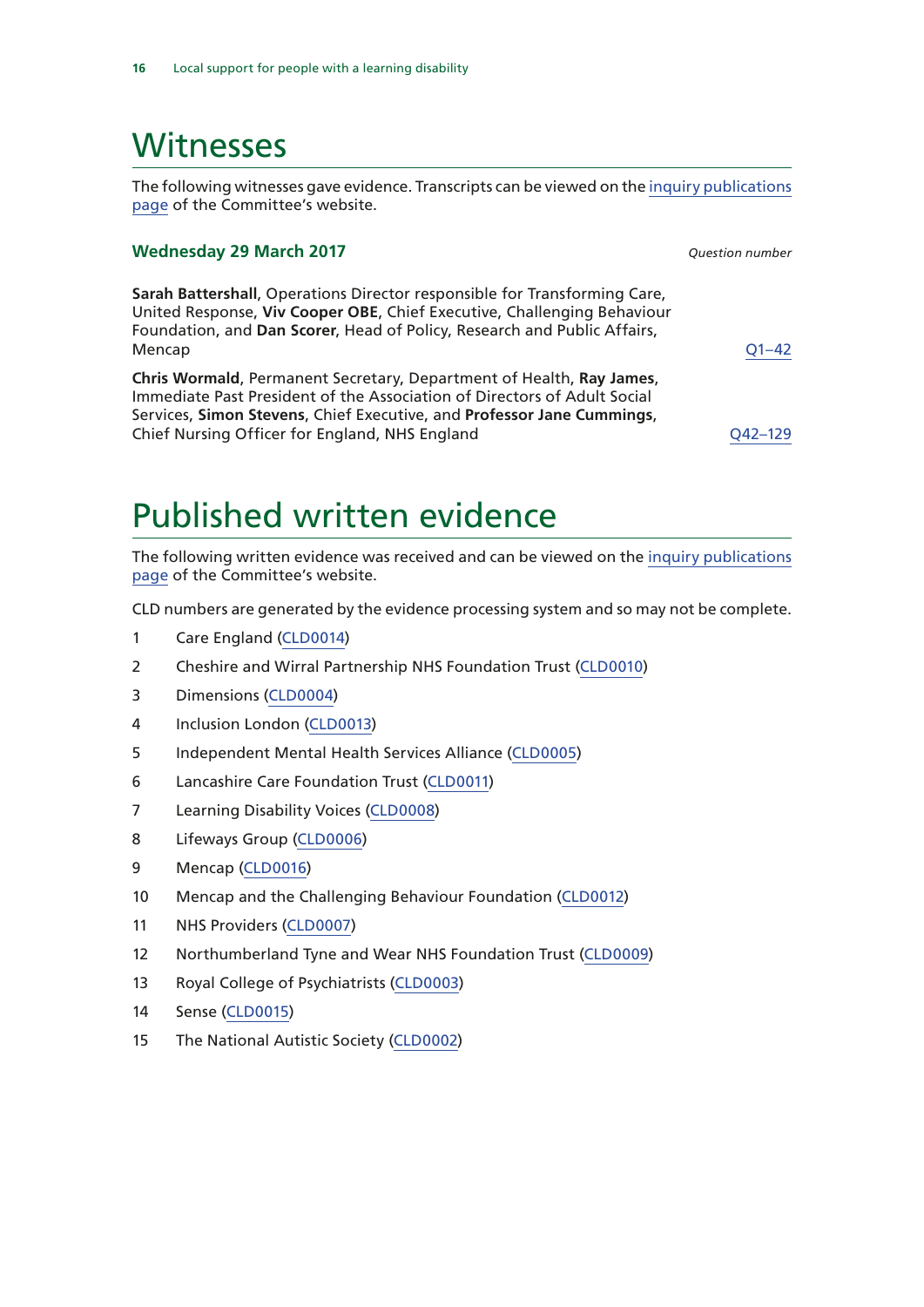# <span id="page-18-0"></span>List of Reports from the Committee during the current session

All publications from the Committee are available on the [publications page](https://www.parliament.uk/business/committees/committees-a-z/commons-select/public-accounts-committee/publications/) of the Committee's website.

The reference number of the Government's response to each Report is printed in brackets after the HC printing number.

#### **Session 2016–17**

| <b>First Report</b>     | Efficiency in the criminal justice system                                     | <b>HC 72</b><br>(Cm 9351)  |
|-------------------------|-------------------------------------------------------------------------------|----------------------------|
| <b>Second Report</b>    | Personal budgets in social care                                               | <b>HC 74</b><br>(Cm 9351)  |
| <b>Third Report</b>     | Training new teachers                                                         | <b>HC 73</b><br>(Cm 9351)  |
| Fourth Report           | Entitlement to free early education and childcare                             | <b>HC 224</b><br>(Cm 9351) |
| <b>Fifth Report</b>     | Capital investment in science projects                                        | <b>HC 126</b><br>(Cm 9351) |
| Sixth Report            | Cities and local growth                                                       | <b>HC 296</b><br>(Cm 9351) |
| Seventh Report          | Confiscations orders: progress review                                         | <b>HC 124</b><br>(Cm 9351) |
| Eighth Report           | <b>BBC</b> critical projects                                                  | <b>HC 75</b><br>(Cm 9351)  |
| Ninth Report            | Service Family Accommodation                                                  | <b>HC 77</b><br>(Cm 9351)  |
| <b>Tenth Report</b>     | <b>NHS</b> specialised services                                               | <b>HC 387</b><br>(Cm 9351) |
| <b>Eleventh Report</b>  | Household energy efficiency measures                                          | <b>HC 125</b><br>(Cm 9351) |
| <b>Twelfth Report</b>   | Discharging older people from acute hospitals                                 | <b>HC 76</b><br>(Cm 9351)  |
| Thirteenth Report       | Quality of service to personal taxpayers and replacing<br>the Aspire contract | <b>HC 78</b><br>(Cm 9351)  |
| Fourteenth Report       | Progress with preparations for High Speed 2                                   | <b>HC 486</b><br>(Cm 9389) |
| <b>Fifteenth Report</b> | <b>BBC World Service</b>                                                      | <b>HC 298</b><br>(Cm 9389) |
| Sixteenth Report        | Improving access to mental health services                                    | <b>HC 80</b><br>(Cm 9389)  |
| Seventeenth Report      | Transforming rehabilitation                                                   | <b>HC 484</b><br>(Cm 9389) |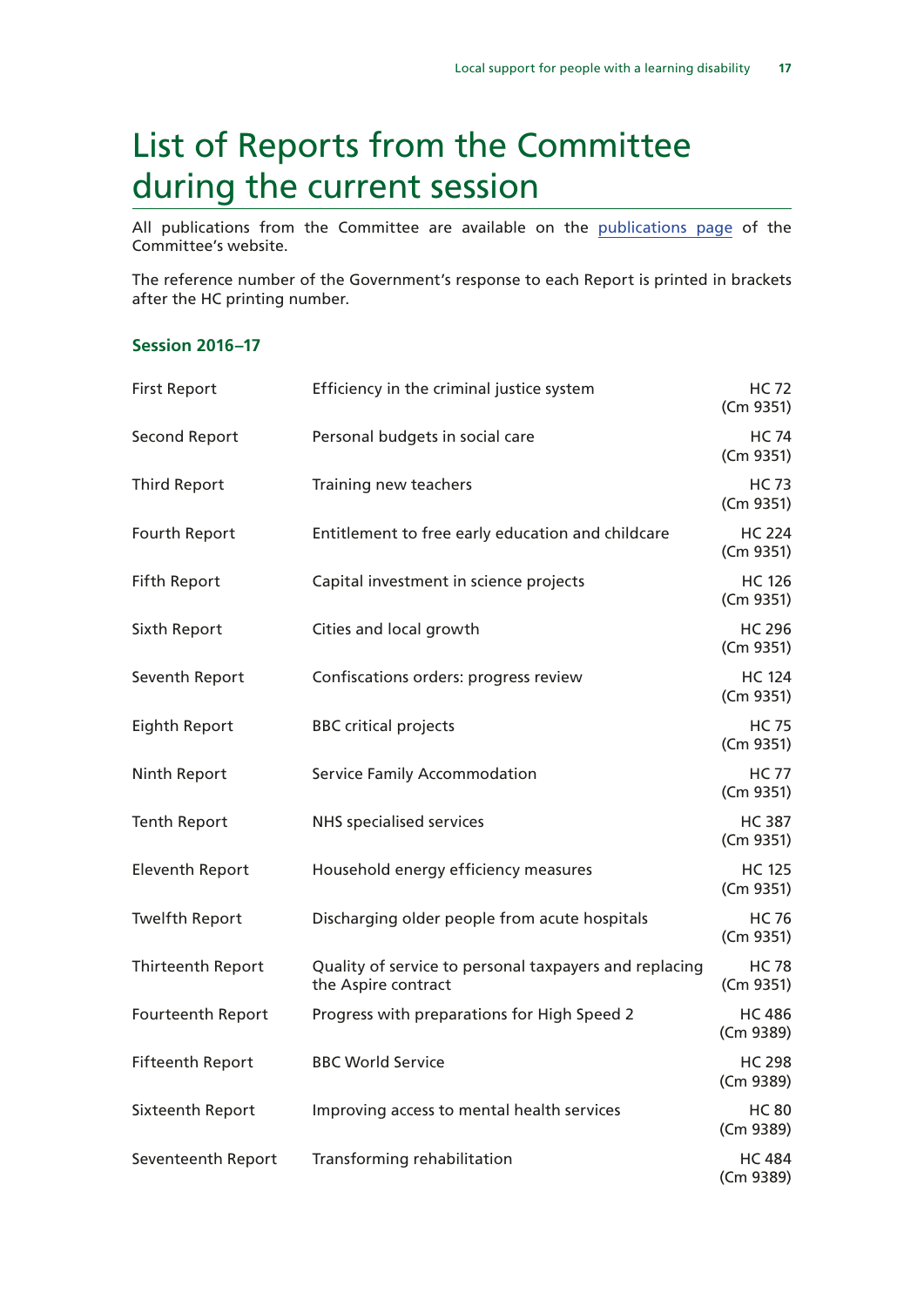| <b>Eighteenth Report</b>    | <b>Better Regulation</b>                                                                        | <b>HC 487</b><br>(Cm 9389) |
|-----------------------------|-------------------------------------------------------------------------------------------------|----------------------------|
| Nineteenth Report           | The Government Balance Sheet                                                                    | <b>HC 485</b><br>(Cm 9389) |
| <b>Twentieth Report</b>     | Shared service centres                                                                          | <b>HC 297</b><br>(Cm 9389) |
| <b>Twenty-first Report</b>  | Departments' oversight of arm's-length bodies                                                   | <b>HC488</b><br>(Cm 9389)  |
| <b>Twenty-second Report</b> | Progress with the disposal of public land for new<br>homes                                      | <b>HC 634</b><br>(Cm 9413) |
| <b>Twenty-third Report</b>  | Universal Credit and fraud and error: progress review                                           | <b>HC 489</b><br>(Cm 9413) |
| Twenty-fourth Report        | The sale of former Northern Rock assets                                                         | <b>HC 632</b><br>(Cm 9413) |
| Twenty-fifth Report         | UnitingCare Partnership contract                                                                | <b>HC 633</b><br>(Cm 9413) |
| Twenty-sixth Report         | Financial sustainability of local authorities                                                   | <b>HC 708</b><br>(Cm 9429) |
|                             | Twenty-seventh Report Managing government spending and performance                              | <b>HC 710</b><br>(Cm 9429) |
| Twenty-eighth Report        | The apprenticeships programme                                                                   | <b>HC 709</b><br>(Cm 9413) |
| Twenty-ninth Report         | HM Revenue & Customs performance in 2015-16                                                     | <b>HC 712</b><br>(Cm 9429) |
| Thirtieth Report            | St Helena Airport                                                                               | <b>HC 767</b><br>(Cm 9429) |
| Thirty-first Report         | Child protection                                                                                | <b>HC 713</b><br>(Cm 9429) |
| <b>Thirty-second Report</b> | Devolution in England: governance, financial<br>accountability and following the taxpayer pound | <b>HC 866</b><br>(Cm 9429) |
| Thirty-third Report         | Troubled families: progress review                                                              | <b>HC 711</b><br>(Cm 9429) |
| Thirty-fourth Report        | The Syrian Vulnerable Persons Resettlement<br>programme                                         | <b>HC 768</b><br>(Cm 9429) |
| Thirty-fifth Report         | Upgrading emergency service communications                                                      | <b>HC 770</b><br>(Cm 9433) |
| Thirty-sixth Report         | Collecting tax from high net worth individuals                                                  | <b>HC 774</b><br>(Cm 9433) |
| Thirty-seventh Report       | NHS treatment for overseas patients                                                             | <b>HC 771</b><br>(Cm 9433) |
| Thirty-eighth Report        | Protecting information across government                                                        | <b>HC 769</b><br>(Cm 9433) |
| Thirty-ninth Report         | Consumer-funded energy policies                                                                 | <b>HC 773</b><br>(Cm 9433) |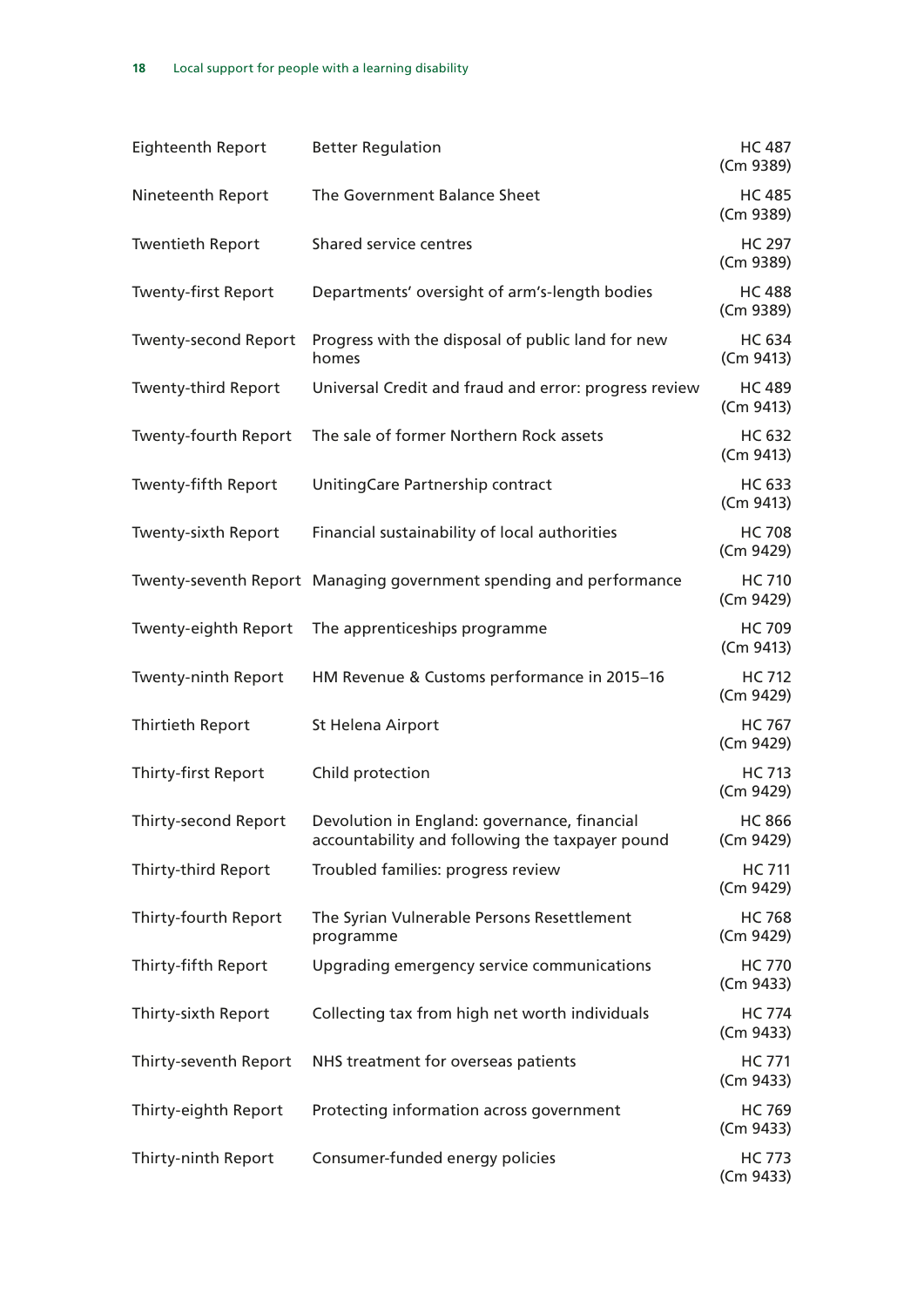| Fortieth Report             | Progress on the Common Agricultural Policy Delivery<br>Programme                                 | <b>HC 766</b><br>(Cm 9433) |
|-----------------------------|--------------------------------------------------------------------------------------------------|----------------------------|
| Forty-first Report          | Excess Votes 2015-16                                                                             | <b>HC 954</b><br>(Cm 9433) |
| Forty-second Report         | <b>Benefit sanctions</b>                                                                         | <b>HC 775</b>              |
| Forty-third Report          | Financial sustainability of the NHS                                                              | <b>HC 887</b>              |
| Forty-fourth Report         | Modernising the Great Western Railway                                                            | <b>HC 776</b>              |
| Forty-fifth Report          | Delivering Restoration and Renewal                                                               | <b>HC 1005</b>             |
| Forty-sixth Report          | <b>National Citizen Service</b>                                                                  | <b>HC 955</b>              |
| Forty-seventh Report        | Delivering the defence estate                                                                    | <b>HC 888</b>              |
| Forty-eighth Report         | The Crown Commercial Service                                                                     | <b>HC 889</b>              |
| Forty-ninth Report          | <b>Financial Sustainability of Schools</b>                                                       | <b>HC 890</b>              |
| <b>Fiftieth Report</b>      | UKTI and the contract with PA Consulting                                                         | <b>HC 772</b>              |
| <b>Fifty-first Report</b>   | HMRC's contract with Concentrix                                                                  | <b>HC 998</b>              |
| <b>Fifty-second Report</b>  | Upgrading emergency service communications                                                       | <b>HC 997</b>              |
| Fifty-third Report          | The HMRC Estate                                                                                  | <b>HC 891</b>              |
| Fifty-fourth Report         | Department for International Development: investing<br>through CDC                               | <b>HC 956</b>              |
| Fifty-fifth Report          | Tackling overseas expenditure                                                                    | <b>HC 1034</b>             |
| Fifty-sixth Report          | The Defence Equipment Plan                                                                       | <b>HC 957</b>              |
| Fifty-seventh Report        | Capital funding for schools                                                                      | <b>HC 961</b>              |
| <b>First Special Report</b> | Protecting the Public's Money: First Annual Report<br>from Chair of Committee of Public Accounts | <b>HC 835</b>              |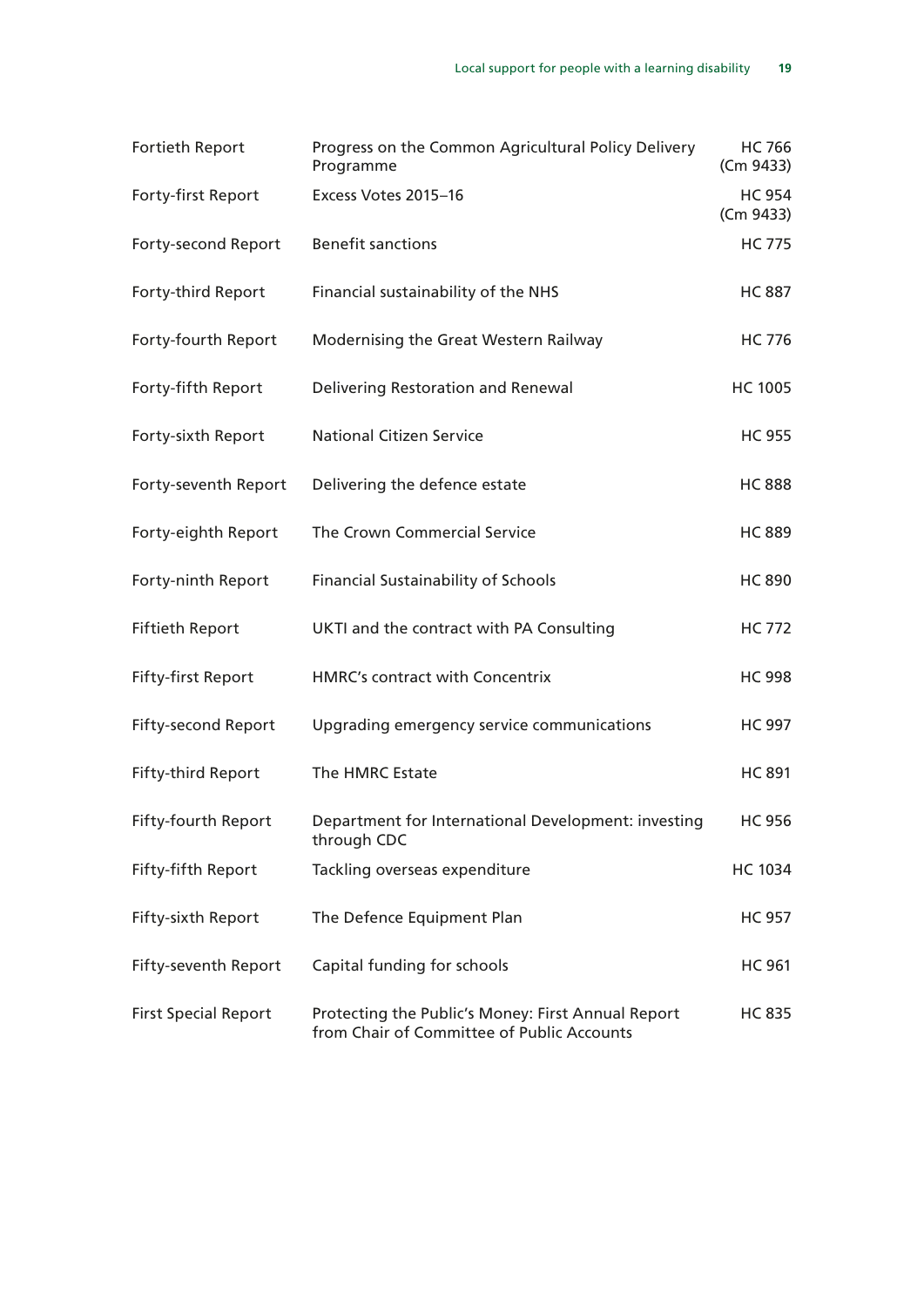

# Public Accounts Committee

### Oral evidence: Care for People with Learning Disabilities, HC 1038

Wednesday 29 March 2017

Ordered by the House of Commons to be published on 29 Mar 2017.

[Watch the meeting](http://parliamentlive.tv/Event/Index/5deb2421-acd0-4c62-974c-59026d322a3b)

Members present: Meg Hillier (Chair); Philip Boswell; Chris Evans; Kwasi Kwarteng; Nigel Mills; Karin Smyth; and Mrs Anne-Marie Trevelyan.

Sir Amyas Morse, Comptroller and Auditor General, Adrian Jenner, Director of Parliamentary Relations, National Audit Office, Ashley McDougall, Director, NAO, and Richard Brown, Alternate Treasury Officer of Accounts, HM Treasury, were in attendance.

Questions 1-129

#### **Witnesses**

[I:](#page-22-0) Sarah Battershall, Operations Director responsible for Transforming Care, United Response; Viv Cooper OBE, Chief Executive, Challenging Behaviour Foundation, and Dan Scorer, Head of Policy, Research and Public Affairs, Mencap.

II: Chris Wormald, Permanent Secretary, Department of Health; Ray James, Immediate Past President of the Association of Directors of Adult Social Services; Simon Stevens, Chief Executive, NHS England; and Professor Jane Cummings, Chief Nursing Officer for England, NHS England.

Written evidence from witnesses:

– [Submission from Mencap and the Challenging Behaviour Foundation](http://data.parliament.uk/writtenevidence/committeeevidence.svc/evidencedocument/public-accounts-committee/care-for-people-with-learning-disabilities/written/49497.pdf)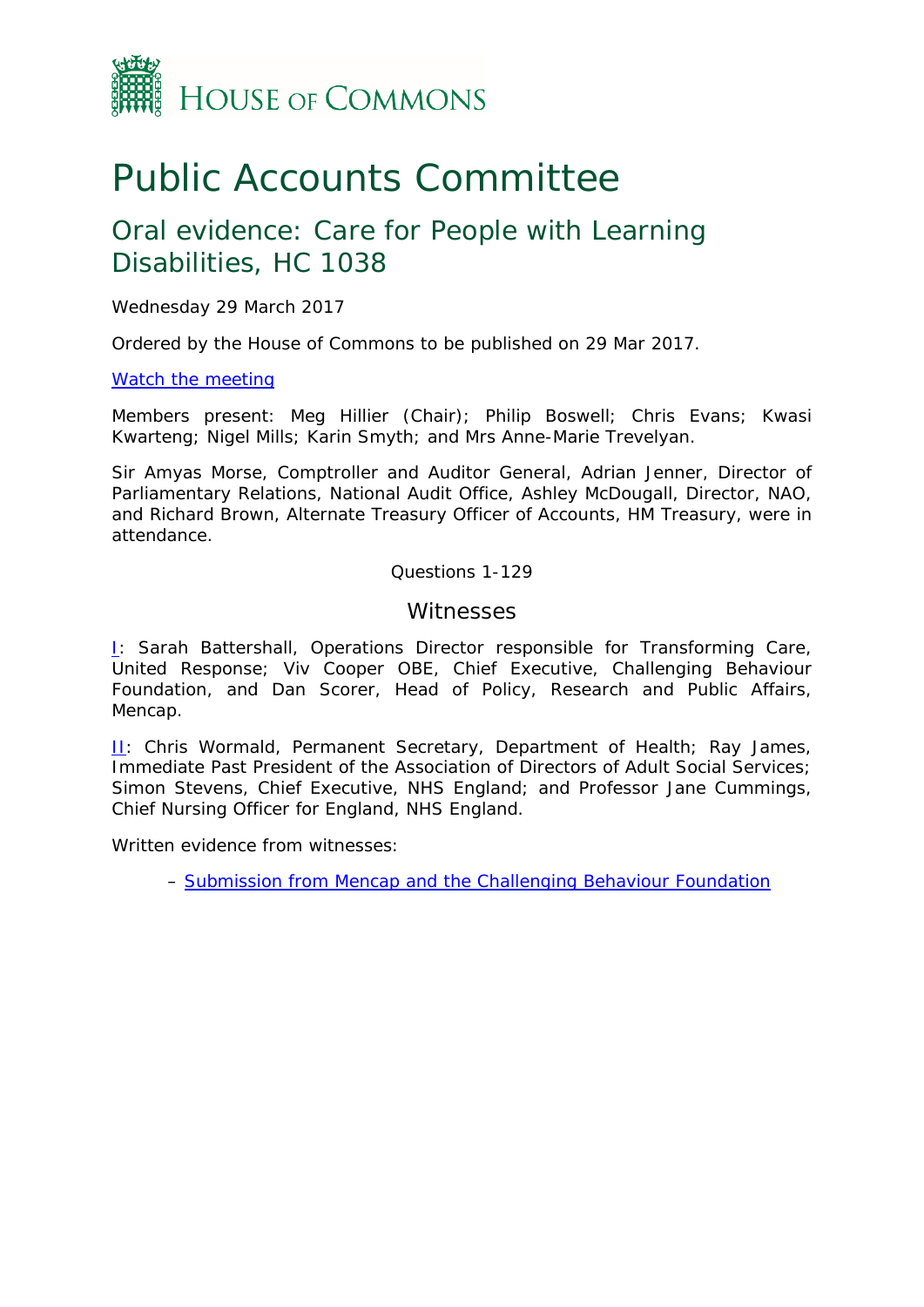

#### Report by the Comptroller and Auditor General

<span id="page-22-0"></span>Local support for people with a learning disability (HC 1053)

#### Examination of witnesses

Witnesses: Sarah Battershall, Viv Cooper and Dan Scorer.

Q1 **Chair:** Good morning and welcome to the Public Accounts Committee on Wednesday 29 March 2017. We are here to discuss with witnesses the National Audit Office Report on learning disability services. There are two parts, one of which is the commitment made by NHS England to move people who have learning disabilities out of long-stay mental institutions and into the community. That applies to about 2,500 people, so it is a strong commitment for the Government and NHS England to deliver on. That is a big part of the work, but we must not forget that 1 million people with learning disabilities receive support from local authorities one way or another, and we are very keen to cover that element of the Report in detail.

I welcome our first witnesses. Thank you for rearranging your diaries to fit in with our schedule change. As you will appreciate, it is a big day in Parliament; we don't usually make such a change, but thank you very much. Sadly, Rosa Monckton, who is the founder and trustee of Team Domenica, is unable to be with us because of the change of schedule not for any other reason.

From my left to right, we have Dan Scorer, the head of policy research and public affairs at Mencap—welcome back, Mr Scorer, I think you have been here before. We also have Viv Cooper, who is the chief executive of the Challenging Behaviour Foundation, and Sarah Battershall of United Response—I think you have a link to Learning Disability Voices as well through your organisation.

I have highlighted those two issues, but before we go into the Transforming Care programme, let me focus on the support that people with learning disabilities need in the community. I want to ask you each in turn what you think the main barriers are to progress on improving the services delivered to people with a learning disability. We will start with Mr Scorer and work across.

*Dan Scorer:* We know from the NAO Report that 120,000 people with a learning disability are getting access to social care support through local authority statutory services. That compares with 1.4 million people with a learning disability across the UK, so there is a very significant level of unmet need in the community. In recent years, there have been very significant pressures on local authority finances. That has seen significant changes to the way that people with learning disability are supported.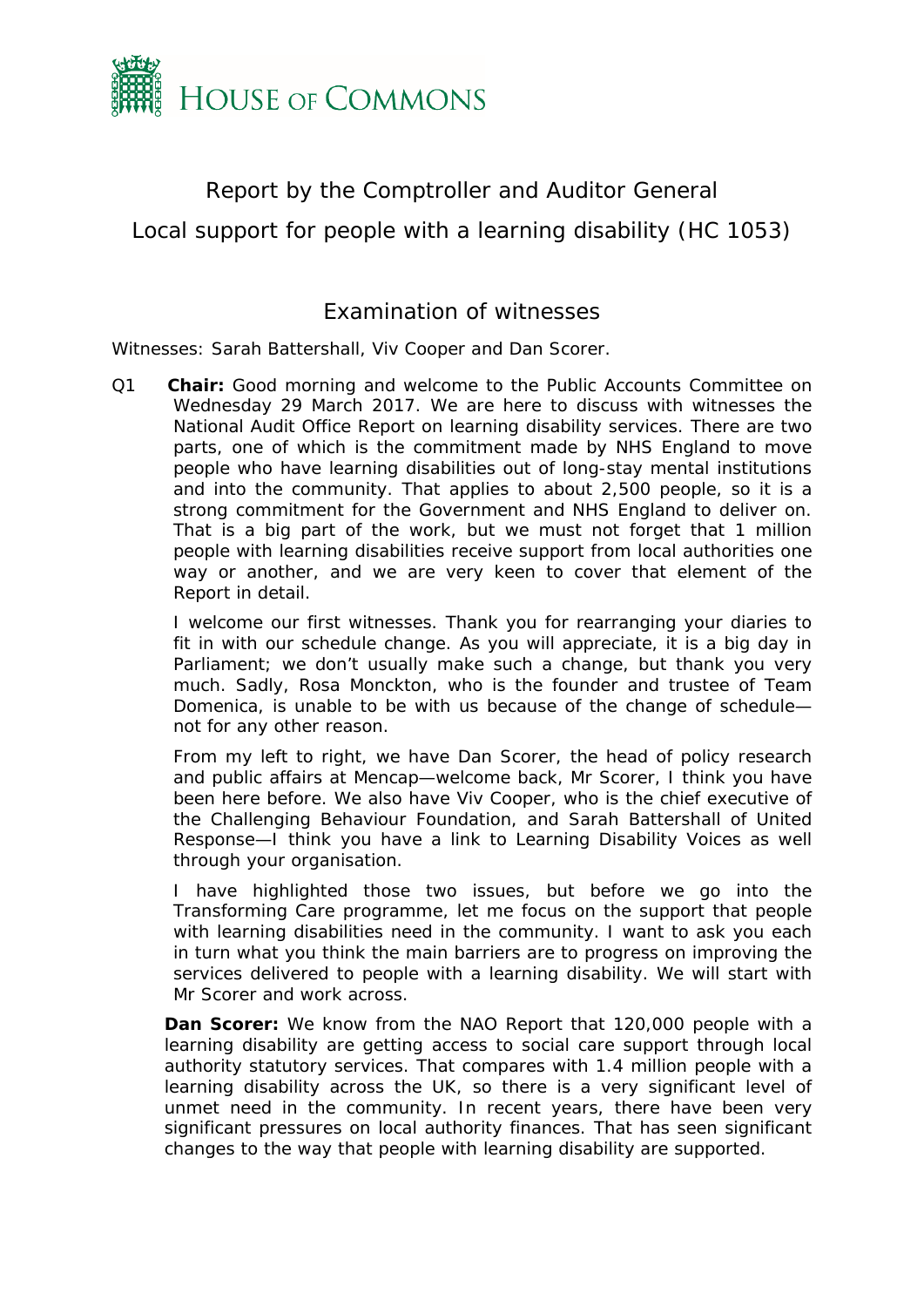

The NAO Report makes it clear that learning disability services have fared better than social care services in general, and particularly those for older people. None the less, from the work that we do with families and from what families are reporting to us, we are seeing very significant stress on key services that families rely on, such as respite services. There have been very significant changes to services that offer meaningful daytime activities that people with a learning disability rely on—such as the changes to day centres—and they are often not being replaced with the quality of service or degree of choice and control that we would want to see around people with a learning disability getting out in the community and being active.

Q2 **Chair:** In simple terms, do you think the barriers are partly because of money in local government?

*Dan Scorer:* Partly financial, but also structural as well, in terms of actually putting in place the arrangements that will give people genuine choice and control about what they want to do with their lives.

**Chair:** Okay. We might have to come on to personalised budgets in that respect.

**Viv Cooper:** My experience is as a mother of a young man with severe learning disabilities and complex needs. Our organisation supports that group of families. The issue, in terms of access to support for people, is that we continue to have a crisis management approach—we don't start early enough. We know the children with learning disabilities, we can identify them very early on and we know how to support them, but usually what happens is that we channel them into a system that perhaps does not particularly meet their needs.

The systems that are meant to be there to support people and which should be working often do not work. Because there is that crisis management approach, once people get to crisis there are fewer opportunities for meeting people's needs appropriately and in a timely way. There needs to be a real investment in families, because families are the main providers of love, care and support, and usually continue to provide that throughout the person's life; whether or not they leave home, they do not leave the family. There needs to be real investment in supporting families and also supporting advocacy organisations.

**Chair:** We definitely want to come back to the family point, because the figures speak for themselves about how many people are really looking after people with learning disabilities.

*Sarah Battershall:* This is much more from a social care provider perspective. I support the things that Dan and Viv were saying. We have received funding cuts and our income has reduced in real terms by 23% since 2010, although I understand from the NAO Report that spending on learning disability has increased over the past few years. That leads to bigger management stretch, so the leadership of teams supporting people,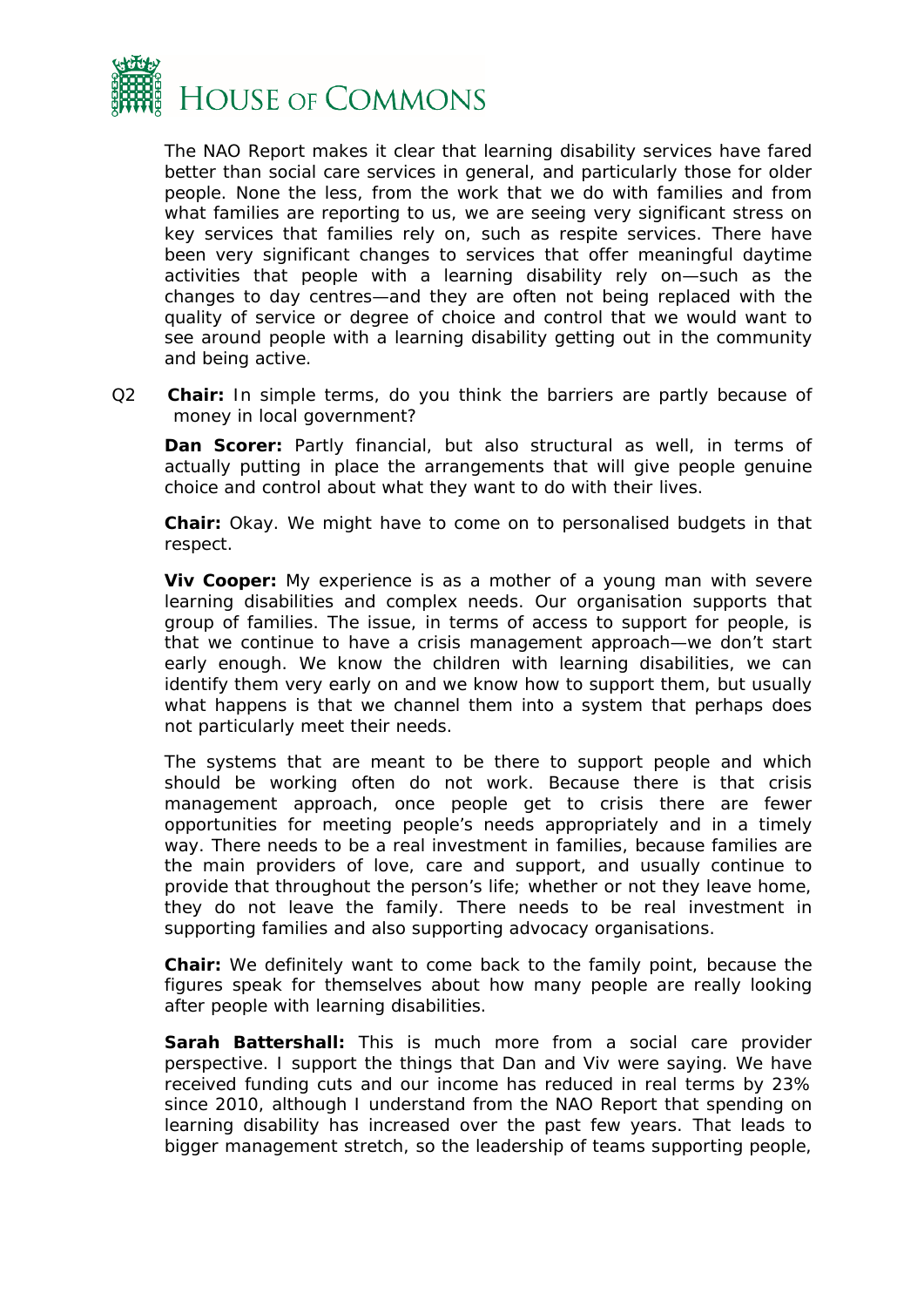

who often have very complex needs, is maybe not always what it needs to be for people to achieve the outcomes that they need to achieve.

The other gaps are particularly around improving services for people with learning disabilities and improving outcomes around lack of opportunities in employment for people—the numbers of people with a learning disability in employment is reducing—and support and training for the workforce. We have increasing recruitment problems to get good quality staff to support people. I also think advocacy is definitely an issue for both families and the people who we support.

Q3 **Chair:** One of the things we were looking at is something you have mentioned, which is employment, and things like health checks with GPs. Those are indicators that the Department uses to measure the success of some of the work that it is doing in supporting people with learning disabilities. However, there has been little movement on things like life expectancy, which is still far lower—about 20 years—for someone with a learning disability. Do you think that the Department has the right indicators? I will start with Viv, who lives this every day. You know best what your son's improvements are. Is it possible to codify that in a central way? There must be a better way of doing it than these minimum indicators that exist?

**Viv Cooper:** Yes, health is a big issue for people, because there is often diagnostic overshadowing. My son recently had to go into hospital, and they tried to send him away because they were saying he was fine. So, health is a big issue, and I said that health checks are really helpful, but it is what outcomes come out of the health check.

You have health check, and then it needs to have an action plan, in terms of moving it forward. Generally, the approach of most families is that they want their relative to have the same life opportunities as everyone else that is, a family life, leisure activities and a social life. All those things are quite hard to quantify and measure, but the system that we have—for example, my son had to go to a 52-week residential school when he was nine; how can he have a family life if that happens?—channels you into a situation that you don't want to be in.

The ordinary life indicators for friendships, social activities, being part of the community, going out and employment—my son has very complex needs, but he has two members of staff supporting him at all times, day and night, so they can support him into employment just as well as the can support him to sit and watch television. Daniel has support workers, not employment support workers. It is about trying to change the mindset to say, "He does not need to be cared for in that way; he needs to be empowered to do these things."

Q4 **Mrs Trevelyan:** On that point, some employers say—correct me if I am wrong—that, if those with learning disabilities are capable of work at whatever level, the support from support workers, such as those that your son have, would disappear and the employer would find themselves responsible for that support during that working period.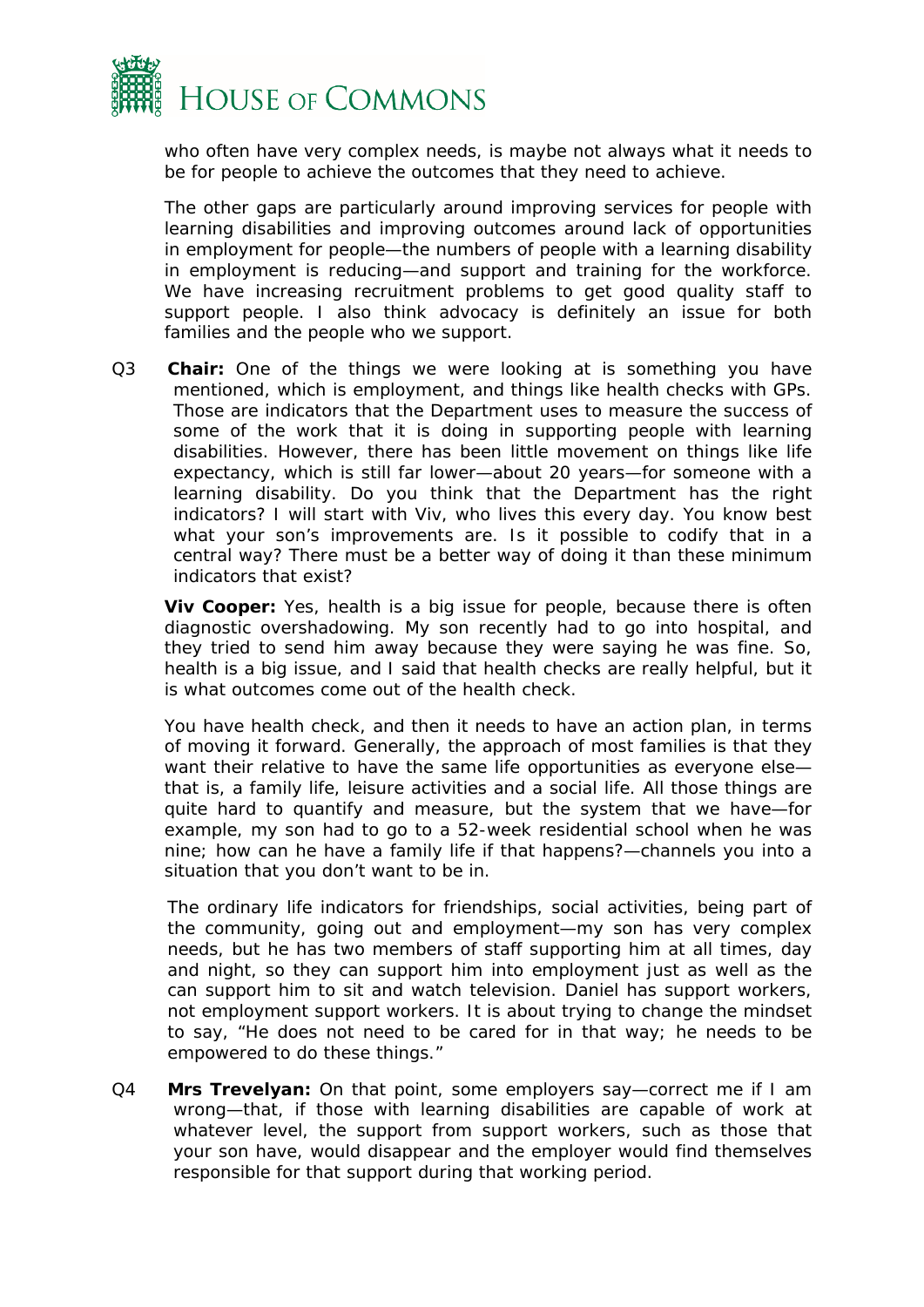

*Viv Cooper:* No, there are different issues, because we are talking about a big spectrum of ability.

Q5 **Mrs Trevelyan:** But that seems to be a barrier to employers.

*Viv Cooper:* For some, that is, but my son needs two members of staff that is his assessed need—so they can support him into employment.

**Dan Scorer:** We should also mention the Government's Access to Work scheme, which is very important in providing exactly that kind of support. If a disabled person is entering work and needs a personal assistant to support them with those work-related tasks, the Access to Work scheme can pay for that.

Q6 **Mrs Trevelyan:** So the employer does not have to carry that burden or the extra responsibility of having to learn a whole skillset, which they may not have had before.

*Dan Scorer:* No, but the problem is that there is very low awareness among employers of the Access to Work scheme, which the Government have put welcome additional investment into. But undoubtedly, a key barrier is employers' awareness of the support that is available and the perception that they would have to shoulder extra costs, when in fact, they won't.

Q7 **Chair:** I will come back to you on the wider point, Mr Scorer, but on employment, there is a variation among local authorities regarding which local authorities have done a better job than others of helping people. Whether that is about local authorities or not, we can't be absolutely sure, but in certain local authority areas, employment rates for learningdisabled adults are higher. Can you think of any examples of really good practice that is worth highlighting?

**Dan Scorer:** I would be very happy to talk to my colleagues in our employment services and write to the Committee with specific examples.

**Chair:** Okay, do that.

*Dan Scorer:* But you are absolutely right. We are seeing a huge variation, with over 20% employment in some areas down to literally a couple of percent in others. Some of that will be other factors, such as geography and the labour market, but it shows that although the headline figure of 5.8% is people with a learning disability who are known to social services—we should say, that small group—the actual employment rate of people with a learning disability is higher. We are seeing in some areas what is possible with good-quality support so people with a learning disability can be supported into long-term, sustainable mainstream jobs.

Q8 **Chair:** That goes to the wider point about these indicators. As you say, you are probably in touch with a bulk of people, and not just the people who are in touch with local social services. What indicators would be good, or do you think that the indicators the Government have are good enough to measure whether learning-disabled adults are progressing and getting the outcomes that parents, families and they themselves would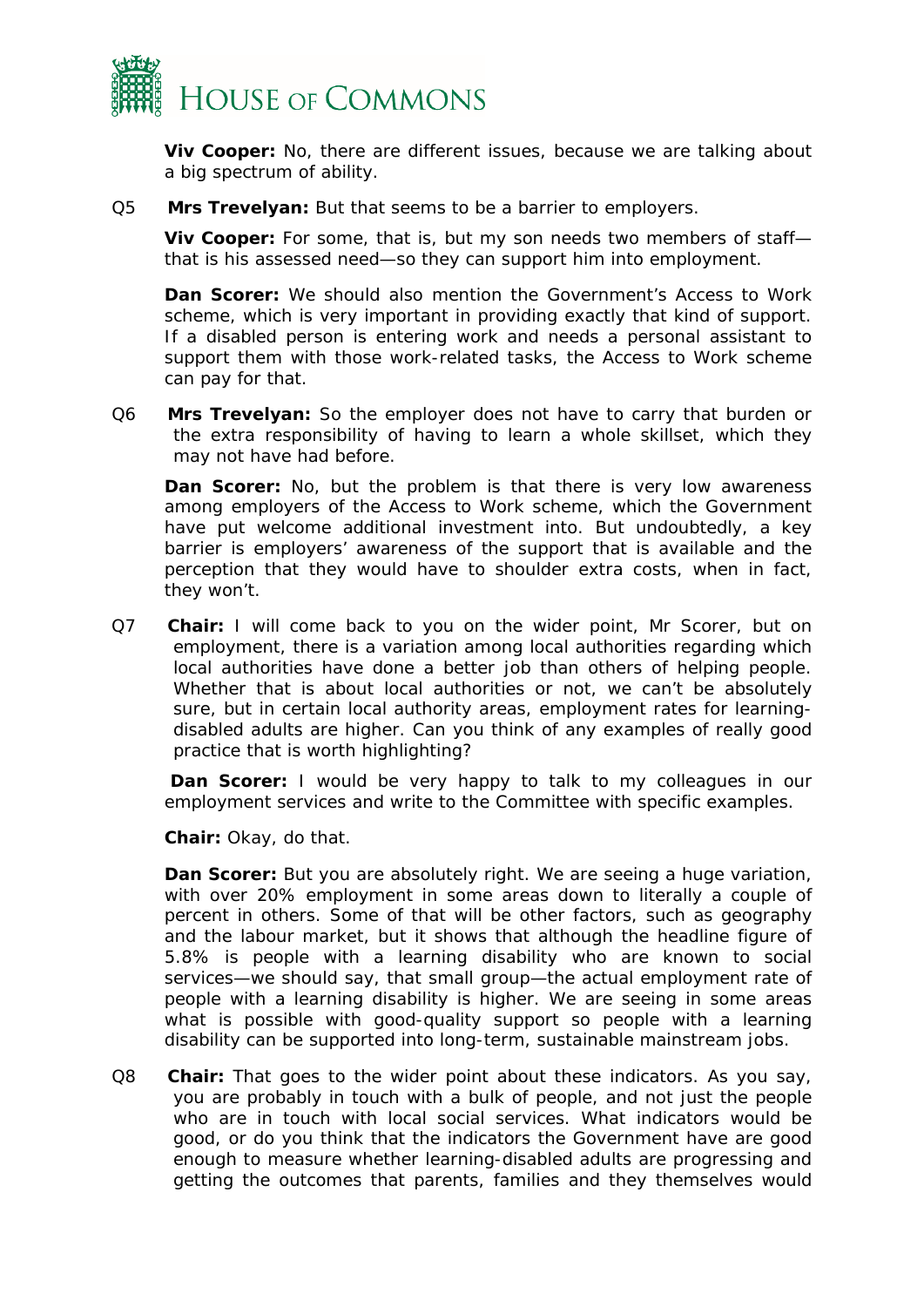

desire?

*Dan Scorer:* There are some quite major issues with the data that the DWP have. For example, recently we have had the health and work Green Paper. Consultation on that closed in February. As part of the work we were doing, we tried to work out in detail where people with a learning disability sit in the benefits system. How many are on jobseeker's allowance? Where do they sit in relation to employment and support allowance, either in the work-related group or the support group? The Department does not hold those data, so trying to work out in detail who is in that very large group—around 1 million are in the employment and support allowance work-related activity group—

Q9 **Chair:** How would they get the data? As a Committee we can make recommendations to the Government. Mr Wormald is grinning—perhaps grimacing is the word—at the idea of us setting another data demand. We know that there is a big issue—we see it all the time in the Committee—so what is an easy way of collecting that sort of information? People have said in evidence, "We are asked to give data"—this is particularly about the Transforming Care partnerships—"by different bodies in different formats all the time, and it gets very cumbersome." That is not what we want to achieve.

From your perspective, what would work? How could someone who has a learning disability tick the right box or get the right information through so that the data could be collected? The Government, NHS England, local government, and you and others, could then determine where the weak spots are and how we move on and progress.

*Dan Scorer:* That is when people are applying for benefit and going through the employment and support allowance process. They fill out an application form. Many of them go to a face-to-face assessment, so there are plenty of opportunities to gather this information and put it in the system. We are talking to the Department at the moment. I think they agree that we need to get much greater insight into—

Q10 **Chair:** Forgive me; I have not filled in a work-related form at a jobcentre in a long while. Is there a proper opportunity on that to say, "Do you have health needs?" and to describe those in any particular way? As Ms Cooper highlighted, there is a wide range of people with learning disabilities, from people with mild learning disabilities to people with very severe learning disabilities and challenging behaviour. There is quite a range.

**Dan Scorer:** Yes, there is. And people will also submit additional medical evidence as well from health professionals and other professionals that they are involved with, which will give extensive insight into any diagnosis that they have around a primary condition, or secondary conditions as well.

Q11 **Chair:** What you are really saying is that health is pretty critical in getting the data. If you have not got the health assessment, that does not feed through to the DWP and benefits.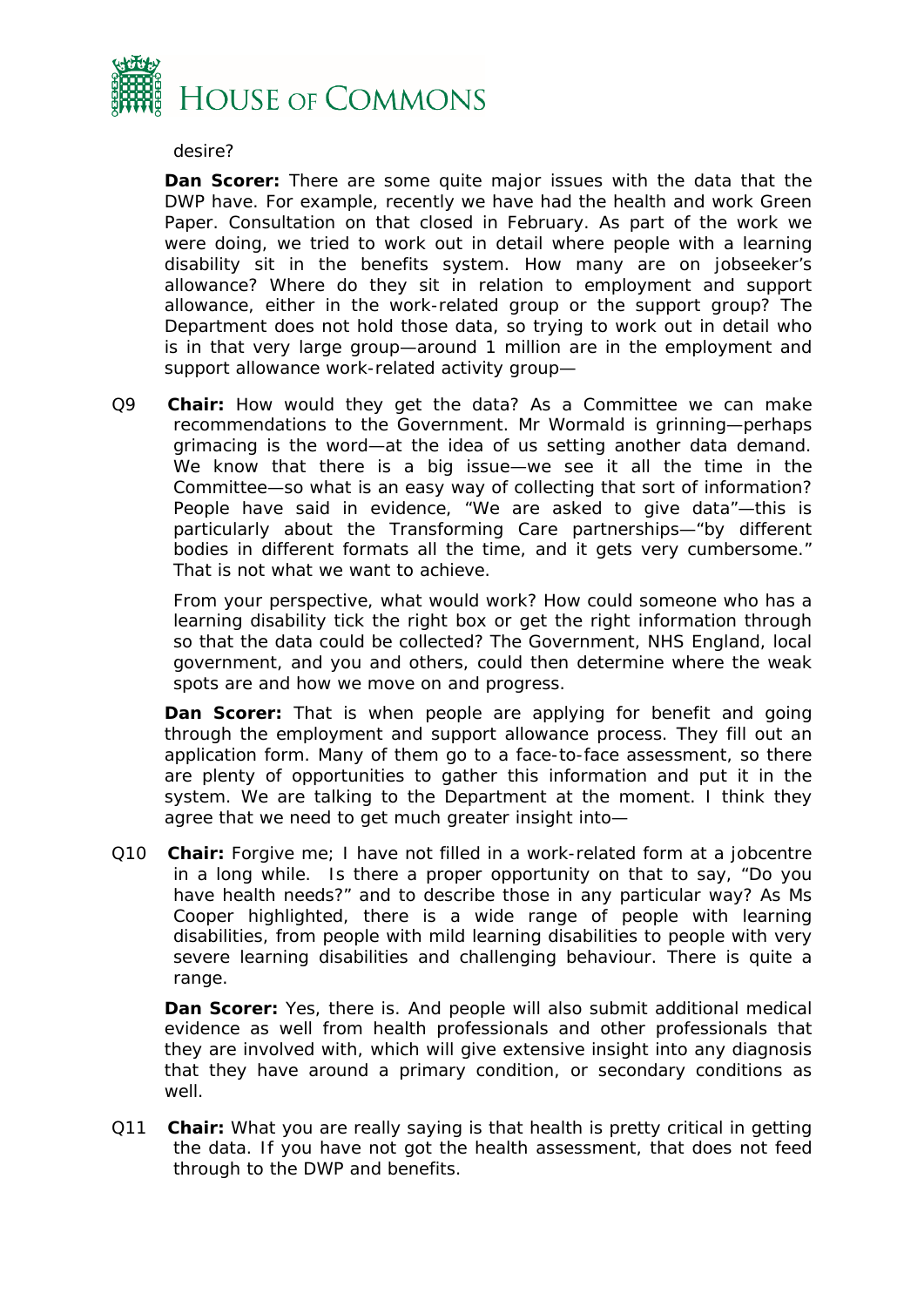

*Dan Scorer:* The information is being gathered. People are answering very detailed questions about the functional impact of their disability on their ability to work and to perform a range of tasks across different areas. So the information is being explored in detail through the assessment.

Q12 **Chair:** But the Report tells us that only 23% of people with learning disabilities are registered with a GP, which seems very low, although it has gone up considerably. What about the 77% of people who are not registered with a GP? Perhaps Mr McDougall will check whether I have got that figure wrong, but the people who are perhaps not very connected to the health services—maybe they have a mild learning disability and no other particular health problems—might not be in the health system to get a tick in the right box.

**Dan Scorer:** That is a significant issue that comes across when people are applying for benefits. They do not have access to the medical correspondence and history that they need to be able to demonstrate the issues that they face. That can be a real barrier. We are working with NHS England at the moment to promote people with a learning disability to be on the GP learning disability register and to engage with services. As you say, it is vital that we increase that number to tackle health inequalities and to make sure that people have the contact and the evidence that they need to apply for the benefits they are entitled to.

Q13 **Chair:** How many people are on the learning disabilities register at the moment?

**Dan Scorer:** In terms of GP registers, it is very low. I think it is around 15%. I will clarify that for you.

**Ashley McDougall:** It was 23%.

Q14 **Chair:** It was 23%. Okay. Are any of your organisations doing anything to encourage people to register? It seems the GP registration is a gateway to lots of other services, so it is pretty critical.

**Dan Scorer:** Yes, we are. This is an objective in NHS England's current business plan. We are doing a project that it funds with us specifically to promote to people with a learning disability the benefits of GP registration in terms of reasonable adjustments, getting access to annual health checks and of course the benefits of having the additional summary care record—

Q15 **Chair:** We have got the benefits; it is just how we do it. I suppose people from the Challenging Behaviour Foundation, like your son, will be registered.

*Viv Cooper:* Yes, because of the level of need.

**Chair:** Sarah Battershall, is there anything you want to add?

**Sarah Battershall:** Yes. I think it is a critical part of everybody's care, and healthcare generally. People with learning disabilities do not receive the same level of healthcare as the general population. As a social care provider, it is incumbent upon us to ensure people do. For the wider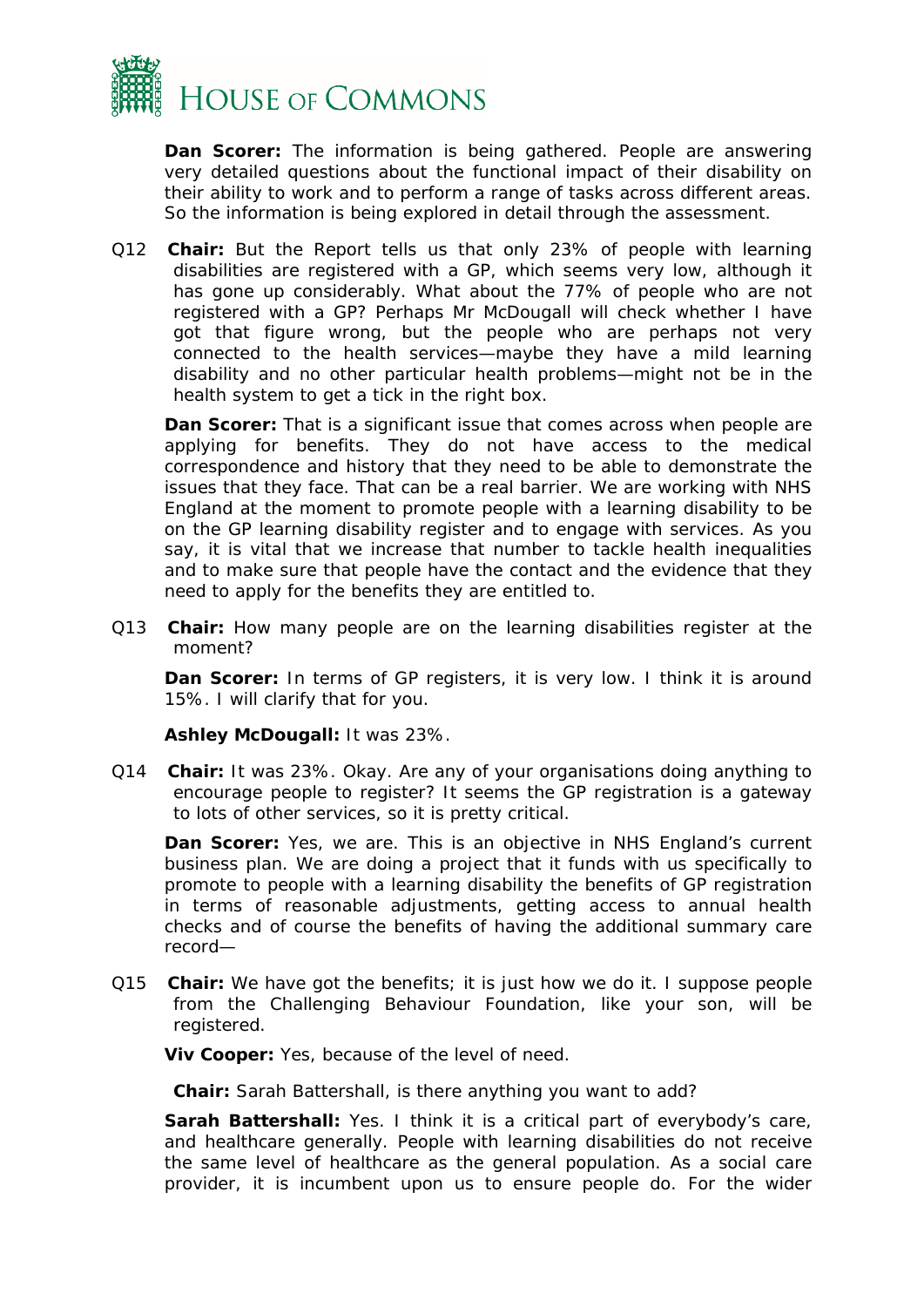

population of people with learning disabilities who do not access social care, that knowledge and support to access and register with a GP is perhaps not where it needs to be.

Q16 **Mrs Trevelyan:** What do you think stops families from encouraging members of their family with learning disabilities to register? Presumably at some point as a child they were registered wherever they lived then, but they have moved. Is this adult not supported by a family and therefore not registering? What are the reasons around this huge differential with the rest of the population?

**Sarah Battershall:** I don't have the data in front of me, but we can look at the numbers of people who used to get low-level SEN support, often funded by the local authorities, who perhaps live on their own and do not have family contact. There is still a lot of family breakdown and we have a mobile society. There are a lot of people who have had very low-level support—with tenancy support and general support to live their life—who would have been supported to register with a GP, but they were absolutely the people who, after the funding reductions, lost that level of funding. A lot of the low-level support for people to maintain their independence, and to live independently but well, is not there anymore.

Q17 **Mrs Trevelyan:** But do those people not need to access healthcare? Or are they just choosing not to?

**Sarah Battershall:** It is about knowing what to do and how to do it, and that you need to go and register with a GP. A lot of people with a learning disability can function well in society with minimal levels of support to use the systems and use what is available to them. It is that level of support that has probably reduced significantly over the last five years or so.

Q18 **Mrs Trevelyan:** How are you targeting that 75% in practical terms? Do you know where they are? Does the system know where they are, with PIP assessments and all those sorts of things? Are they hiding? What could the Government be doing better to push that number rapidly up and to give confidence to those people who are not registering?

*Sarah Battershall:* There needs to be a more significant, joined-up campaign around good health for people that feeds into those places where people would naturally go, like the DWP and local shops. If you think about what people usually do, it is using the facilities in their communities and it is getting people who know them and live around them to help point those things out, because they don't feed into systems naturally.

Q19 **Mrs Trevelyan:** So a general awareness of the value of it would be a useful way to do it?

#### *Sarah Battershall:* Yes.

Q20 **Chris Evans:** I know that social care is devolved in Wales, and I was quite interested reading the Care and Social Services Inspectorate Wales report that found that "funding disputes caused delays for people" with learning disabilities "and frustration for the front line staff". In other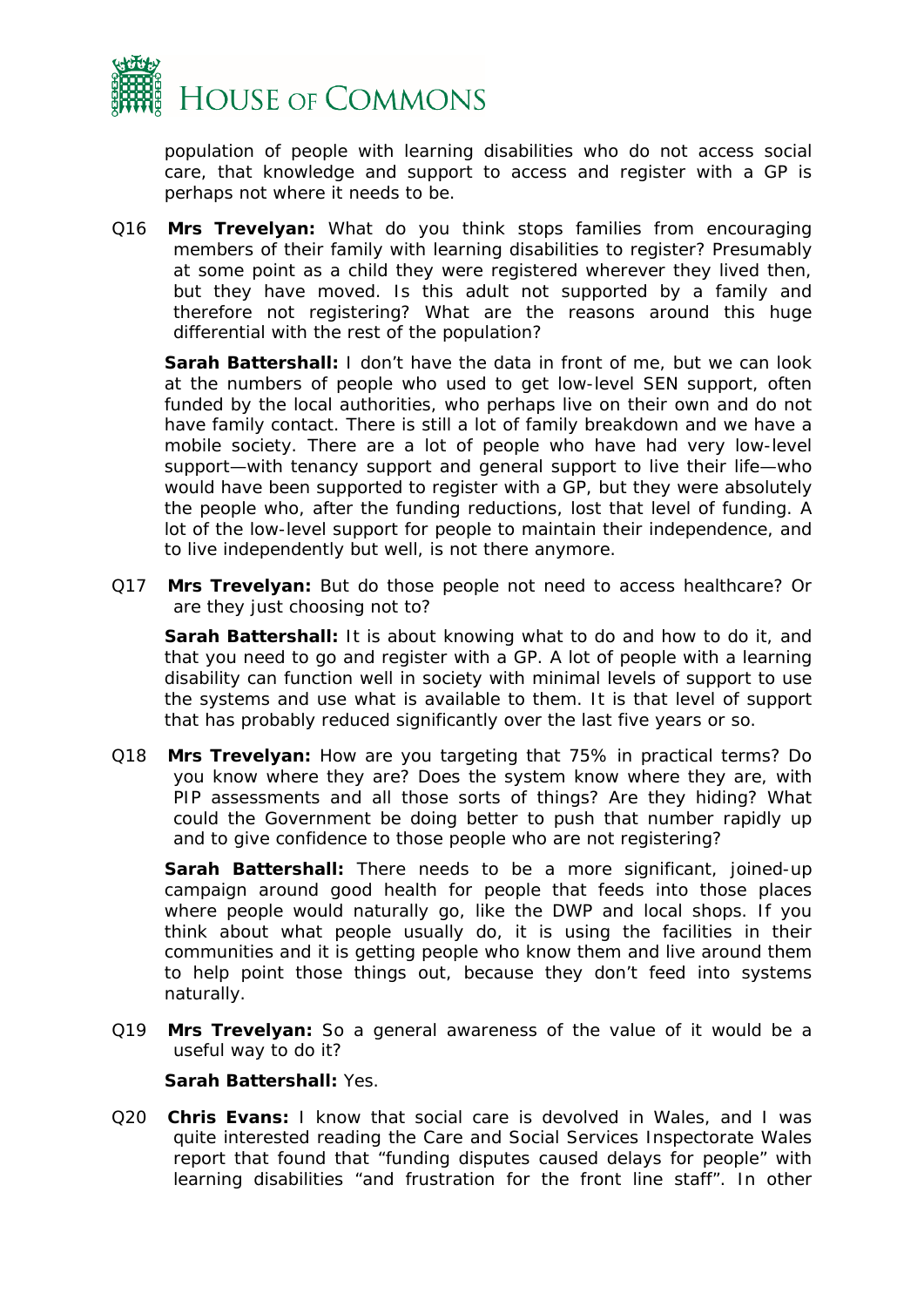

words, frontline staff were spending more time filling forms in and trying to sort out funding applications, which was cutting into their clinical time. I was wondering whether that is the same as you have found in your experience? Mrs Cooper will probably be the best person to answer this.

*Viv Cooper:* There is some evidence that care staff are sometimes spending more time with the bureaucracies of care than actually interacting with individuals. There are some good support providers who really focus on good, active support for people, so that the staff engage positively with individuals to support them to participate in activities that they enjoy and that are meaningful to them. I am not really overly sure of what you were wanting?

Q21 **Chris Evans:** Basically, I was just trying to discover if, in your experience or your son's experience, you have found that clinicians were basically spending a lot of time filling unnecessary forms in, rather than actually trying to solve the social care needs of the person in their care?

*Viv Cooper:* That hasn't been my direct experience. It is often hard to get access to the clinicians and support that you need. As I said, there is this sort of crisis management approach—you often only get access to clinicians who can provide really good support if things have gone wrong or deteriorated—as opposed to a proactive approach. Thinking about my son and his needs, he has a range of needs, such as communication needs, occupational therapy needs and physiotherapy needs, as well as support around his behaviour. Accessing that team of expertise on a routine basis can be difficult, as opposed to when his behaviour escalates and then he gets a referral.

Q22 **Chris Evans:** I have a second question for the two other members of the panel. Do you find that people with an active, strong family support network have better outcomes than those who don't? In other words, they have family members who are stronger advocates for them than people who don't? Is that a concern of yours?

**Sarah Battershall:** I think that is absolutely true. Where people have got families or people who care about them who speak up and who support them to speak up, they generally get a better level of service across the board. I think that is where good advocacy makes a difference for those people who don't have those family networks to speak up for them. It makes a significant difference in both healthcare and social care.

**Dan Scorer:** Yes, I agree. In terms of the work we do around avoidable deaths of people with a learning disability, families work incredibly hard when their loved ones are in hospital to make sure they get good-quality healthcare, their needs are understood and they get reasonable adjustments. That does not always happen.

I would also say that paid care staff work incredibly hard to make sure that the people they are working with get that support, but we have to recognise that families' lived experience and insight into their loved one is incredibly valuable and in many cases is not respected and listened to by professionals enough.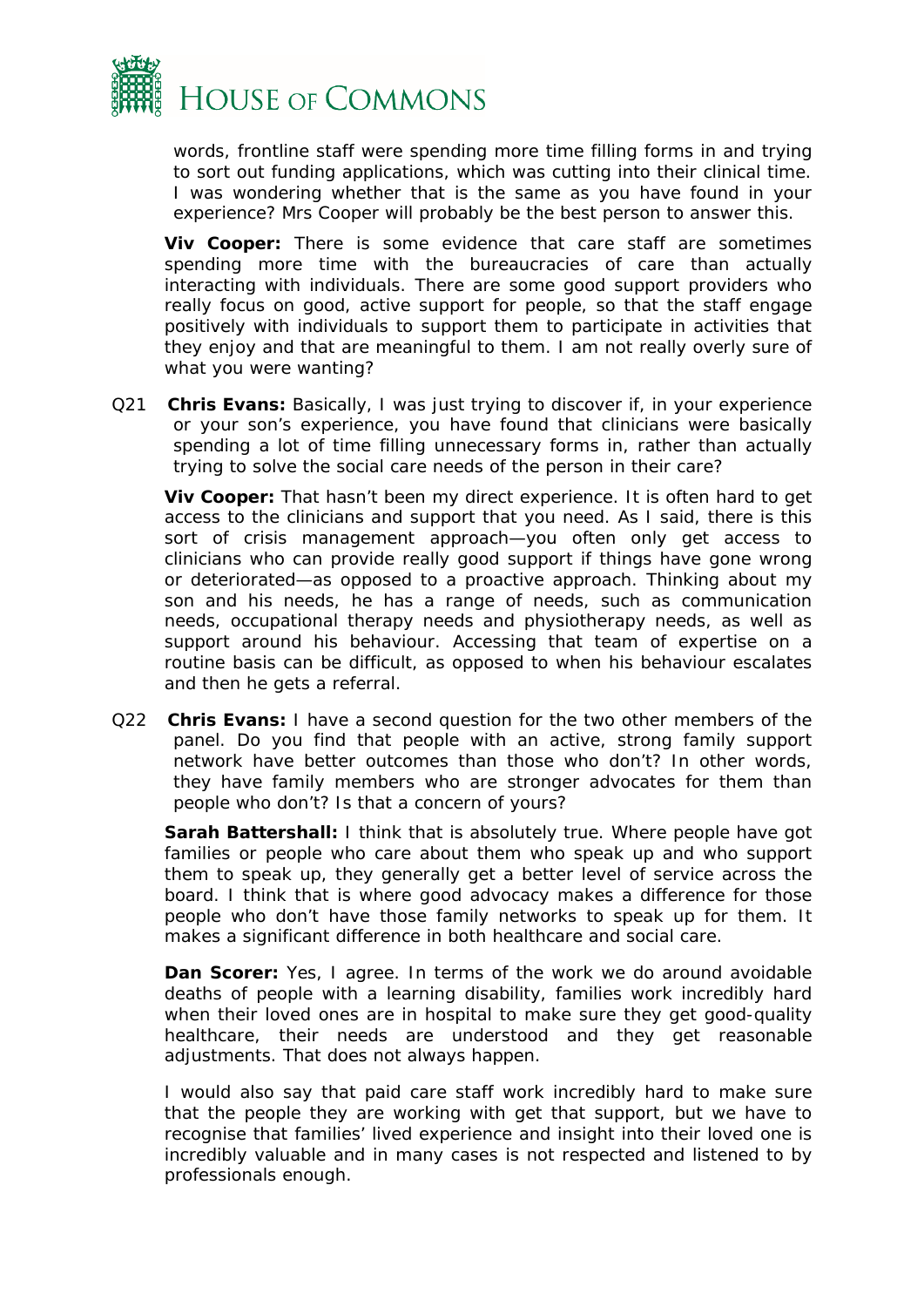

Q23 **Chris Evans:** How about you, from personal experience and from a professional point of view? Do you agree with those views?

*Viv Cooper:* Yes. At the Challenging Behaviour Foundation we are really concerned about people who do not have families. The group of people we are involved with are very vulnerable, and that vulnerability is increased if the person does not have a family or a strong advocate acting on their behalf. We really should be investing in families. We should be providing information that is timely, useful and accessible and supporting families, because we are, or should be, seen as really valued partners. We are lifelong, and we have a whole range of knowledge and experience.

My experience is that you get better outcomes for individuals if families and a whole range of people work in partnership around that person to deliver good outcomes for them. I cannot provide Daniel with a good life on my own as his mum, and yet with a team and a whole range of people working together, we can do that. In the Transforming Care programme, which I know we are going to get on to, families' relatives are often channelled by the system into terrible circumstances, and the families are often the ones who are able to retrieve them from those circumstances and get them better outcomes; it is not the system.

Q24 **Mrs Trevelyan:** Are there any councils or areas that do a better job by effectively acting as advocates for those who do not have families, or are they really a lost group, in terms of having people who go looking for them and support them in the way that a family would if they had one? Have you come across anywhere that does it well?

*Sarah Battershall:* Some local authorities do it well around best interests and the Mental Capacity Act. There are some very good examples of that, but that tends to be the extent of it.

Q25 **Mrs Trevelyan:** Does anywhere spring to mind that you have experienced anywhere in the country?

*Sarah Battershall:* York do it particularly well.

Q26 **Mrs Trevelyan:** But they stand out as unlike most.

*Sarah Battershall:* There are some that stand out.

Q27 **Philip Boswell:** The National Audit Office Report, in paragraph 9 on page 7, states: "The Department, NHS England and local authorities have limited measures to assess the quality and impact of health and social care support." Do your organisations have better metrics, measurements or information that could supplement the Government's lack?

**Dan Scorer:** Yes, we do. We provide care services to around 8,000 people with a learning disability—mainly in their own homes, but with some in residential establishments. We have a detailed planning framework and evaluation framework around the outcomes that individuals want and whether their care is person-centred around them and meeting their needs and stated objectives. Certainly there are things that we could share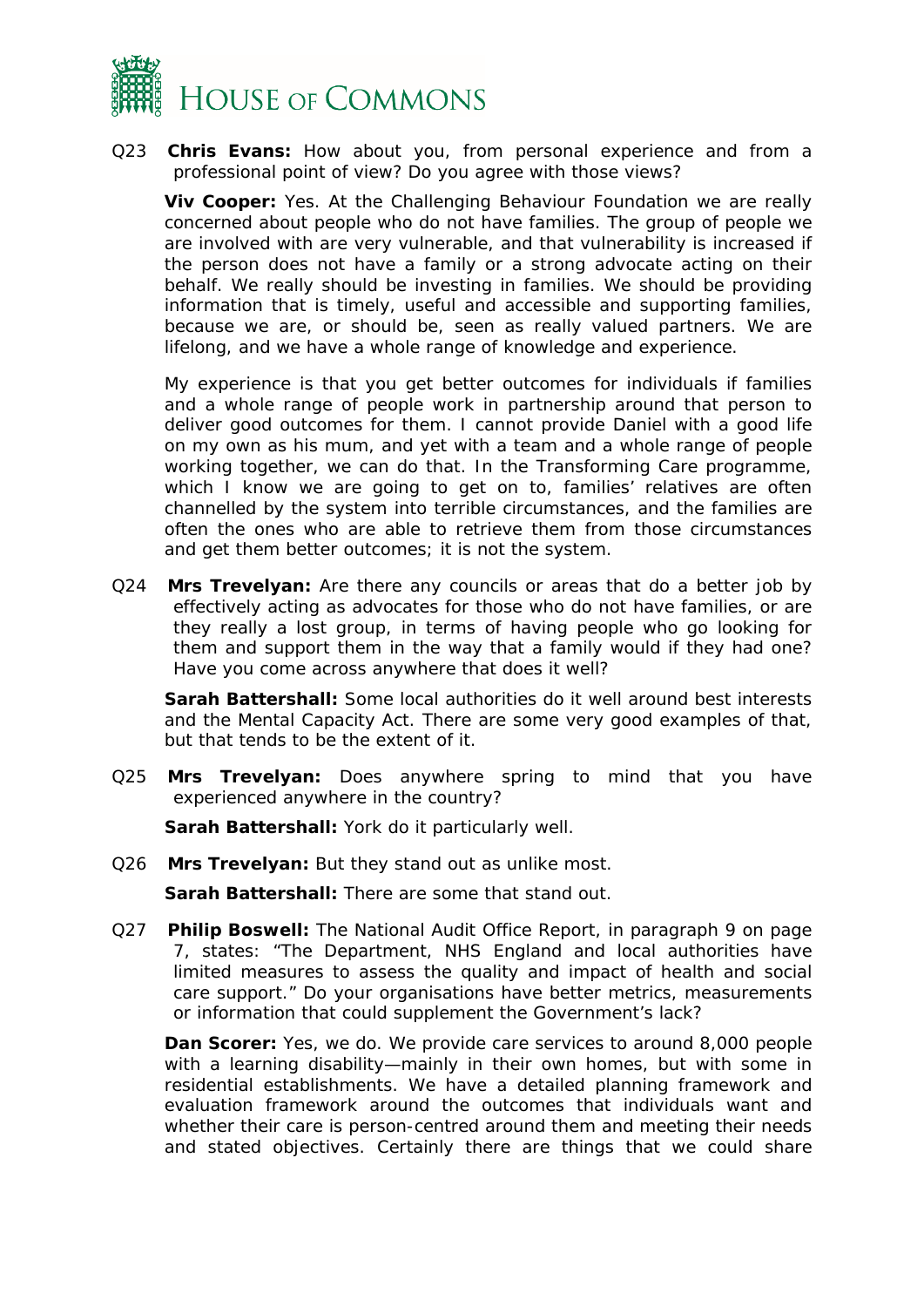

around measuring the outcomes that matter for individuals and the way we have done that.

Q28 **Philip Boswell:** Given the average real-terms cuts, do you think you are being listened to?

**Dan Scorer:** Do you mean cuts to social care budgets?

**Philip Boswell:** Yes, in the community.

**Dan Scorer:** Well, providers up and down the country are facing huge challenges in terms of maintaining high-quality care for people in the face of what has been in some cases year-on-year reductions. We know that providers have been walking away and handing back contracts because they believe in some cases that the amount of money that local authorities are offering on an hourly basis is just not enough to offer a safe and highquality service.

It is obviously very welcome that we had the announcement in the Budget of £2 billion in extra funding for social care. We will wait and see the guidance on how that will be distributed, but I think the crisis in funding in social care has not gone away. It is still with us, and we need to see what the Government comes out with later this year, in terms of the Green Paper, about long-term, sustainable funding.

Q29 **Chair:** I am just going to hurry you on, because I am aware of time and I want to cover the issue of supported housing before we move on to the transferring care partnership, which we are going to have to do fairly quickly. Supported housing is obviously very critical for the people you represent, who we are talking about today. Have any of you got any observations about what is not working there? Clearly, there have been some big challenges. That is probably for you, Sarah Battershall, isn't it?

*Sarah Battershall:* There are a couple of things, particularly around housing, that would make a huge difference to the barriers we face in moving people out of institutions and ATUs. There are two things that I really hope would deliver good housing. We welcome the capital investment that is there, but it finishes at year end, whereas the planning and delivery of services and getting the right housing often takes longer than a year, so there is a real barrier there that we feel we could shift fairly well. Changes to local housing allowance are planned in 2019, and we know that 80% of the planned supported housing for this year has been put on hold while people assess what the impact of that is. That is quite significant.

Q30 **Chair:** What is the threat to your current provision? There have been a lot of changes to supported housing over the last few years. There are real threats, and then there is a temporary reprieve sometimes. Where are you at now? What is your fear now?

*Sarah Battershall:* Over 50% of the people we currently support live in houses where the local housing allowance may not deliver what we need to deliver to support them there. We have got no guarantee of the top-up funding from the local authorities, so over 50% of the people we currently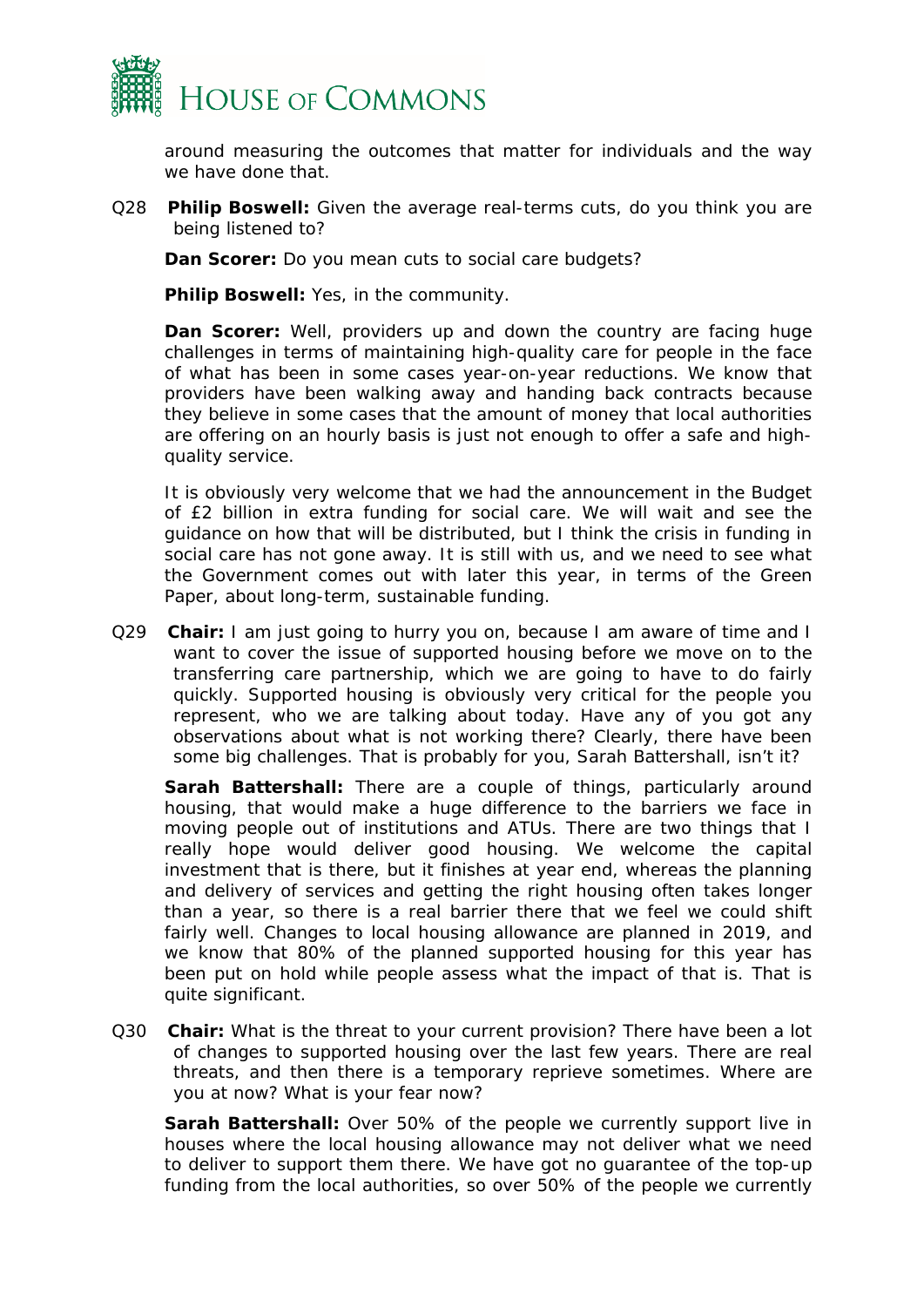

support are doing that. To some extent, although this may seem like a side issue, I think the issues we are facing with sleep-ins, the HMRC, the back pay and the threats to organisations—

Q31 **Chair:** Which was in your evidence. Will those people be trying to apply to social services for some sort of floating support?

**Sarah Battershall:** A lot of the people we support have got really complex needs, and the low-level support would not meet their needs.

Q32 **Chair:** So what you are saying is that they could lose their support through supported housing and there would be nothing suitable to replace it?

*Sarah Battershall:* Yes. For a lot of those people, their rent would not be covered.

Q33 **Chair:** I want to move on to the Transforming Care part of the programme, because obviously that is key. There is a big commitment to move people out of these mental health beds, and some interesting challenges there. Viv Cooper, do you think that is making a difference yet? Have you seen any signs of great success? It is relatively early days yet.

*Viv Cooper:* The first thing to say is that everyone wants Transforming Care to work. There is a united desire to move away from in-patient provision and to get people out and supported properly in the community, because hospitals are not homes. We have known that for a long time. Although we are saying it is early days, it is in fact six years since the Winterbourne View programme was screened. There have been a number of false starts.

Q34 **Chair:** I was thinking of the two years since the last commitment.

*Viv Cooper:* Yes. In terms of the National Audit Office Report, we welcome the structures that have been put in place. The Transforming Care partnerships have got the potential to help move things forward. We have not seen evidence yet that that is going to smooth the lead-in or the outcomes that we want to see. The Report reflected the experiences of the families we support.

As I already said, the system still channels people into inappropriate provision, and then it is very hard to get them out. As yet, the Transforming Care programme hasn't been able to demonstrate that it can swiftly move in and change things when they are starting to go wrong. We saw the "Dispatches" programme. NHS England are still buying places in old-fashioned institutional provision, and then once relatives are in there it is children we are talking about, we are putting children in institutional provision—it usually takes families with the support of their MPs and organisations to get them out. The system does not support them to come out; the system is still channelling people in.

Q35 **Chair:** Are you seeing any evidence, where beds are being closed that the money is following the individual to the community?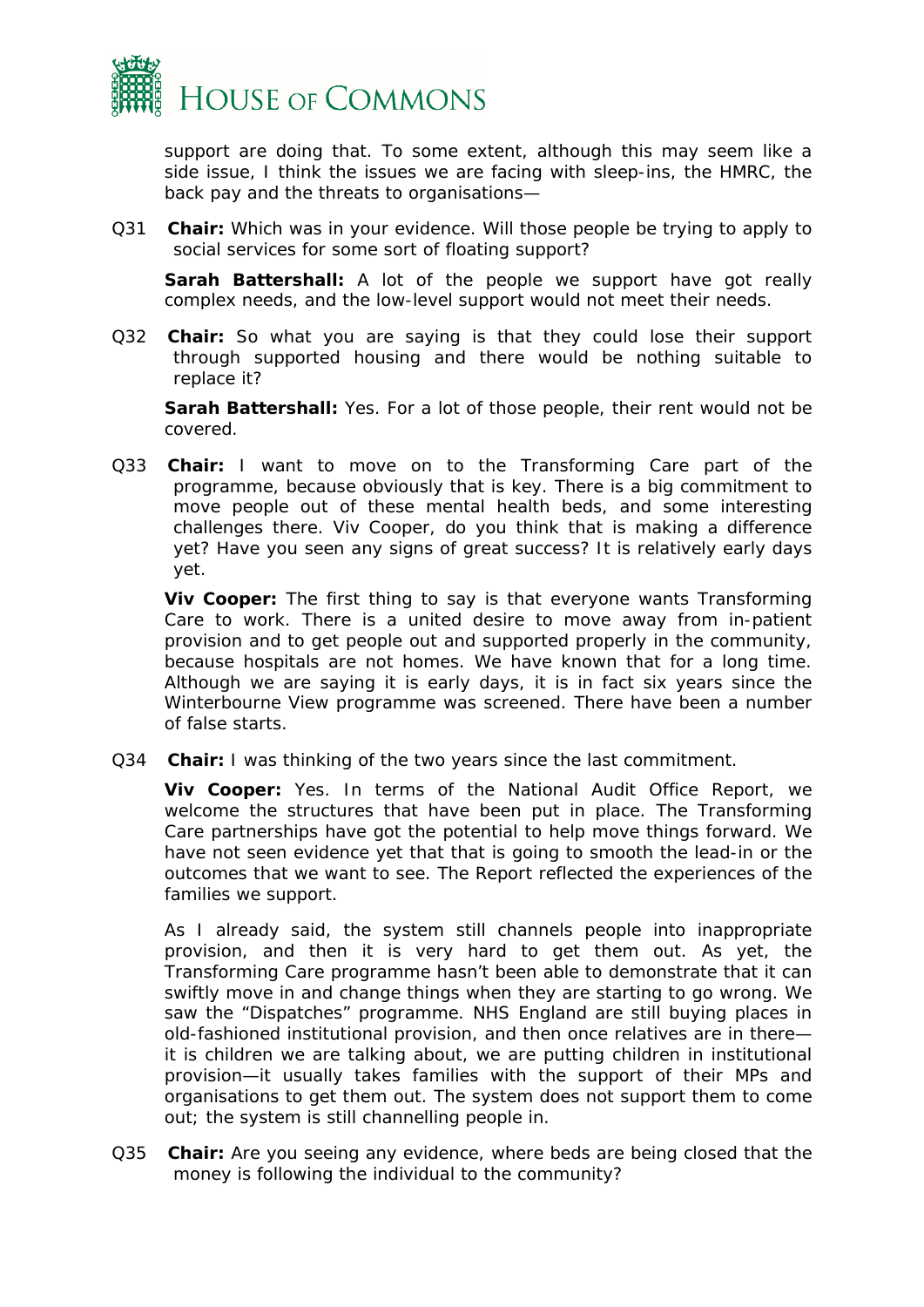

*Viv Cooper:* That is a big issue as well. We see that families are saying, "My relative is in this institutional provision. It's costing £10,000 a week and it's not delivering good outcomes. My relative is over-medicated, and I'm trying to get them out, but I can't get a house; I can't get the support." So I don't see that there is a mechanism for freeing up the funding. Vast amounts of funding are being spent on inappropriate provision.

To swiftly move on, I am a member of the assurance board and we have been constantly asking, "Have you sorted out the money flows? Have you made sure that there is a process that is really clear, so that if you're in a service, the money comes down here? Has that been sorted out?" We have not received an answer on that.

Q36 **Chair:** There was an announcement in January of this year about trying to get to grips with this money-flow issue so that the money does follow in a timely fashion and stays with the patient. It's early days; that was only a couple of months ago. Are you confident that it is pushing things in the right direction? Is it better?

**Viv Cooper:** Moving in the right direction is a good thing, but the question is how swiftly that is moving forward. If you asked a family whose relative is in institutional provision today—this minute—"Do you know how the funding will work to get your relative out?", the answer would be no.

Q37 **Mrs Trevelyan:** You have mentioned that councils are still buying into the areas of provision that we are trying to close down where they are inappropriate. What is the reason for that? Is it because it's too difficult for them to set up the right care package, or because there is a genuine clinical need that they cannot address at community level?

*Viv Cooper:* It is the system that is not working still. It is not councils that are buying the places; it's NHS England. NHS England have produced a model that says, "This is the service model. It is not institutional provision; it is individual provision," yet they have a specialist commissioning team. If things break down locally or things are not working, there is a perverse incentive whereby suddenly people get shifted over to specialist commissioning, which is NHS England-funded, and specialist commissioning purchase places. They do not act in line with their own model, but buy places in places like the places in "Dispatches".

Q38 **Mrs Trevelyan:** So the two have not been joined up? Is it as if they have forgotten to say, "Actually, we're not doing that policy any more"? That's what it sounds like.

*Viv Cooper:* I can't understand how that happens. I would hope that NHS England would say that they can make a commitment not to buy places at high cost—these are £10,000-a-week places—and they will not buy any more places in institutional provision because it goes against their model. That would send a really important message to everybody else, as well as, hopefully, freeing up some funding. We can't have NHS England saying, "This is our model. We want everyone else to work to it, but we're not going to do so."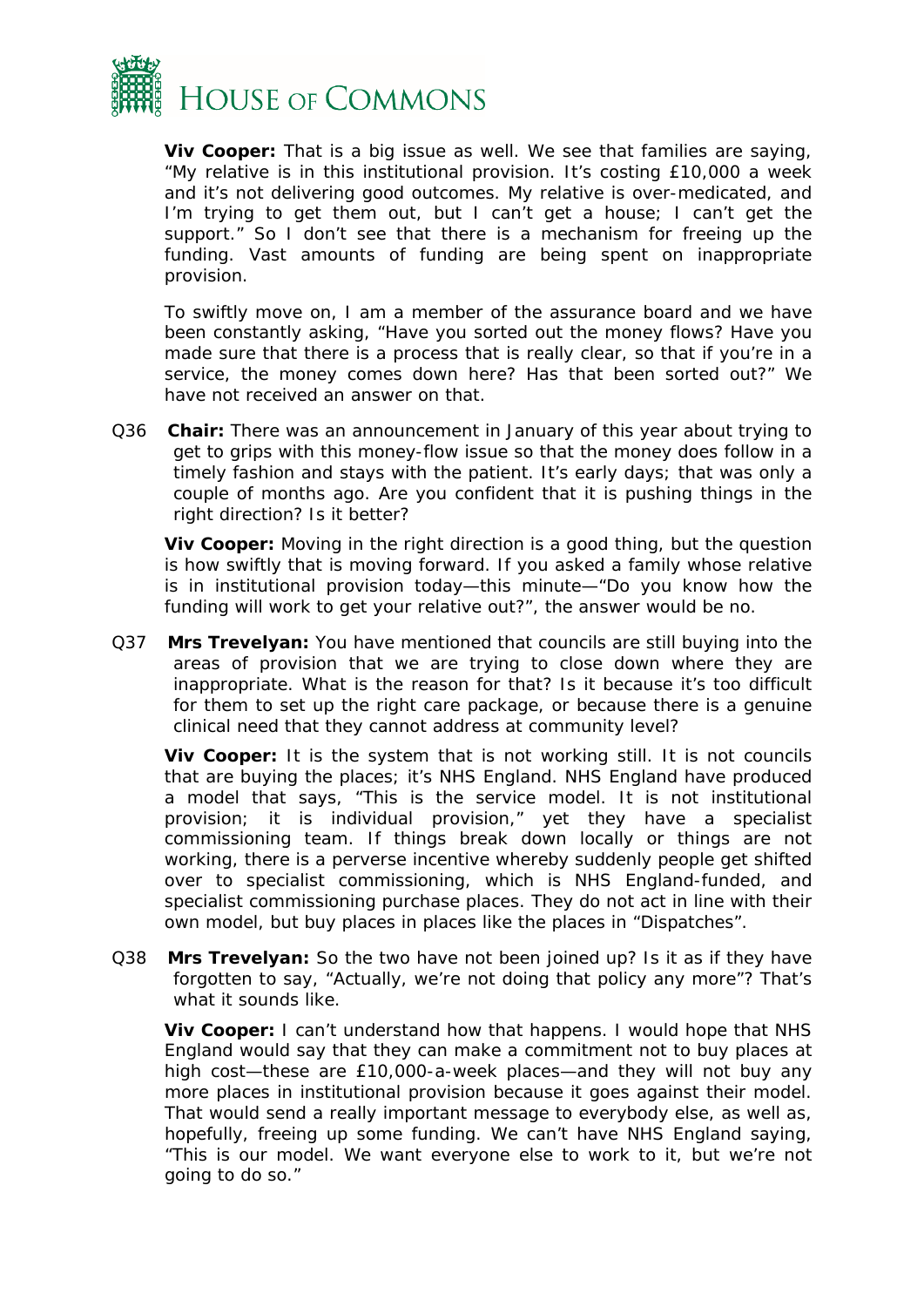

Q39 **Chair:** Presumably you need some transitional funding, because obviously to provide the new facilities, you are going to have to build them before you have got the money from the closure of the old service.

*Viv Cooper:* Yes, all of that. There needs to be some double-funding. You can't say, "I'm paying £10,000 a week till Friday and then on Monday something else is going to be in place."

**Chair:** I'm now going to bring in the Comptroller and Auditor General, Sir Amyas Morse.

**Sir Amyas Morse:** I only wanted to ask for your reaction to this. If they are doing that, is it because they have found themselves under pressure to find a placement at very short notice and the only ones that are available at very short notice are the ones you are describing? What do you say on that? I just wondered about your reaction to that.

*Viv Cooper:* That is the big issue for this programme. We want to move people out of inappropriate in-patient provision and into the community, but we also need to stop people going in in the first place, so there has to be a co-ordinated approach: develop good local community facilities. That is to stop the next population coming in, but it is also to enable the population that are in to come out.

All that is tied up with the need to sort out the funding. The thing that we struggle with is this: if you get shifted up to specialist commissioning, you expect that to be both commissioning and specialist —it is not just purchasing what is available. I think NHS England could take a lead in terms of moving that forward.

Q40 **Chair:** Sarah Battershall, from your point of view, as a provider, do you deal with any people coming out of institutions under this programme?

*Sarah Battershall:* We have quite a long history of supporting people coming out of institutions. My summary is that it can happen, and it can happen really well. Not living in an institution makes a huge difference to people and their families. As a health and social care sector, we have over 30 or 40 years' experience of getting people out of hospitals. It takes strong leadership, funding agreements and housing, but we have done it before several times. It is about sorting out who is going to pay for which bit, agreeing the pooled budgets and agreeing capital investment or transitional funding that does not finish at the year end. It is about working together.

Where we see it not working is when the commissioning of services for people coming out is not planned and not done collaboratively with providers and family members. It is when you get a phone call from someone who says, "We need a place for someone tomorrow." We have to build a skilled workforce around those people, so what we need is some sort of overall commissioning plan for a local area that says, "This is what we need to commission, and these are the people who need to come back."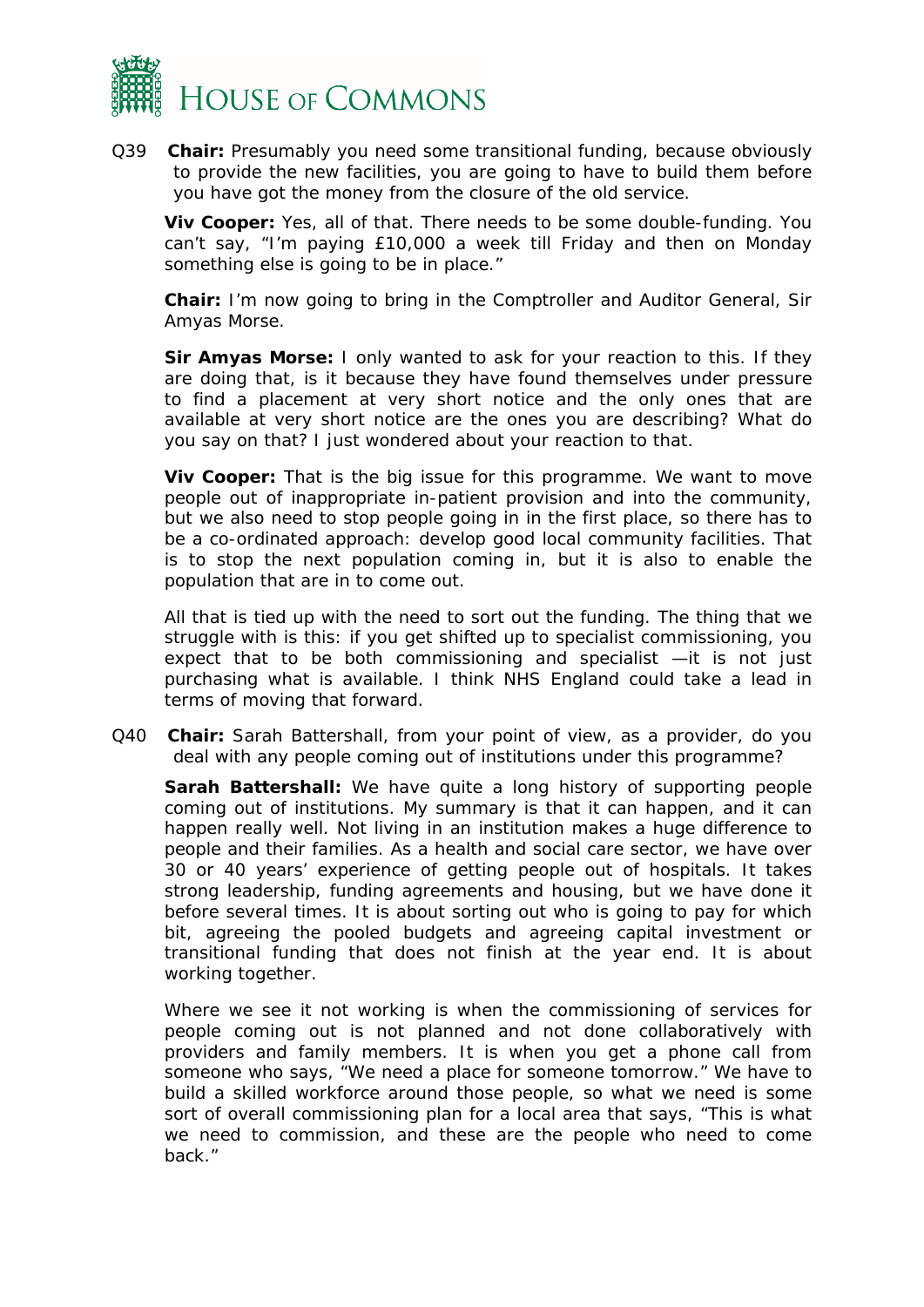

Q41 **Chair:** But these 48 footprint areas are supposed to be doing that.

*Sarah Battershall:* They do, but I am not sure that they are all that robust, and they are not collaborative. But we have seen some very good examples where we have got quite a number of people out of institutions in the last two years. We have worked closely with local authorities and health partners and it has been planned. We have sourced the housing, moved people out and worked with the families, and that is really working for people. So yes, we have some very good examples of where it can work.

Q42 **Chair:** Finally, what are your top three asks of Government, or what are your top three concerns about things that aren't quite there yet?

*Sarah Battershall:* My top ask, which I mentioned earlier, has to be the HMRC position on potentially claiming six years' worth of back-pay for sleep-ins, because that is the biggest threat for the LD sector and social care across the board. That is absolutely my No. 1 ask. Then there is getting good funding agreements so that we are not battling that all the time, and then planned geographical commissioning.

**Viv Cooper:** Sort out the money, as I have said already. Have local people with the right experience. There are a lot of processes going on at the moment, and actually what we need is people locally who can deliver this stuff. We need to sort out the workforce and how we access housing, and we need to invest in families. We need to do all that stuff, but actually people are really busy and it is another thing to do and another programme, so we need to do that. We need to make sure that that is lifelong, so that we get it right for children and people moving through. We need NHS England to stop commissioning places in institutions.

*Dan Scorer:* I think we need long-term, sustainable funding of social care so that people with a learning disability and other disabled people can live their lives in the way their choose with the right support. Immediately, we need the Government to listen to the major concerns about supported housing funding and the local housing allowance cap, because that has the potential to really damage people's ability to live with support in the community, and damage the Transforming Care programme. I would echo what Sarah said about sleep-ins, which is a huge threat looming over all providers, and we hope to get a positive and constructive way forward in a ministerial meeting this week.

**Chair:** Thank you very much indeed for your time and evidence, which has been really good and clear. We will now move on to our second panel of witnesses. You are very welcome to stay and listen, although you don't have to—it is all on TV if you want to catch up later.

Our transcript will be up on the website in the next couple of days. You will be sent a copy, but it is put up uncorrected. You can't rewrite it, but let us know if you have a major change to make. Our Report will be published at some point after the Easter break, but I can't give an exact date at this point. Thank you very much indeed.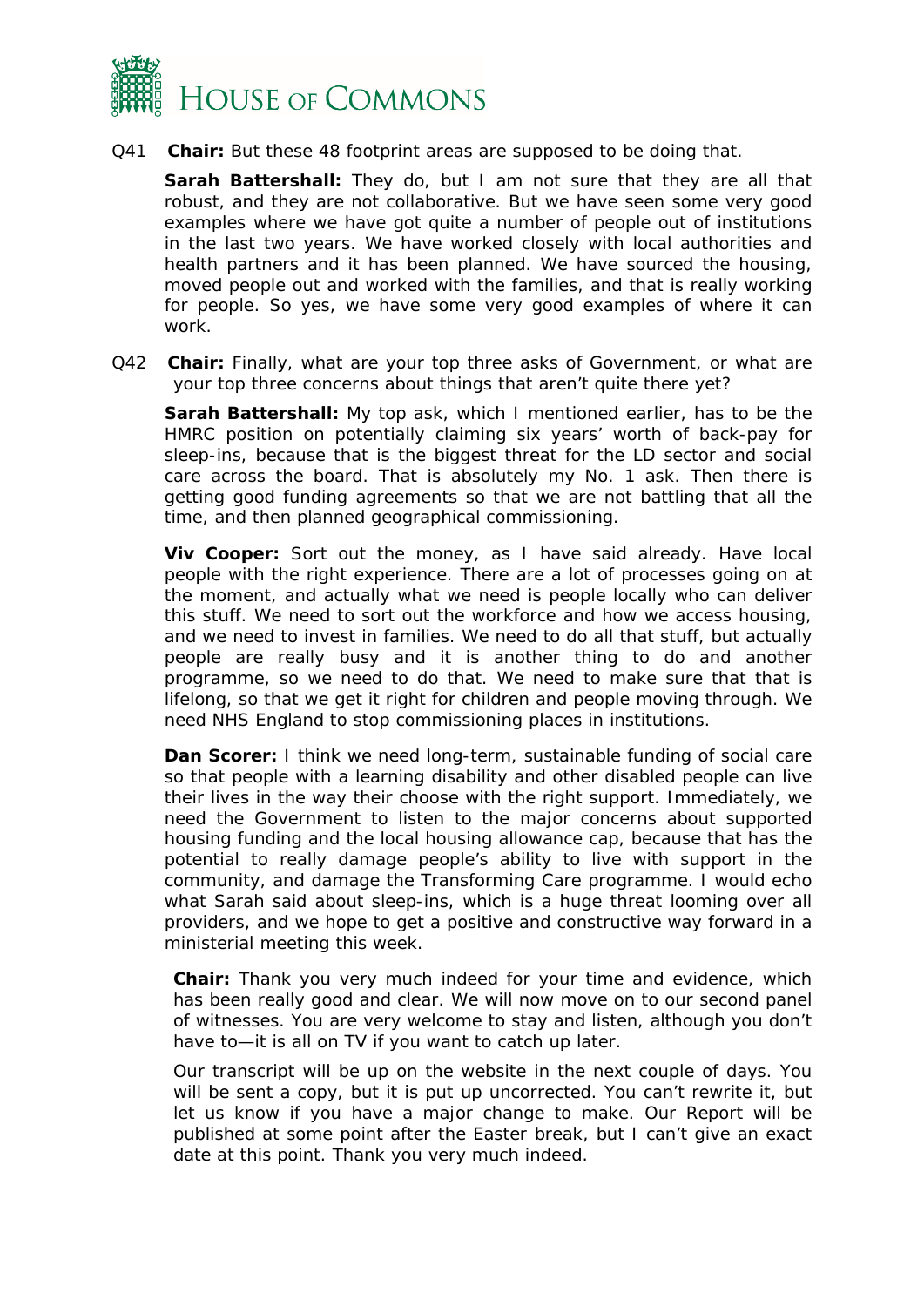

#### Examination of witnesses

Witnesses: Chris Wormald, Ray James, Simon Stevens and Professor Jane Cummings.

Q43 **Chair:** Good morning. Welcome to our second panel on this important subject of support for people with learning disabilities. I will move quickly on to introducing the witnesses, who are Professor Jane Cummings, chief nursing officer at NHS England, Simon Stevens, a regular visitor, the chief executive of NHS England, Chris Wormald, the permanent secretary at the Department of Health, and Ray James, who is the immediate past president of the Association of Directors of Adult Social Services and director of health, housing and adult social care at the London Borough of Enfield. Welcome to you as well, Mr James.

I want to kick off with Simon Stevens. Mr Stevens, you were in front of this Committee in 2015 and you made then a bold and strongly personal commitment in this area, following on from the commitments of your predecessors. You were very personally committed and you got a lot of credit for that. We have heard from our previous witnesses that the movement is in the right direction. Knowing what you know now about the challenges of getting from where we were then to now, have you learned anything? Is there anything you would do differently or that you are now having to think about doing differently as a result of your experience over the last couple of years?

*Simon Stevens:* That discussion we had back in 2015 was a wake-up call for the NHS in terms of the contribution it needs to make to these profound service changes. I think the NAO Report before us today very fairly sets out the fact that there had been, frankly, slow progress, if any, between 2012 and 2015, and I think we have had a significant pivot in momentum since then. For the reasons that the NAO set out, I don't think that this is in any sense a mission accomplished, but I do think that, over the course of the last 18 months or so, there has been demonstrable progress in reducing the number of people using in-patient services. But there are some big things that we have still got to get right. Yesterday we announced the results of the public consultation and our in-principle decision on the full closure of Calderstones hospital, as we discussed at the PAC. But on that and a number of other areas, there is a lot of work in front of us.

Q44 **Chair:** Absolutely. We will come on to Calderstones later. One of the things that struck me is that the cohort data you have now got, which you didn't have even two years or 18 months ago when you came in front of the Committee, demonstrate that there is quite a complexity. I think everyone knew that in theory, but we have now got more information. There are still gaps in that. You have got quite a range. Is there anything that is making you change the way you are thinking about doing these things? You are looking at people with autism, which is not always very well recorded. You have mental health, learning disabilities, sometimes criminal records or challenging behaviour, which all combines sometimes in the same people with multiple problems. Is that affecting the way you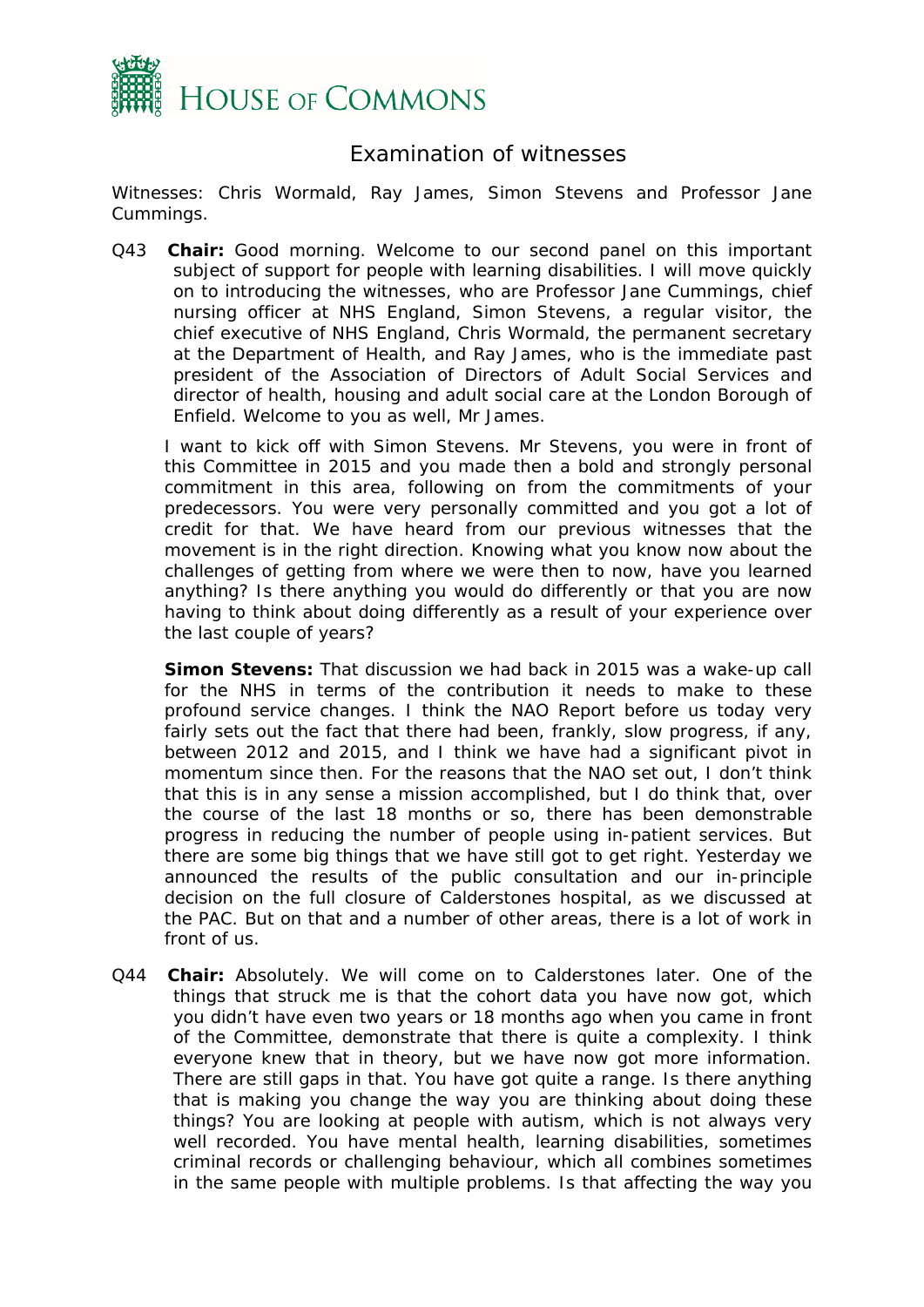

are looking at the programme going forward?

*Simon Stevens:* Yes, and as you say, that complexity is laid out in figure 12 on page 32. It shows the combination of people currently using services. However, we shouldn't jump to the conclusion that just because we've got a proportion of people who are under current Ministry of Justice restrictions or who are in secure settings that that is a God-given fact of life. We have seen significant opportunities where people have been provided with more supportive care in less restricted environments. There are a lot of conditions that gave rise to them being in a secure environment in the first place that dissipate. So this is a big change programme, but as you say it has got many different dimensions to it.

Q45 **Chair:** One of the challenges is the money flows, which we were all discussing earlier. You were not in for the previous session, but we heard some clear evidence from Viv Cooper of the Challenging Behaviour Foundation. In the Report, the challenges of closing a bed were quite apparent: money is supposed to follow the individual, but the institution still has the same costs.

Can you explain the changes announced in January this year and how you see those making a difference? We are in a very challenging financial situation, which we repeatedly cover in this Committee—I do not need to lay that out—but in this area, without twin tracking, it will be quite difficult to get that money to follow the individual who needs it badly and cannot live without it.

*Simon Stevens:* On bed closures, rather than the reduced usage of inpatients, I am pleased to be able to confirm to the Committee that we have indeed met the bed closure goal that we set for the year. By the time the NAO were finalising their Report we did not have those data; we now do. Rather than the 60 beds that the Report refers to, we have closed more than 136, as intended. We are at the beginning of a process, we are on track with that process—

Q46 **Chair:** It is the money from those beds that is the key thing, isn't it? How is the January announcement going to make a difference?

*Simon Stevens:* There are two pieces to this. Where we are buying beds from NHS providers we have to work with them to free up discrete blocks of cost that they are incurring. Where we are buying services from thirdparty providers, then, in a sense, as the person moves, we are not paying for the service that remains. That is the distinction.

For some of the larger NHS-provided services, we need the equivalent of the type of programmes that we ran in mental health hospital re-provision in the '80s and '90s—often the so-called retraction programmes—where there was an agreed profile of service transfer. That is the process that the local partnerships have agreed now with a number of those providers. I should bring in Jane Cummings, the chief nursing officer, who is our lead director on this programme.

*Professor Jane Cummings:* What was really important—this was done slightly before January—is that for the first time we were able to put an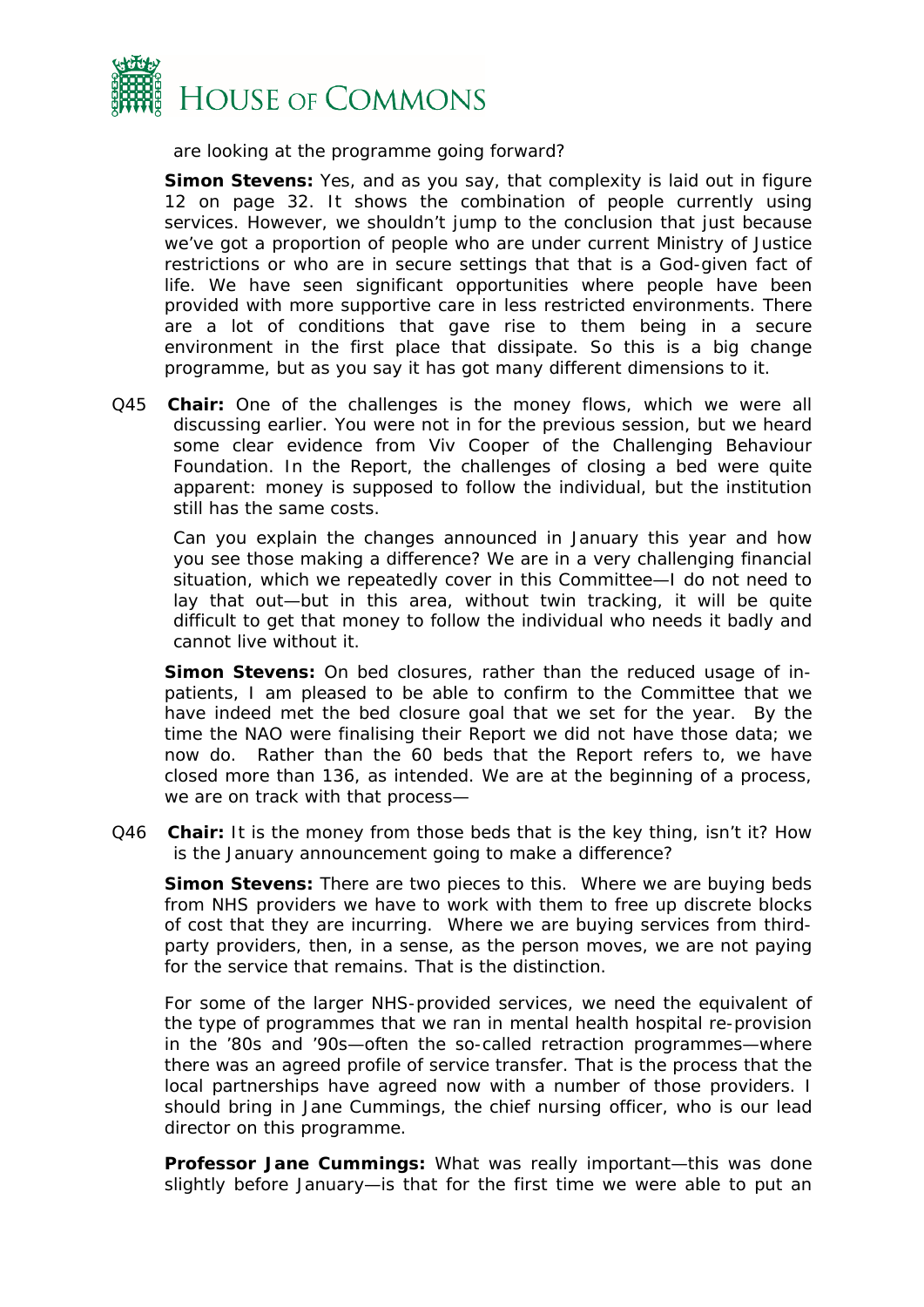

indicative allocation of specialised commissioning funding to each of the Transforming Care partnerships. That took a while because we had to disaggregate the spend on complex mental health patients for those with a learning disability. That meant that each of the TCPs had an indicative amount of money that they were spending across the system for specialised patients.

In January, we agreed how that money could flow from specialised commissioning, as Simon has referred to, after we had been able to close the beds and extricate the money from the providers, and be moved to CCGs. CCGs can then use a variety of mechanisms to move the money across the system or into local authorities. Using the Better Care Fund or two different sections—256 and 117—they have been able to start to do that.

Q47 **Chair:** Can you explain the sections you have just described?

**Professor Jane Cummings:** I might look to Ray to do the detail, but one is about transferring money and one is about enabling the purchasing of joint commissioning of services. We also spend money, through the NHS, on continuing health care. Quite a lot of the patients and the people we are referring to are eligible for continuing health care, so some of that NHS money will fund that in the future.

At the end of '16-'17, we believe that about 110 people whom we have discharged will be eligible for the dowries that Simon referred to back in 2015. Of those, 75 are funded through CCGs and we have been able to cover the costs of 75% of those patients through moving money already. About £1 million that was provided by specialised commissioning is being released back into the system to support the other patients. We are moving money, it is beginning to move, and that is a positive step.

Q48 **Chair:** The line of sight on the dowry is something we are quite interested in. Let's face it, in the past, with the closure of institutions, the money sometimes just silted away. How is NHS England watching to see that that money, when it goes down to the CCG towards the individual, stays with that individual? There may be times when there is a reassessment of that person's needs and they do not need all of that money all the time, but it is their right to have that support.

*Professor Jane Cummings:* We have agreed which of the patients are eligible for the dowry: those who were in an in-patient setting for more than five years as of 1 April 2016. You referred to the complexity of the patients in your opening remarks. Some of these individuals will require ongoing NHS support. I know you talked in the pre-panel about the complexity of how we commission those services, but that will also have an impact. This is about geographical commissioning, looking at people's needs in a wider context, but it is also about the individual.

You will know—the NAO has referred to it—the complexities and the differences between individual people. The trick, which we are doing, is to follow each of those individual patients. The local commissioners know them by name, and they understand what they need. That money is then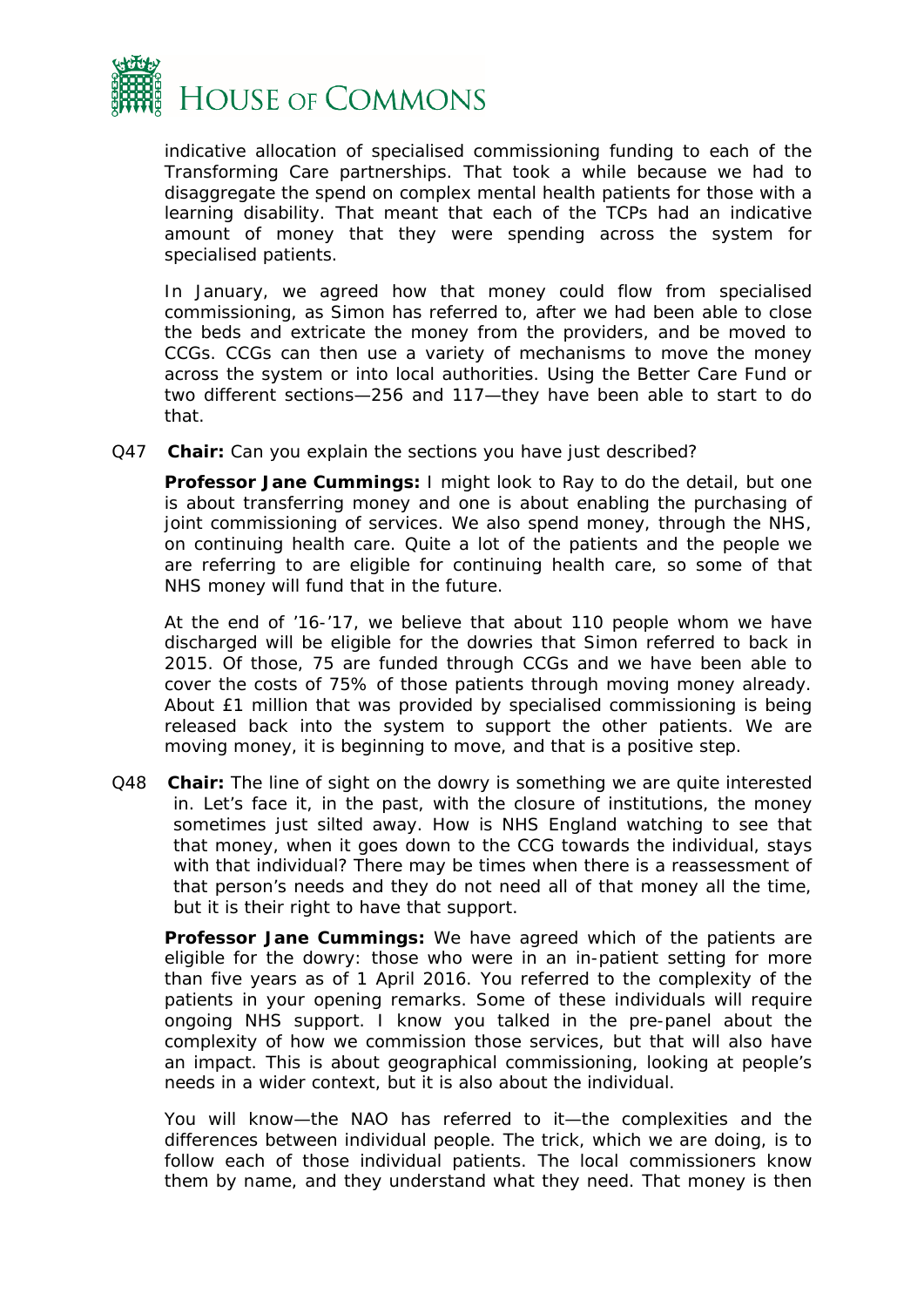

allocated through them to NHS services and to support in the system. We are doing that, considering it patient by patient across each of the TCPs.

Q49 **Chair:** If someone left an institution today, are you confident that in five years' time you would be able to tell whether the money had followed the individual?

*Professor Jane Cummings:* What we are saying is that the money that we release will go to support people in different circumstances, whether that is in community settings or in residential care. At the moment, about 26% of people discharged go into residential care. The money can follow, but we have also been very clear that the money that will go to support dowries is as much as the NHS can afford to move. We will also use it to commission and fund community services to support people in those circumstances, and we have evidence of doing that already this year.

Q50 **Chair:** The danger is that some people may end up in positions—it has certainly happened in the past—where they are supported by a family member and that breaks down, perhaps because the family member is a parent who is older. I do not need to replay it to you; you know the landscape. There is a danger that people will not all be demanding in terms of getting the right support first off, but that their needs might become more apparent down the line. If the community placement is done very well, they might be less demanding on the system financially for a period of time, but then it might kick in down the line. Where will the money have gone then? That is the question.

*Professor Jane Cummings:* We were very clear when we published "Building the right support" that this is not about saving money. Any reduction in inpatient expenditure will be reinvested in services. We were also clear that we want better commissioning and better provision of support further up the system, if you like. That is something that we need to do in combination with local authorities. This is a combination of NHS and local authorities working together to deliver services up front as far as we can.

Q51 **Chair:** It is great that you are sitting here today making that commitment not to reduce. Of course, future Governments—we politicians get in the way of these things—could decide to make cuts in the system. Is there a guarantee of how long that money will be in the system without being cut?

*Professor Jane Cummings:* My colleagues might want to comment on this, but I assume it is guaranteed as long as we are running the programme and nobody decides for us that it should not happen.

Q52 **Chair:** So as long as you are running the programme, that is the transforming—

**Simon Stevens:** The point is that it is supposed to be in perpetuity, so there is no—

Q53 **Chair:** Yes, it is, but just to be absolutely clear. It is supposed to be in perpetuity, but is there any—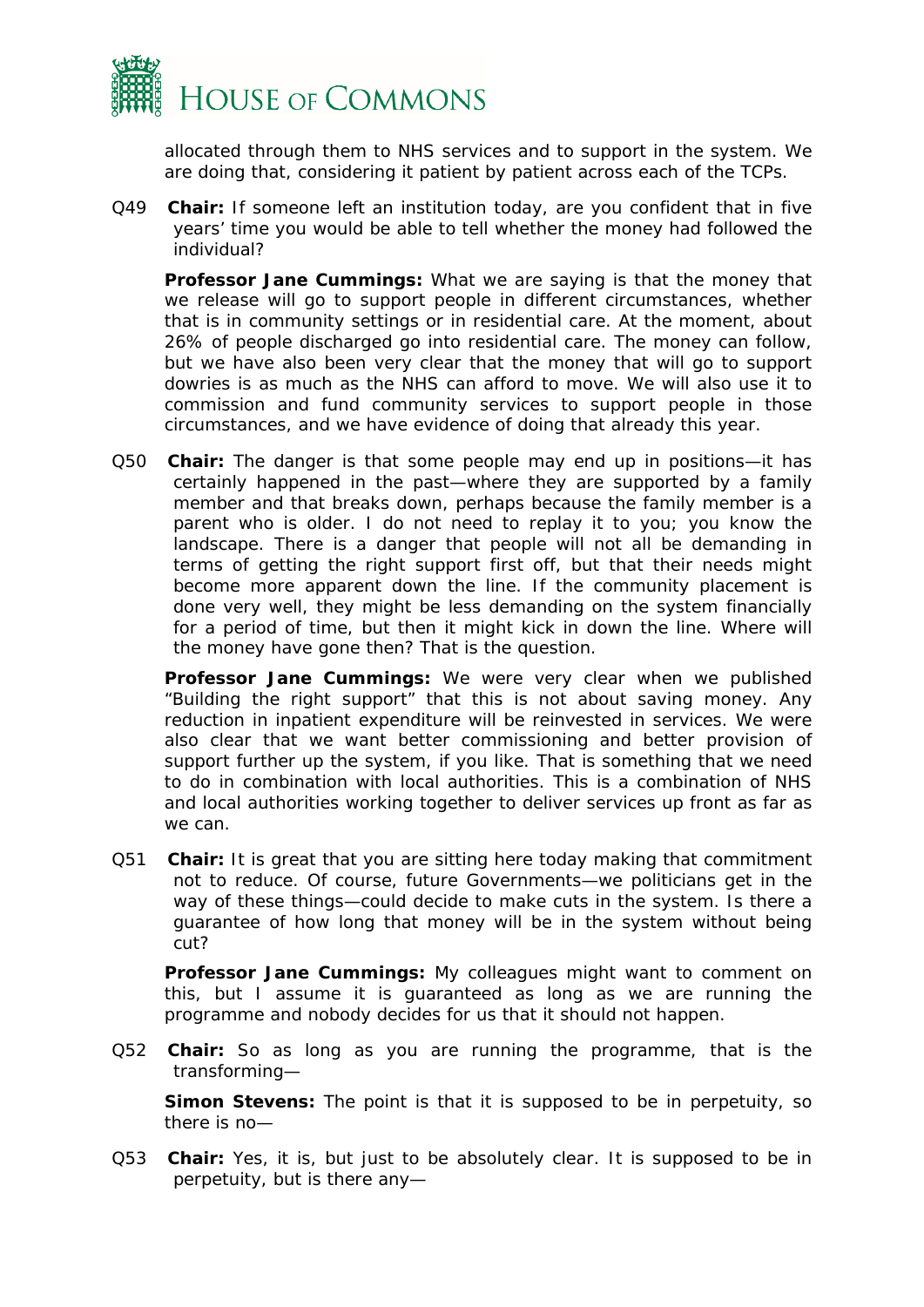

*Simon Stevens:* Well, you just posed a scenario in which Parliament legislates for something different. In that situation, that is up to you.

*Chris Wormald:* There aren't any statutory guarantees. I don't think there are any political parties that are challenging that concept.

Q54 **Chair:** Maybe I am a cynic. I will bring in the Comptroller and Auditor General, and then Anne-Marie Trevelyan.

**Sir Amyas Morse:** I have a specific question. I am looking at paragraph 3.19 of our Report, which states that you have saved £10.8 million from bed closures, and so far you have transferred £1 million. That is great, but what is the hold-up with transferring the rest of the money? I do not quite understand.

**Professor Jane Cummings:** As Simon said, at the moment, patients may be treated in hospitals that have overheads—wards, staff—and you can only take the money out once you have changed the contract you have got with that organisation and they have been able to reduce the overheads, staff and facilities with it. We have talked already about the difference between people who are commissioned on an individual or cost per case basis, because that money can immediately follow the patient, and the NHS ones, which are slightly more complex. It will happen; there is just a slight lag time.

One of the reasons we set up, through "Building the right support", some transformational funding is that there was money available each year—the year that has just finished and for the next two years—for us to use to help support that transition while we waited for money to be released from in-patient services.

Q55 **Mrs Trevelyan:** That is helpful. In terms of those you have talked about who you have been able take out of institutions, where is the lead advocacy for them? They may have family members who make sure that they keep all of you and the various parties on their mettle to make it happen, but there will be many who you and the clinical commissioners have agreed should not be in those institutions anymore but do not have a family advocate. How will you ensure that they get someone who fights for them? This is a very complex set of organisations to pull together, so how is that working in practice?

*Professor Jane Cummings:* There are several mechanisms for that. Probably the most obvious is our implementation of care and treatment reviews. We have a combination of commissioners and experts by experience—people with a learning disability or carers for someone with a learning disability—who do care and treatment reviews. We have done 5,000-odd of those since we started that in October 2014. As part of that, there is follow-up. We need to be slightly better at doing some of that follow-up, and we are working on that at the moment. So that is one way, and the experts by experience often act as advocates to support individuals who are in in-patient—

Q56 **Mrs Trevelyan:** But they will not stay with them?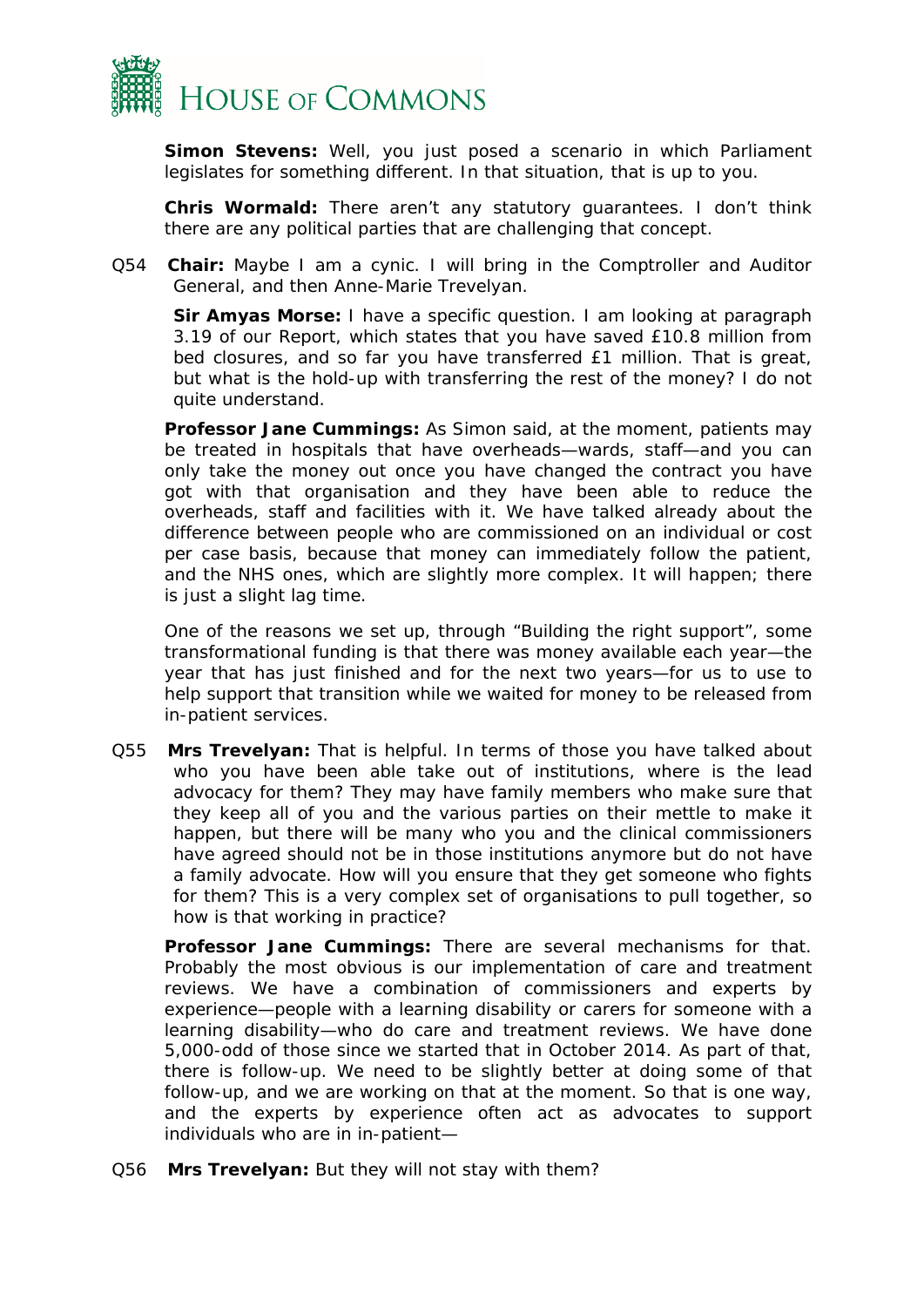

*Professor Jane Cummings:* They will not stay with them, but we also have case managers. Specifically, many specialised commissioning patients have a case manager who supports them and oversees both their support in hospital and their transfer out.

The third thing we have done in some areas, using some of the transitional funding, is actually bought in advocacy services in order to support individuals. The couple of examples of that are in the north-east of England and Nottinghamshire. They have actually purchased additional advocacy support to help those people.

Q57 **Mrs Trevelyan:** Of the 137 so far who Mr Stevens identifies as having had their beds closed and are therefore now back in the community, how many were advocated for by their families and had the advantage of that family support, and how many would you say have what I would call an independent advocate because they have none of their own? If you don't know, could you find out and tell us?

*Professor Jane Cummings:* I don't know, because we don't hold that level of personal data at a national level, but I can certainly look into that.

Q58 **Mrs Trevelyan:** Yet the cost of having to provide advocacy compared with the free investment that families provide is going to be critical to those who don't have family advocacy.

*Professor Jane Cummings:* We completely agree with that. Having advocacy through families and carers is one way, but it is absolutely vital that individuals who do not have advocacy through families and carers have advocates speaking on their behalf. It may be worth saying that, although we have closed over 136 beds, we have discharged a lot more people than that over the last 12 months.

Q59 **Mrs Trevelyan:** So that means you are putting new people into those beds even though the Transforming Care programme is to reduce by half.

*Professor Jane Cummings:* There is a difference between the number of beds closed and the number of patients who have been and are being discharged. Yes, of course, there will always be some who go back in, but we have discharged a lot more people from hospital than the 136-plus beds that we have closed.

**Simon Stevens:** Twice as many, in fact.

Q60 **Mrs Trevelyan:** Who are now in the community environment?

*Simon Stevens:* Yes. The 12% reduction in in-patient bed usage is 330 places, compared with the over 136 beds.

**Mrs Trevelyan:** It would be helpful if you identified for us—if you can how many of those have family advocacy support and how many do not. It is going to be an impossible challenge to bring these down if we rely on non-family advocacy. From my north-east experience, my instinct is that families fight harder and push all of you, which is great for individuals who have that support, but those who also need to come out—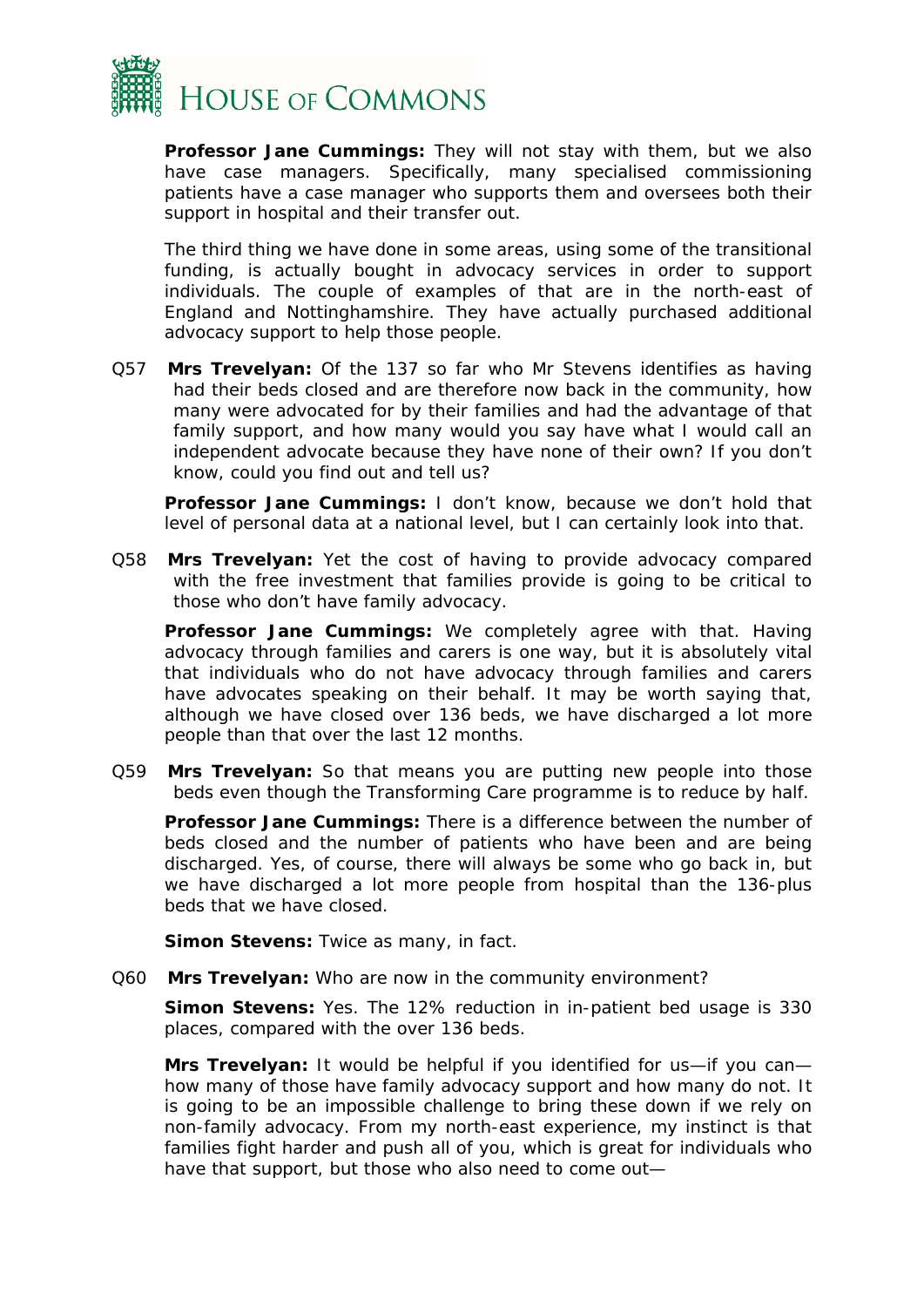

*Ashley McDougall:* I have a couple of points on the care and treatment reviews, which are working. NHS England thought perhaps care and treatment reviews were not working the way they needed to and was looking to review the policy by March to make sure that they were actually working. They are perhaps not actually reaching all the people, because, as Anne-Marie Trevelyan mentions, paragraph 3.12 says that patients and families do not really understand the process, which is one of the reasons for the review.

Q61 **Chair:** We are going to come on to that, but I want to come to Ray James first and ask how engaged local authorities are in this. We had quite a good picture painted by Professor Cummings. There is obviously a will to do this. How is it working from your perspective?

*Ray James:* At national level, ADASS is represented on the Transforming Care delivery board. I am formally vice-chair, but it feels more like I am co-chair with Jane on that, in the approach that we take. The LGA is also represented on that board. You will see local authorities represented on each of the Transforming Care partnerships locally as well. Indeed, some are led by local authority SROs.

Inevitably, there is a degree of variability in the strength of local authority engagement. Some of that is back to the line of inquiry you were just having, which is essentially about how much clarity and confidence there is in the pace of the financial flows. I think we can point to pretty strong local government engagement and a very clear desire to do all that we can. As was mentioned in your first panel, despite the scale of funding reductions that local government has faced in recent years, the actual spend on people with learning disabilities increased slightly during that time.

Q62 **Chair:** Is that under threat in future, with more cuts coming down the line?

*Ray James:* Inevitably there is a risk between the longer-term sustainability of the whole system and what we are able to do for the group of people who are covered by the Transforming Care programme.

Q63 **Chair:** The NAO reminds us about the care and treatment reviews process, the 48 areas where all of this is being worked through. We have heard from various witnesses about a lack of specialist learning disability commissioning in those areas. Would you acknowledge that is a problem? If so, what are you planning to do about it?

**Ray James:** As I said earlier, I think there is more variability than we would want. Part of what we often do in local government is a kind of sector-led offer, where we will try to pair some of the strongest and best so that they can share their experience with other areas that are struggling.

The delivery phase of this programme will not be effective if it is done centrally. It needs to understand closely what is happening in each region and each Transforming Care partnership. It is there that the local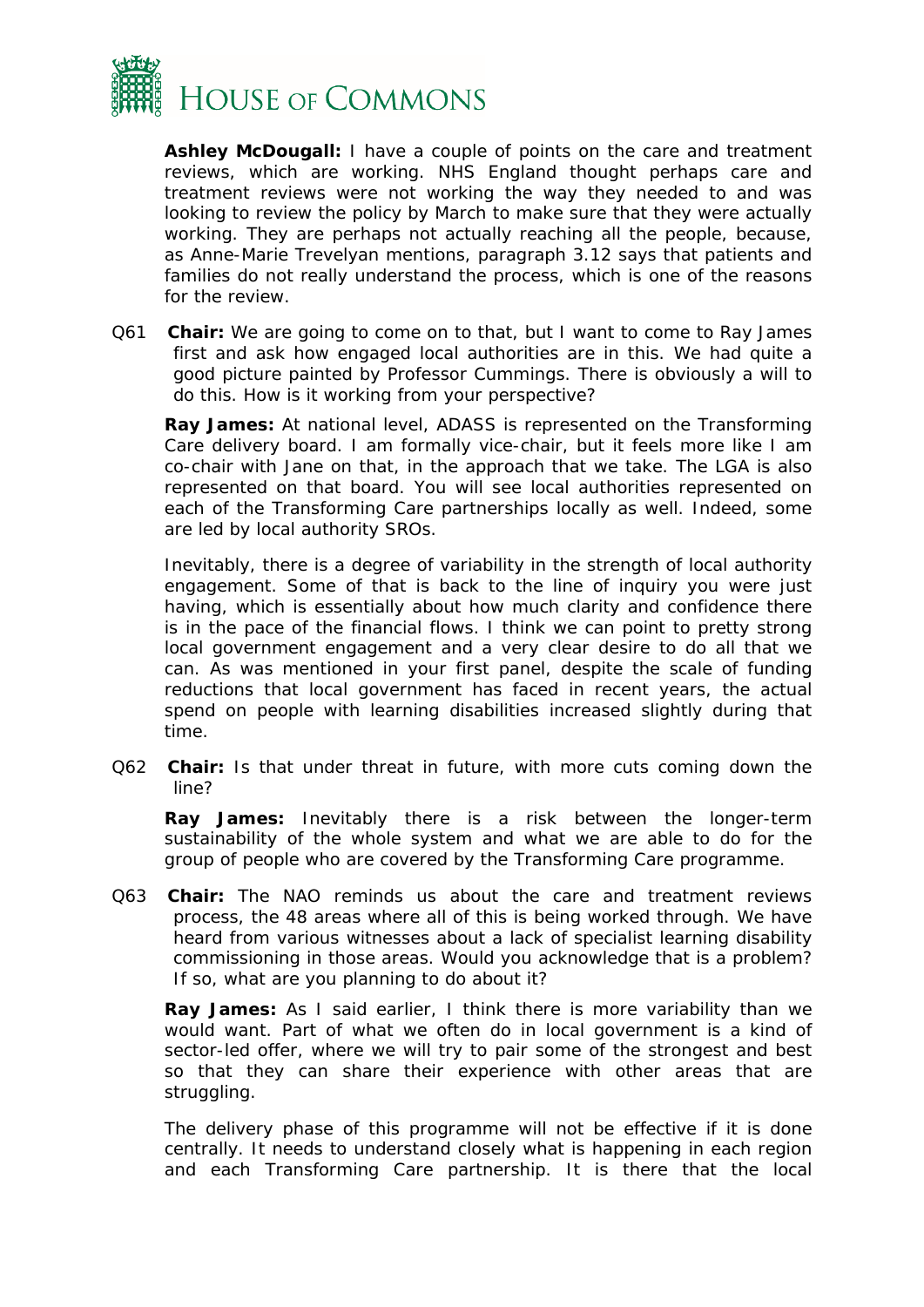

expertise that Viv Cooper talked about needs to get alongside and provide support, and it also needs to ensure that the voice of people with lived experience and their families are central both to the planning and to the checks and balances in the assurance that happens in each locality.

Q64 **Chair:** Are you confident that families have a strong enough voice? You say there is variability. Are there good examples where families are really at the table helping to plan? It is often families who can be most experienced, notwithstanding your professional experience. Most have experience with their own family member and the general situation.

**Ray James:** I am very fortunate in Enfield to have some very strong connections with parent carers and families who both have advocated and continue to show an interest, not just in the lives of their own family member but collectively, in others. It is probably true to say that very often, people in positions of authority will not make profound change unless they are made to feel a little uncomfortable en route. There are very few people who can do that as effectively as people with lived experience or their family members, parents and carers.

Q65 **Chair:** Perhaps you, Simon Stevens or Jane Cummings could say whether you think the system is designed to support and encourage families. You say there is variability, and everybody acknowledges that there is still a challenge getting everyone up to the same level. How do you ensure that areas where they are not including families as much are getting on top of that?

*Ray James:* One thing we have looked for from each of the Transforming Care partnerships is clear evidence of the strength of their engagement with local families. We have heard at the assurance board that that has not been the case everywhere, and we are always reflecting that. It needs to be in each of those 48 local areas and, below that, very often at individual local authority level as well.

Q66 **Chair:** Of course, these plans do not fit with the sustainability and transformation plan areas. Is that causing any difficulties for you at local level?

*Ray James:* There are probably a few places where they might perceive this as a degree of inconvenience, but ultimately a place-based approach, with health and social care working together, focused around the experience of people who really understand—as we have been talking about—is the best way to try to ensure that we make a real and lasting difference.

Q67 **Mrs Trevelyan:** The reality of getting out of this cycle and moving on is having the skilled workforce in the community who can pick up and support. How is that going? Across the NHS, the workforce challenge is very real. Within this particular sector at a council-supported level and right through, how do you see that progressing so far?

*Ray James:* This is a key challenge. One thing we can take some encouragement from has been the growth in positive behavioural support and similar approaches—that is, where the approach taken with an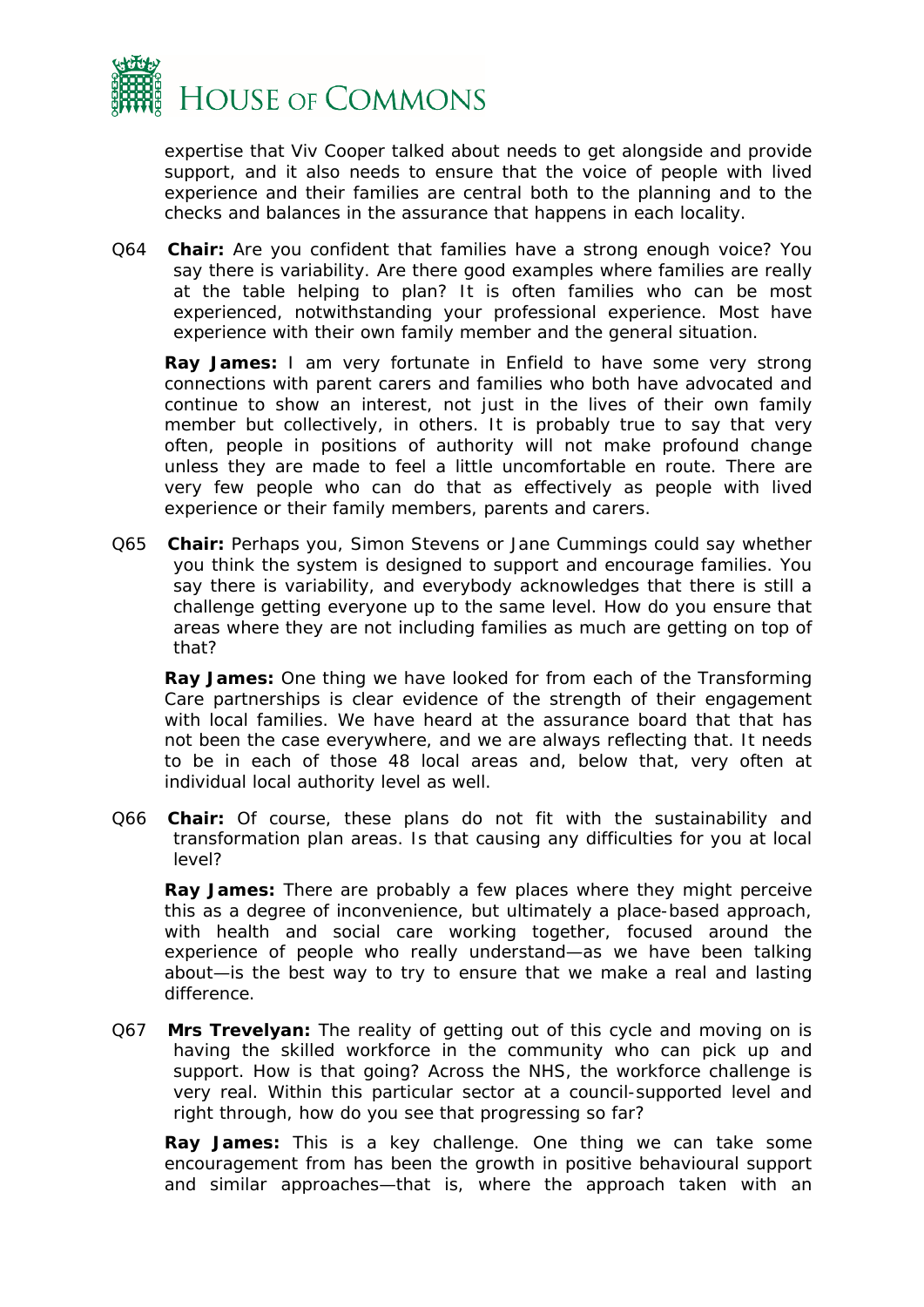

individual is centred on their needs, and focused on the recognition and encouragement of positive behaviours, rather than always waiting for something to go wrong and then responding. We have seen a significant increase in the amount of people who are trained and accredited in that and similar approaches.

In my local authority, as in many others, the integrated health and social care learning disability team routinely trains staff with local providers in that and similar areas of work. That said, there is more variability up and down the country than we would like. If we are going to make a success of so many people moving from hospital and long-stay settings into community settings, then a sustained investment in the skill, remuneration and support of that frontline workforce will be crucial.

Q68 **Mrs Trevelyan:** That should start now, logically. That investment seems to be slightly back-loaded towards the end of the programme, yet we should be getting those teams of people now. We are closing Calderstones. That is 223 people who will presumably be spread across the UK. They are not all going to be moving out to Lancashire. In practical terms, the reality of finding the right place with the right support involves that workforce challenge across the country, does it not?

*Ray James:* Yes. The partnerships involve both Health Education England and Skills for Care—health and social care—and representatives of a large number of providers. There is good work starting to happen in relation to that, but I agree strongly that it has to be sustained if we are to see the success we need in coming years.

Q69 **Mrs Trevelyan:** Mr Stevens, do you think we are doing it the right way round, in terms of the workforce challenge and investing in that community network? The Report indicates that it is very heavily weighted to the back end of the programme.

*Simon Stevens:* As Jane said, 21 new community teams have come online during the past year, and another 11 will come online over the next three or four months. A lot of this will be about local employment training and development, but there is a national angle to this, and I agree with what Ray just said on the importance of the HEE and Skills for Care development that we are going to need to see on the workforce.

Around learning disability nursing, we have about 7,000 learning disability registered nurses in England, of whom 3,200 are working in the NHS and 4,000 are in social care services or settings, and that balance may flex. We have a particular set of issues, which I am sure Jane will talk to, about recruitment to learning disability nursing. Later this week, we are going to be setting out plans for various aspects of how the NHS needs to evolve, and one of them will be an initiative around attracting people into learning disability nursing.

*Chris Wormald:* I would add one thing on the specific question of whether this was done the right way round. As a newbie who was not here in 2015, if there had not been the galvanising pledge that was made in 2015—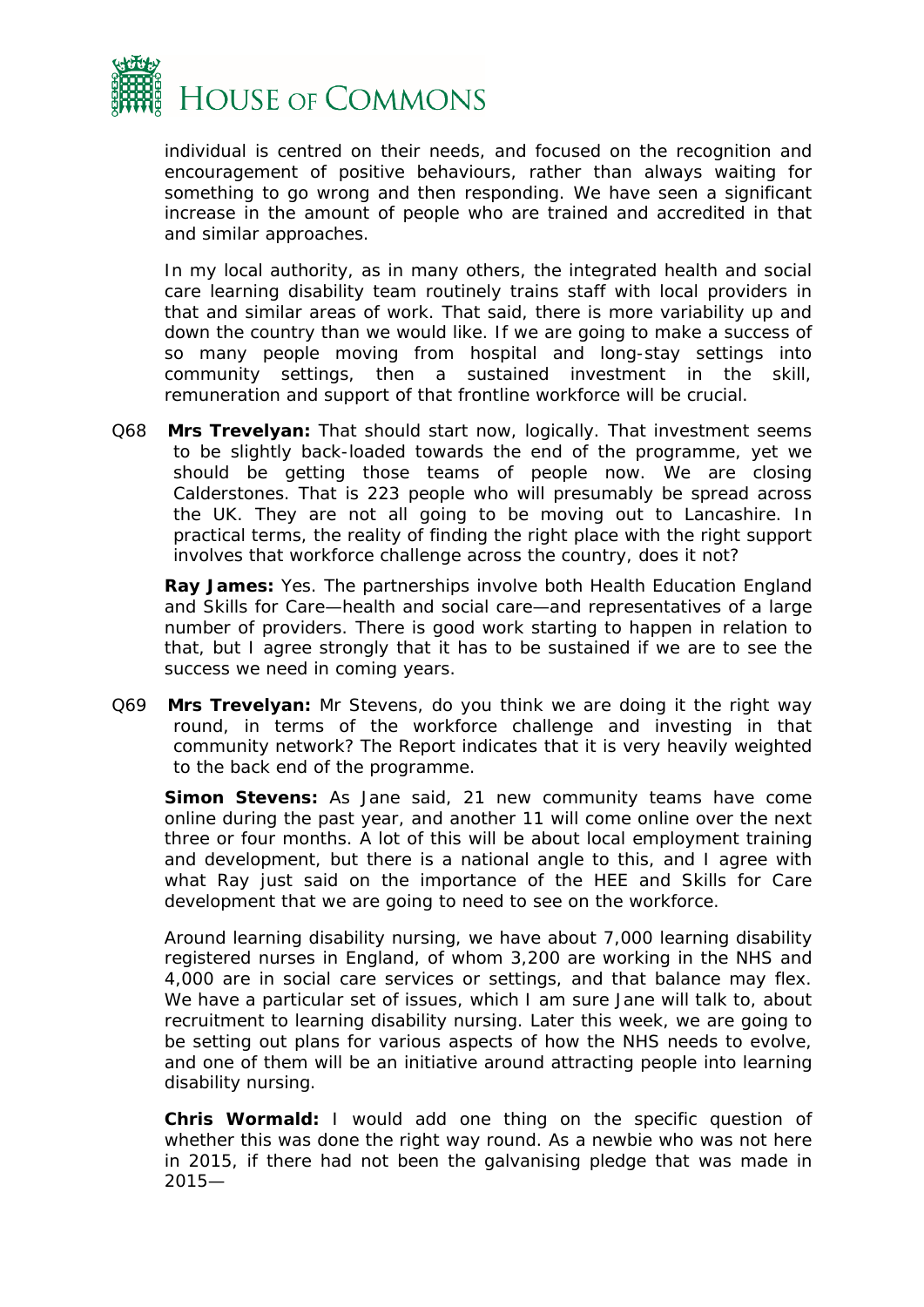

Q70 **Chair:** I think we acknowledged that right at the top.

*Chris Wormald:* No, but I think it was required to do it this way round in order to galvanise the system—

**Chair:** I see what you mean. It was leadership, rather than waiting for it to emerge from the bottom.

#### *Chris Wormald:* Exactly.

Q71 **Chair:** Point made. How much do care and treatment reviews have an impact on the staffing that is needed? Only 39% of people had a care and treatment review in the past six months. First, why is that quite so low? Secondly, as that goes up, will that determine what people and skills you need in the community?

*Simon Stevens:* I will start, and then I am sure Jane will want to come in. The first thing to say is that there has been a very substantial increase in the number of care and treatment reviews. There has been a 50% increase over the course of the past year, with more than 5,000 done—

**Chair:** The galvanising approach that Mr Wormald gave you credit for.

**Simon Stevens:** Indeed. There has been a huge increase. The second thing to say is that care and treatment reviews are not just about helping review the support that people who are already in-patients are getting; they are an admissions avoidance tool. They are a way of saying, "For this individual, are we really sure that heading in this direction is the right alternative."

Q72 **Chair:** To be clear, if someone is being assessed, they will be under a care and treatment review now. That will be the new approach.

*Simon Stevens:* Yes, so 71% of the care and treatment reviews that were done pre-admission resulted in a decision not to admit. That is a pretty substantial way of providing alternatives upstream, as it were. The proportion of people who are in-patients who have not had a care and treatment review has gone down from 47% last January. I think the NAO recorded it as 27%, and it has come down even more since then: in February only 20.5% of people had not had a care and treatment review. I think that is really substantial progress.

**Chair:** The trajectory is going down.

*Simon Stevens:* Yes, it is.

Q73 **Chair:** Does it make a difference to the people who will be needed on the workforce skilling? Does it feed into that?

*Professor Jane Cummings:* When we do care and treatment reviews, we use commissioners, but also expert clinicians who are able to challenge and question. They can ask the questions that people who may have been looking after somebody for some considerable time may not always think about. Yes, it does take—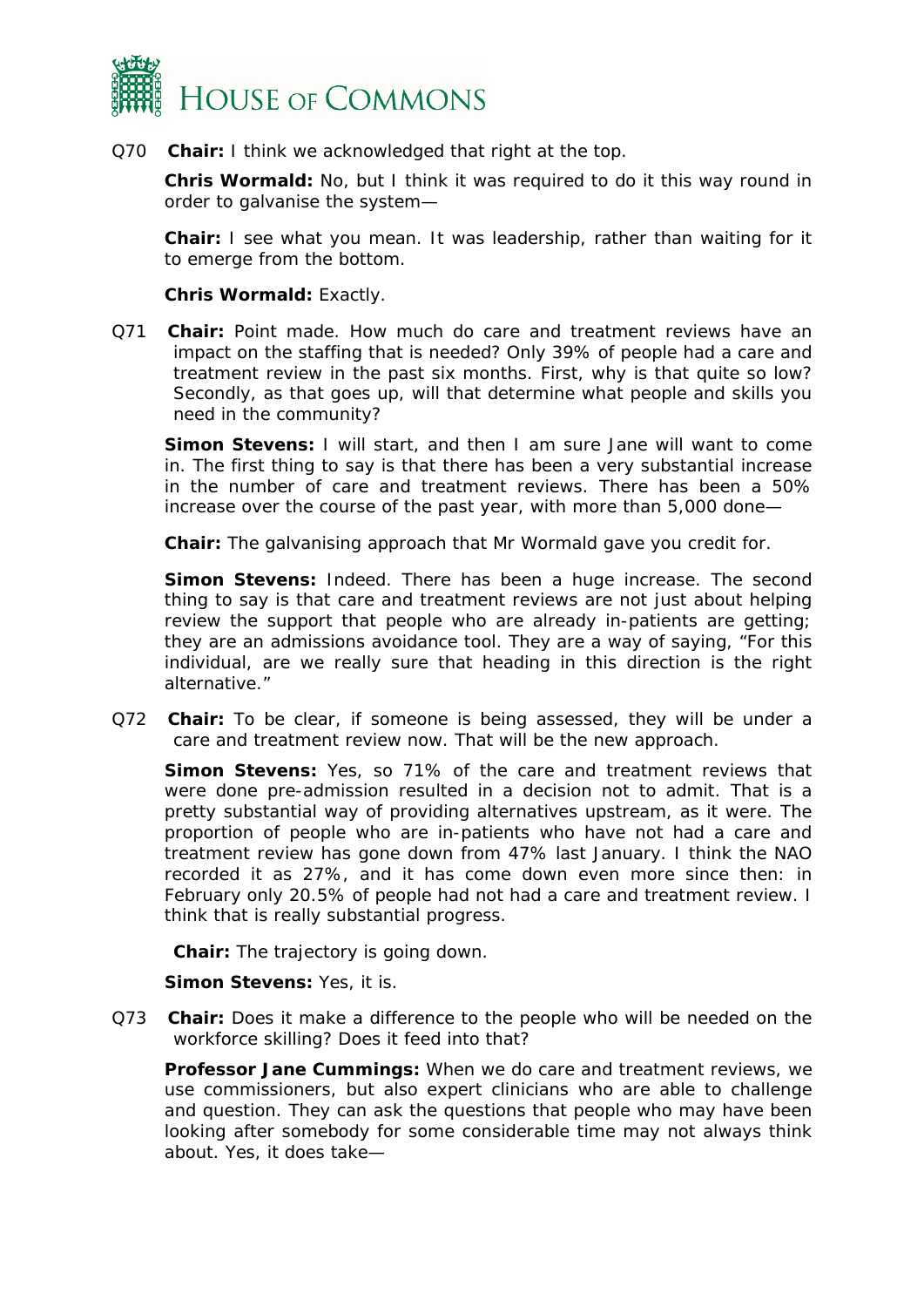

Q74 **Chair:** Sorry to interrupt you, but it is interesting that you say that, because the Royal College of Psychiatrists said to us in evidence that most of them do not currently include an independent clinician who is senior or experienced enough and who has the power to properly challenge the care package that a patient is currently receiving. Do you disagree with that?

*Professor Jane Cummings:* We have a combination of medical clinical professionals and nursing professionals. When I first set this up some time ago, I brought in a consultant nurse with learning disabilities specifically to go in and look at one particular case where there was a really horrible story about the way in which that individual had been treated. The care and treatment reviews built from them. The overall feedback we have had is very positive, both from the experts by experience who have been involved in them and from the clinicians, the nurses and the people who have been there doing it.

Simon has already referred to the reduction in the number of people without a care and treatment review to 20% of the total. I think it is also worth saying that of those 20%, about 70% are in secure settings and/or have a Ministry of Justice restriction. What we have just done over the last few months, as Ashley referred to, is a review of care and treatment reviews. We have had over 700 responses from families and patients about those CTRs, so the new policy that we have just published, or are just about to publish—

*Simon Stevens:* We published it this morning.

**Chair:** An amazing coincidence.

**Simon Stevens:** Well, we said we'd do it by the end of March, so it was today, tomorrow or the day after. We stick to our deadlines here at NHS England.

*Professor Jane Cummings:* Based on the feedback we have had, we have said that for children—we have about 185 children who are inpatients at the moment—we should do them more frequently, but for those patients who are under MOJ restrictions or in secure settings, we may want to do them less often, perhaps every 12 months rather than every six months. That is based on feedback that we have had from the clinicians who have been doing them, and also from the families, the carers and the people who have responded. What I think that will do, and we are hoping it will do, is increase the proportion—I don't really like the term "conversion rate"—of people we do a CTR on who we think are then ready for discharge.

The work that we have done so far over the last 12 months has shown, I think, that the proportion of people who have a CTR who are thought to be ready for discharge ranges between 26% and 39%. The idea is that hopefully we will start to increase that percentage by doing the CTRs more appropriately, rather than having a blanket approach of doing them every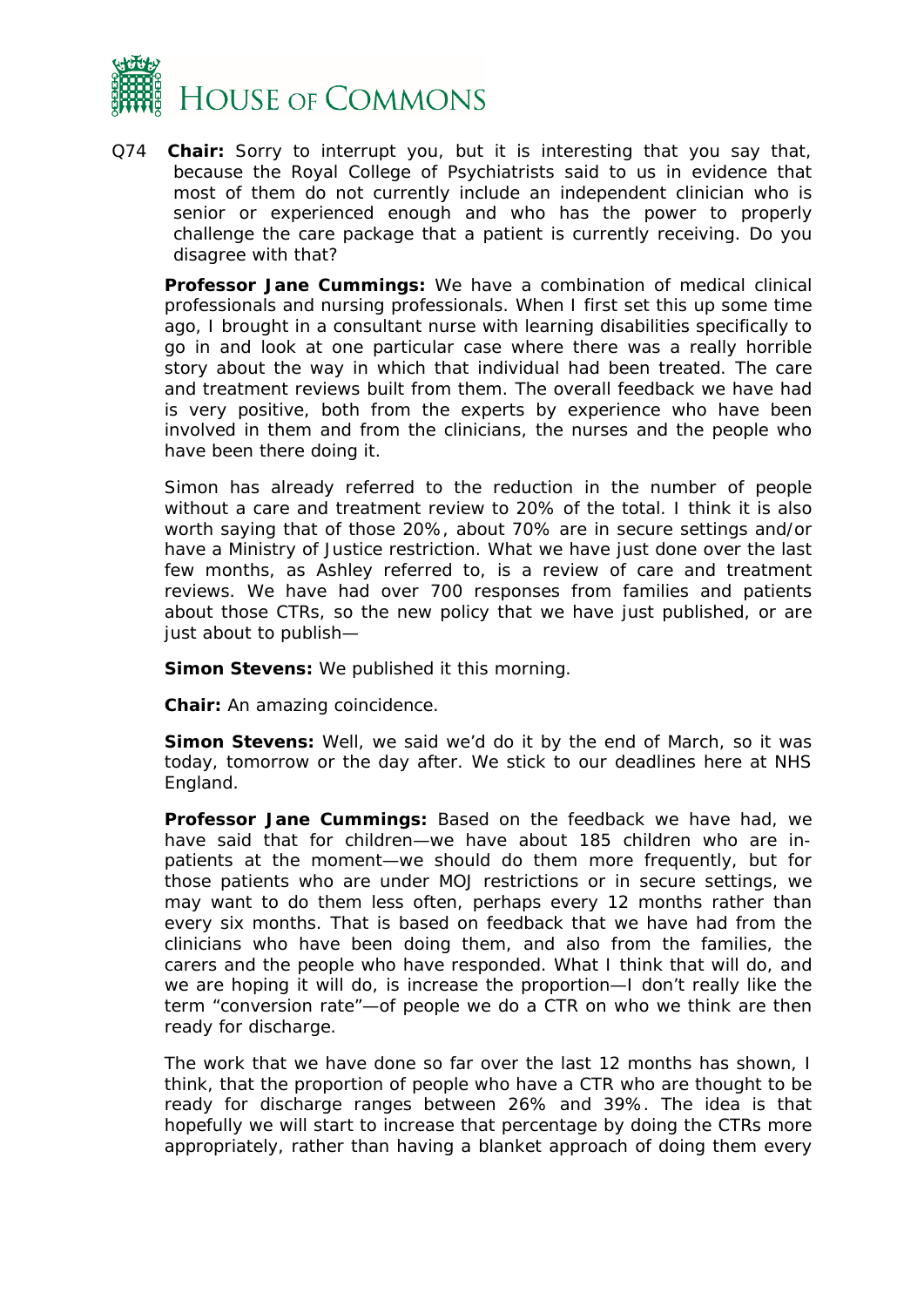

six months. We said we would do a review; we have done it, and I think we will be in a better position moving forward.

Q75 **Mrs Trevelyan:** Your task at the moment is to review everyone every six months. As you say, maybe that is not the way forward, but what is your latest figure? According to paragraph 15 of the Report, "only 39%... had had a review within the last six months". That is a big cohort. Whilst 75% or 80% have now had a review in this new framework, which is good news, more than 50% still are not in your at least six-monthly cycle to a point where you can assess them.

Just to throw something else in, there was a ripple of disbelief behind you when you said you had specialist clinicians doing these assessments—it was palpable.

*Professor Jane Cummings:* I have clinicians behind me who have been part of them.

Q76 **Mrs Trevelyan:** I want to challenge you on how you can be sure that you have the right people and the best people, because this is across the country; this is social services from Dorset having to go to Lancashire. How can you make that work in practice?

*Professor Jane Cummings:* The CTRs are commissioned locally. The policy explains how they should be carried out and who should be part of them. They are monitored and reviewed locally and then reported up. Part of the policy work was looking at how we could improve our ongoing evaluation of those CTRs.

What the figures in the NAO Report show—as we acknowledged they would, and the NAO accepted that—is that we said we would increase the number who would have been assessed by the end of the year, and we have done that, so we have got a lot less now that have not. Of those who have not, about 10% of people have been in for less than three months anyway, so they would not even be in the position where they would be eligible. I think we are moving in the right direction and—I really do believe this—nobody here is complacent. We are making substantial moves in the right direction, but we know we have still got further to go.

Q77 **Chair:** One of the things we heard from our previous panel was about the fact that people are being admitted. Mr Stevens, you just talked about preventing admissions, but you are still admitting people. Have you got an analysis of how many mental health beds you will need in the future and what the provision will look like, given that you are closing some institutions? Are you planning to keep some open? What is the plan?

**Simon Stevens:** Yes. I am sure Jane will supplement this, but the plan that the local partnerships have produced and that Jane and her team have reviewed with Ray and the broader stakeholder panel is for a 35% to 50% reduction in beds as a result of this programme.

Q78 **Chair:** Okay, and what about the pattern? What will the beds look like? Will they be in the existing institutions or do you plan to close—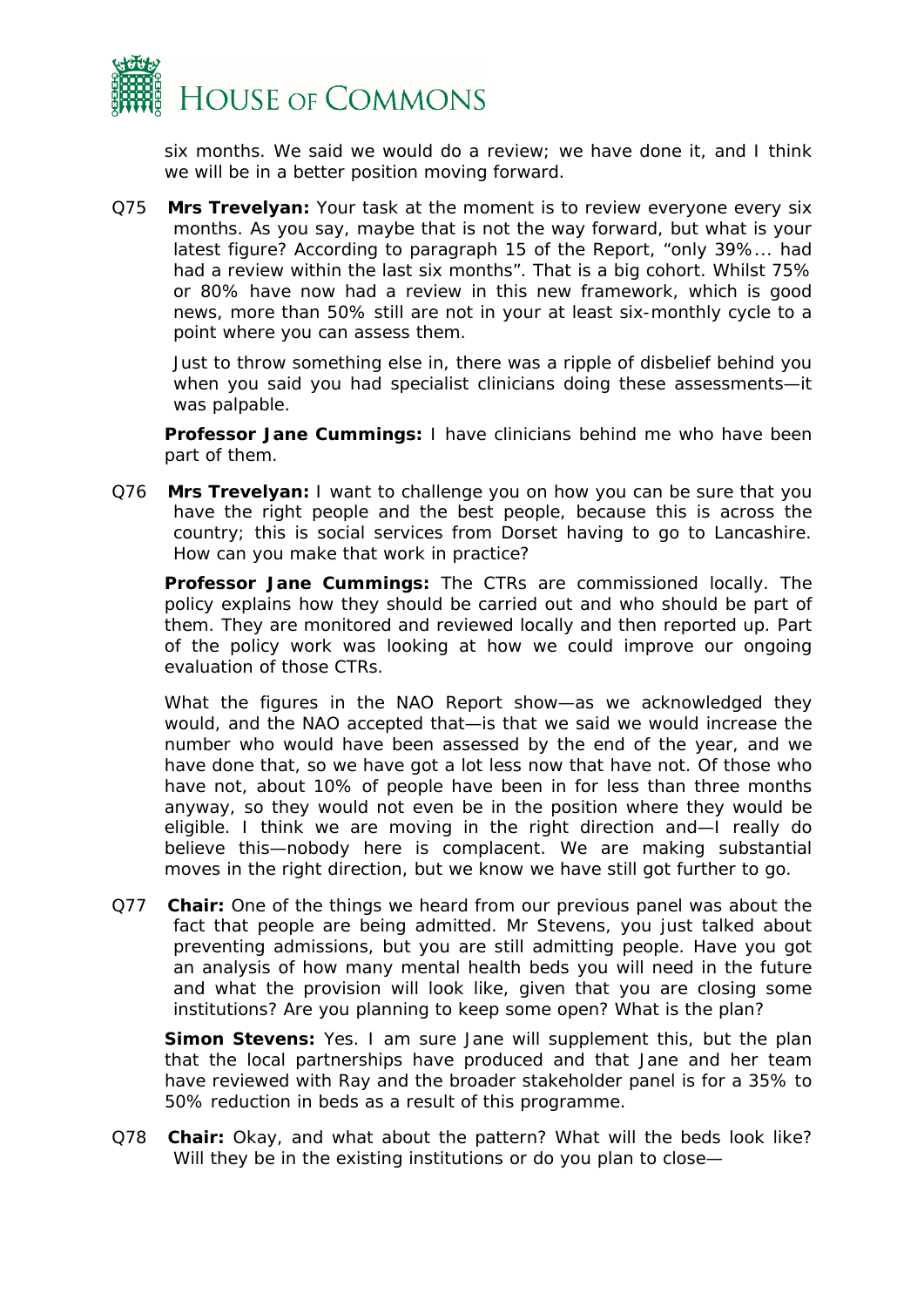

*Simon Stevens:* Well, we have talked about some of the larger institutions. One of the things we talked about back in 2015 was the stark geographical differences across the country, which I think tell us that this is not as a result of differences in individual need or preference but is legacy modes of provision that have been reinforced down the years and decades. Frankly, there is going to be a bigger shift of services in the north-east and in parts of the north-west than in parts of the country that have already successfully undergone that transition. That is why we need these localised planning processes through the 48 Transforming Care partnerships.

**Chair:** I will bring in Mr Boswell.

Q79 **Philip Boswell:** Thank you, Chair. This question is for all of you. It follows on from Mrs Trevelyan's question and it is in relation to Calderstones closing. With reference to figure 11 on page 29—the Transforming Care partnership map and locations—I see six are fasttracked. Is the closure of 223 beds at Calderstones in Lancashire in 2019 the reason, or one of the reasons, why TCP No. 35 is fast-tracked? Mr James mentioned the requirement for sustained support. I understand that the budget for new buildings is over five years, but I presume it takes time to set up local support properly and move beds that are closing. Is rushing into the statistics and closing so many beds in one place before appropriate support services are in place putting patients at risk?

**Simon Stevens:** First of all, I do not think we are usually accused of going too fast in this area. There has been a consultation, and I think it is fair to say there are split opinions about the future of services at Calderstones—inevitably there are. That has been the history of these kinds of service changes. There is still a process to be gone through, through the outline business case and full business case; the trust will need to secure capital approvals from NHS Improvement, DH and the Treasury for those transitions. All these questions will be thoroughly vetted as part of that process.

Q80 **Philip Boswell:** On page 7, paragraph 9 says: "The Department, NHS England and local authorities have limited measures to assess the quality and impact of health and social care support." How do you know you are not damaging the services by closing Calderstones in 2019 and cutting these beds without getting the support in place? How do you know adequate support is in place?

*Simon Stevens:* There are two separate questions there. One is: is the service model currently in place an acceptable service model for the future? The answer to that is no. Once you have answered that, the question then is all about effectively managing the transition.

Q81 **Chair:** To back up Mr Boswell's point, one of the concerns is the unfunded costs for local authorities. We talked about health funding going down the line, but there are other costs associated with someone living in the community. How much do you at NHS England interact with the DWP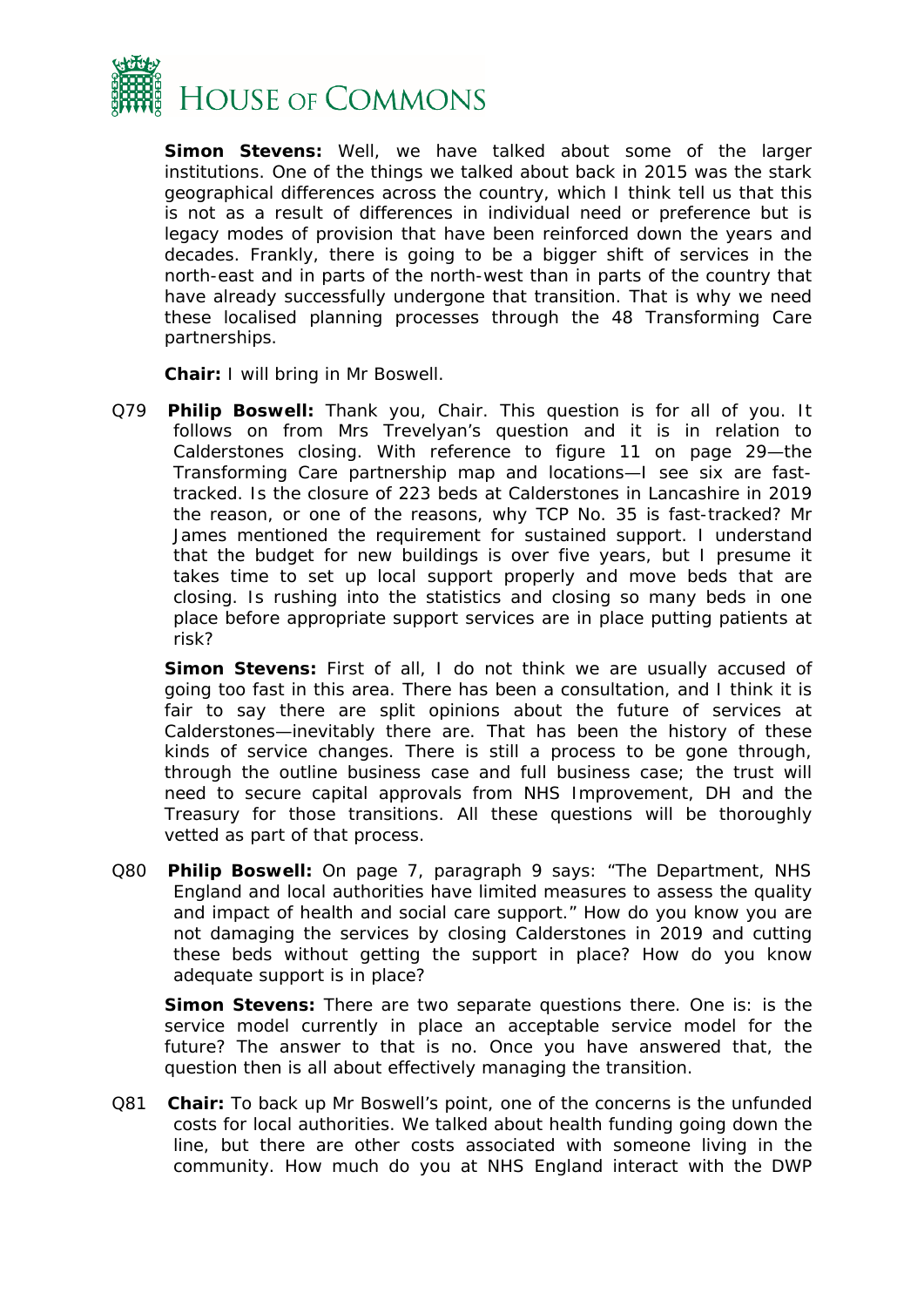

elements on housing benefit support and all the things that might go as part of a package for somebody who is living in the community that they would not need in an institution? I will bring in Mr James after Professor Cummings.

*Professor Jane Cummings:* I think it is fair to say right up front that clearly, in order to close the beds—we are closing the beds on that site we are reproviding some beds in other places. So, medium-secure beds will be moved and reopened, and some of the low-secure beds will be provided in different settings across the north-west, so that people can get care closer to home. Clearly, we would need to make sure those are open, available, staffed and all the rest of it before we move.

The really important thing about this is local support for those individuals and patients. The point that the Chair has made about housing and working across system is really important. NHS England has funded and employed people, both nationally and in regions, to support housing, because this is an important factor; it is critical. We are providing some capital money, as is the Department, in order to provide housing, but also we have to work with people within the NHS who currently are not as used to sorting or managing housing as other people, but local government DWP colleagues are supporting them, and we are helping to fund that. That is a really important point.

We have also commissioned a partnership to evaluate the Transforming Care programme, which is really important. So we have a combination of people, including a Commissioning Support Unit, Birmingham University and a couple of other organisations that have already started an evaluation of the Transforming Care partnership. As part of that, they are looking at quality of care, quality of life and the services that are being reprovided in the community. They will report to us on a quarterly basis, so that is a really important factor that we have built in.

Then, subsequently, as part of the response to the consultation on the future of services across the north-west of England, we have reinforced the oversight and assurance around the development of community services across the north-west, to ensure that the comments that have been made by Mr Boswell will actually be addressed. So, we have plans—

Q82 **Chair:** Mr Wormald wants to come in. I always want to ask you, Mr Wormald, about this capital funding. Mr Stevens and others have talked about the in-perpetuity promise of funding following the patient, but the capital funding is additional from the Department and NHS England. Is that also guaranteed, given the pressure on your budget? Of course, you are bringing your accounts to an end at the moment.

*Chris Wormald:* It is part of the wider capital budget for the—

Q83 **Chair:** So it is as at risk as any other part of your budget?

*Chris Wormald:* Yes. It takes its place in the priorities of the NHS, which does require—

Q84 **Chair:** So, as you are balancing your books every year, you will be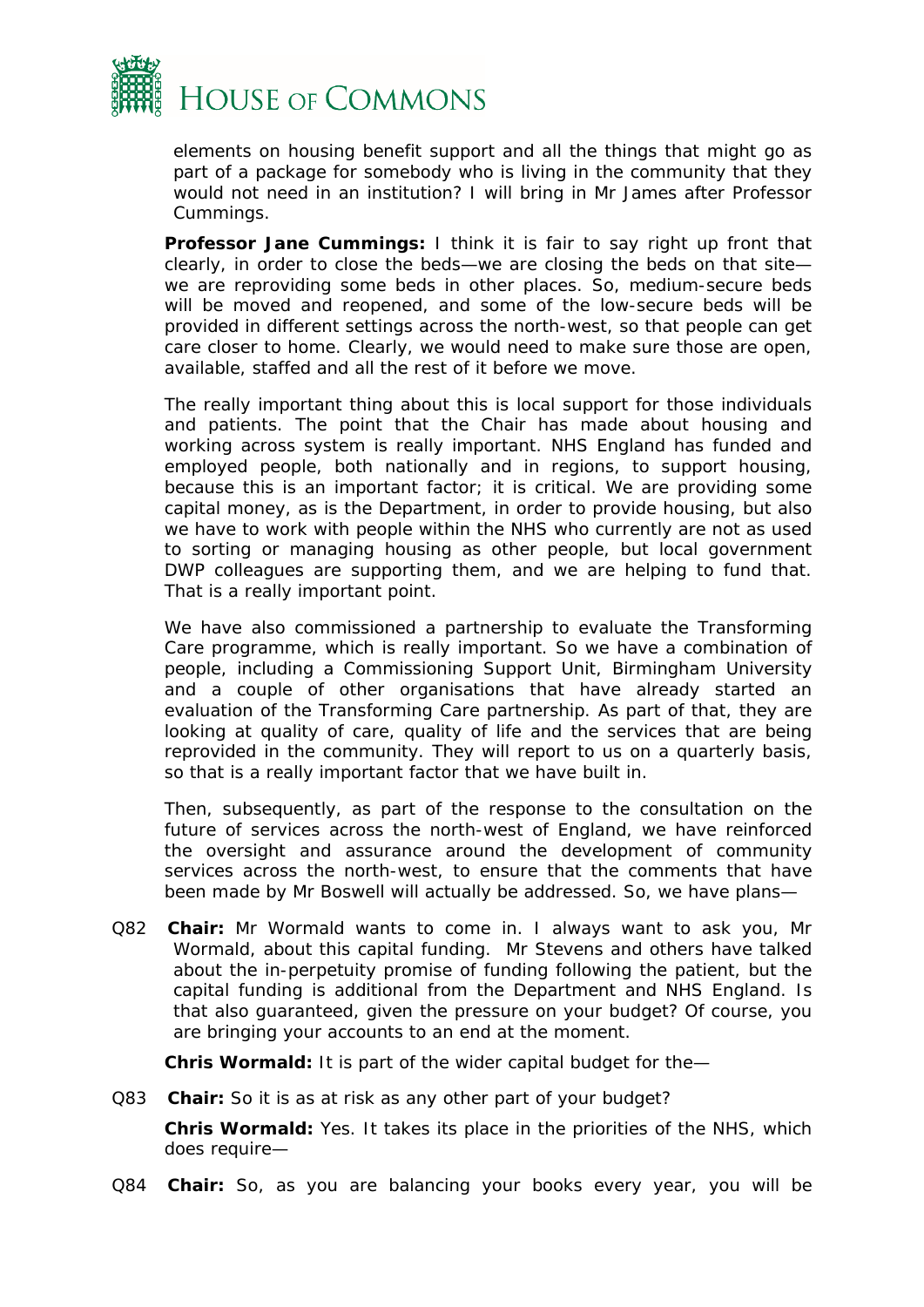

looking at this as part of that pot?

*Chris Wormald:* Yes. Can I just say something on Mr Boswell's questions very specifically, because I think there are two parts to consider? On the Transforming Care programme, I think I am right in saying that there is a very strong professional consensus that the model of care that NHS England and local government are working to—of moving people out of big institutions and into community care—is right. That is very well evidenced, academically and in practice.

There is then a wider question that I think the NAO was getting to, which I suspect we will come back to later in the hearing, about how we judge the overall quality of all our interventions with learning disabilities. There is a lot of work to be done, but I think on this specific point there is a very strong evidence base that the model of care is correct.

Q85 **Philip Boswell:** That's fine. A lot of what you are saying again backs up page 7, point 9, where it says under the heading, "Most of the national measures focus on activity, rather than outcomes (paragraphs 1.13 to 1.19)". Specifically, in paragraphs 1.14 and 1.15 on page 21, which are on Healthcare outcomes, the second sentence of paragraph 1.14 says, "Even so, there are few indicators that show whether the health of people with a learning disability is improving." So, how do you know-

*Chris Wormald:* We are now moving away from the Transforming Care programme and talking about—

Q86 **Chair:** We will talk about that in a moment; we will go back to that. Hold that thought. I just want to ask Ray James something. You have heard about the capital money coming through. Are you confident that it is coming through in the right timeframe and are you worried about its long-term sustainability, given the funding challenges of the NHS, because it is pretty critical for your members?

**Ray James:** I think the Report clearly evidences how oversubscribed the capital allocations were. So, while what we have done has been helpful today, any greater certainty about the adequacy and sustainability of both capital and revenue funding going forward has to help local areas to plan. Particularly when you are bringing forward housing solutions, you need a lead-in time, given how bespoke some of those solutions may need to be for individuals.

If we could combine greater capital certainty with a joined-up approach across Government—a comment was made in the first panel about this—in terms of the risks that changes to local housing allowance might bring and how many supported housing providers have stalled their plans and are still a little hesitant in terms of what we are doing for the future, that would definitely help with the housing part of this programme.

Q87 **Chair:** That is a really important wider policy issue, in terms of the interaction. Mr Wormald, you are responsible for this overall. If the provision of supported housing collapses, it will be catastrophic for this cohort, as well as many others. It is not the Department of Health's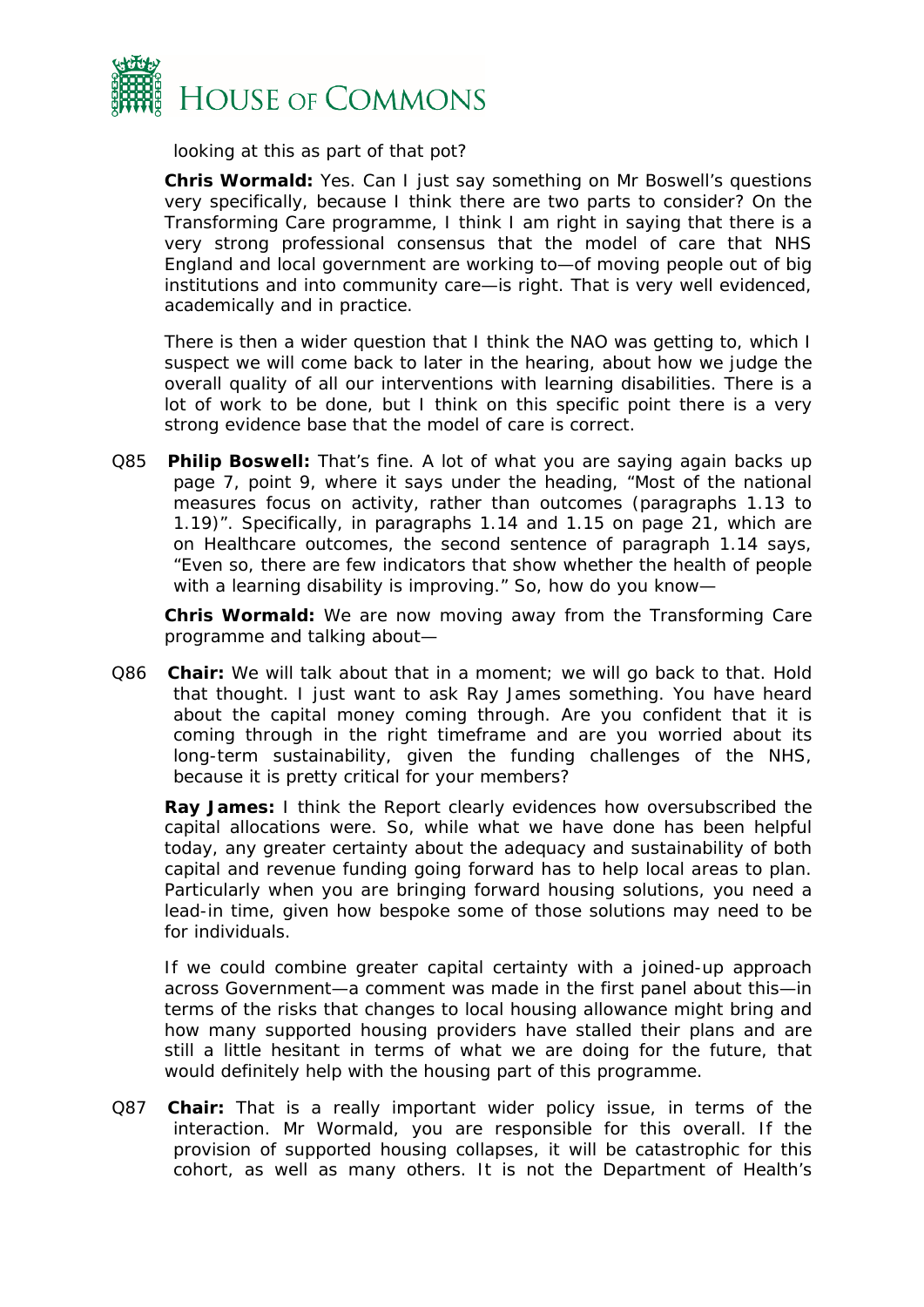

responsibility, but you have overall responsibility for learning disabled adults and the support for them. What are you doing in Whitehall to make sure this is really joined up?

*Chris Wormald:* We discuss these issues with our colleagues at DCLG all the time, as part of our wider discussions with them about adult social care that we described before.

Q88 **Chair:** Do they listen?

*Chris Wormald:* We have very productive conversations, and as you know—

Q89 **Chair:** You have got your standard phrase here. I am sure they are productive, but what are the outcomes? We are hearing that there is a crisis here and now. It is your area of responsibility, even though it is another Department delivering it—for learning disabled adults, in any case. We all have constituents who are losing their support, some of whom have managed very well for many years but are suddenly going to be in crisis if they lose that support. What are you doing about it? Does the buck stop with you?

*Chris Wormald:* You described the current situation earlier. As you know, the Government is going to be coming forward with consultation proposals on this later this year, and we will be involved in that.

**Chair:** You will be involved. I hope you will be a bit more than just involved—driving through and being passionate—with the people you are responsible for.

*Chris Wormald:* This, as you know, is a DCLG lead, and we will be in discussion with them. A whole-Government agreed approach will be brought forward in the usual way.

Q90 **Chair:** What do you think will be the outcomes if supported housing does not get resolved and the supported housing providers can no longer provide that support?

*Chris Wormald:* We will have to ensure that it does get resolved. As everyone has made clear, this is an important part of the package, and it is very important that the whole of Government works together on these issues.

Q91 **Chair:** You just said, "We will have to ensure it does get resolved." That sounds quite positive, in mandarin talk. We will hold you to that in future, because it is pretty critical for this whole programme, in terms of getting people out of hospitals and the area we are going to move on to—the many thousands of people who receive care through local councils already.

*Chris Wormald:* I do not think there is any disagreement across Government about the importance of this group of people or that because the responsibilities are split across Government; we have to work very closely to ensure that we get the right package.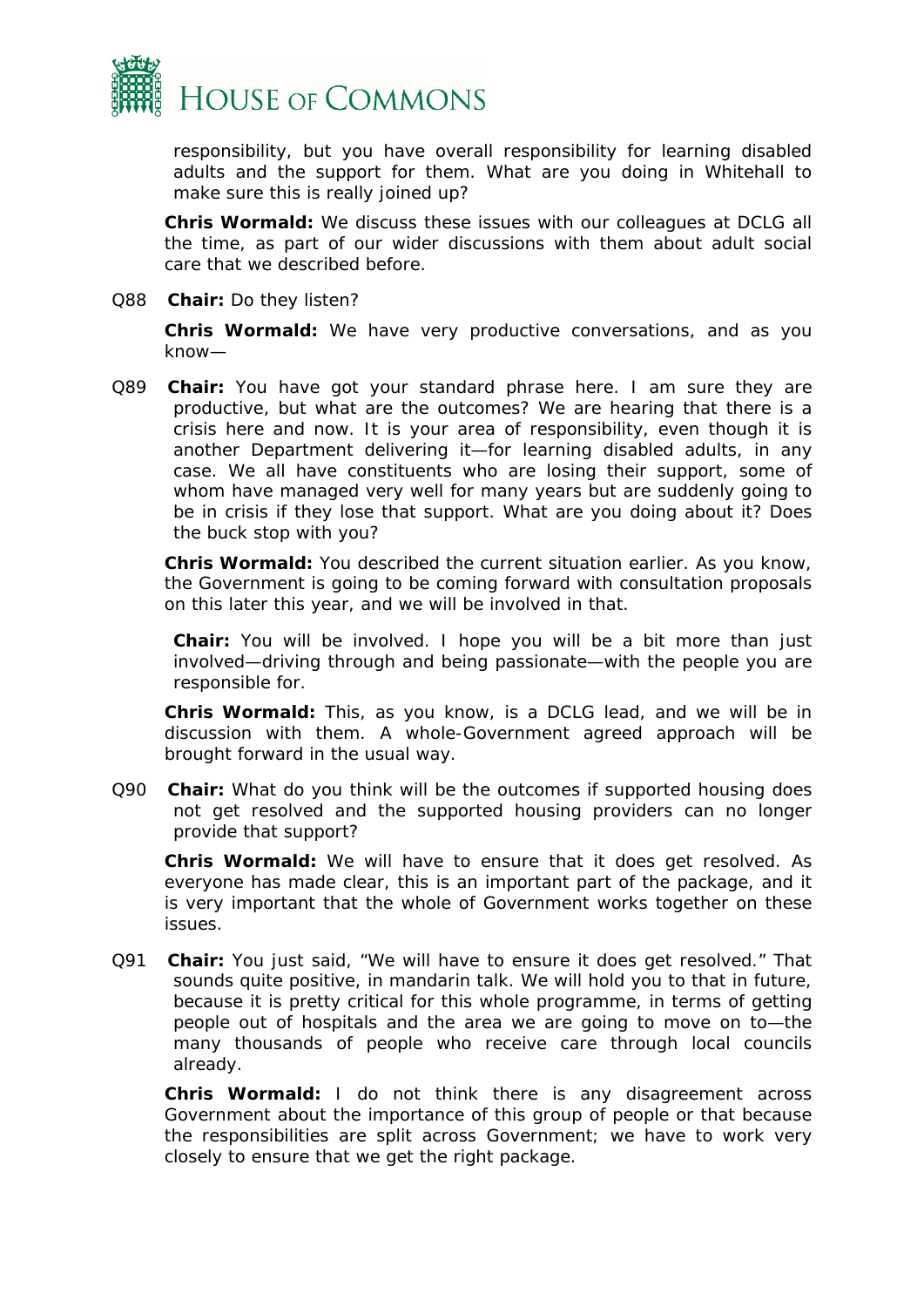

Q92 **Chair:** Do you feel a passion, as the main advocate in Whitehall?

#### *Chris Wormald:* Oh yes.

Q93 **Chair:** Obviously there is NHS England, but in terms of the Whitehall permanent secretaries, you have the policy lead for people with learning disabilities. I am giving you the opportunity to put on record your commitment to those people.

*Chris Wormald:* We are completely committed to that. In fact, we have made some considerable elements of progress in the last couple of years, particularly on employment. The fact that we have a joint Green Paper with the Department for Work and Pensions and a joint unit between the Department of Health and the Department for Work and Pensions—

**Chair:** We are going to come on to employment in a minute.

*Chris Wormald:* That is Whitehall co-operation of a type we have not seen before, and we are seeing that with other Departments.

Q94 **Chair:** People who have a relative with a learning disability or who themselves have a learning disability want to know that they have a champion in Whitehall. Is that you, Mr Wormald?

*Chris Wormald:* It is certainly the Department of Health.

**Chair:** And you personally.

*Chris Wormald:* And me personally.

Q95 **Chair:** Thank you. Mr Stevens has made his commitment, so we are getting you to make the same commitment. Can I ask a couple of last questions on this area before we go on to the wider support that people with learning disabilities need and get in the community? There is a readmission rate currently of one in four, according to paragraph 3.28. What are you doing to reduce that? Does it concern you that the readmission rate is 25%?

*Professor Jane Cummings:* We have looked at individual cases for that. We know that the complex needs of some of the people we are supporting means that some will need readmission, and that is the right thing to do for them. We also have to make sure that the services that are provided, and the support that is provided in the community, are sufficient to ensure that they are supported to stay in the community where that is possible. We have done multiple case studies of individuals who have been readmitted—sometimes for a short time, sometimes for longer—and that has been the right thing to do for them in their circumstances.

Q96 **Chair:** So some of those readmissions will be short-time crisis readmissions; is that what you are saying?

*Professor Jane Cummings:* Yes.

Q97 **Chair:** They are not all long stay.

*Professor Jane Cummings:* They are not all long stay.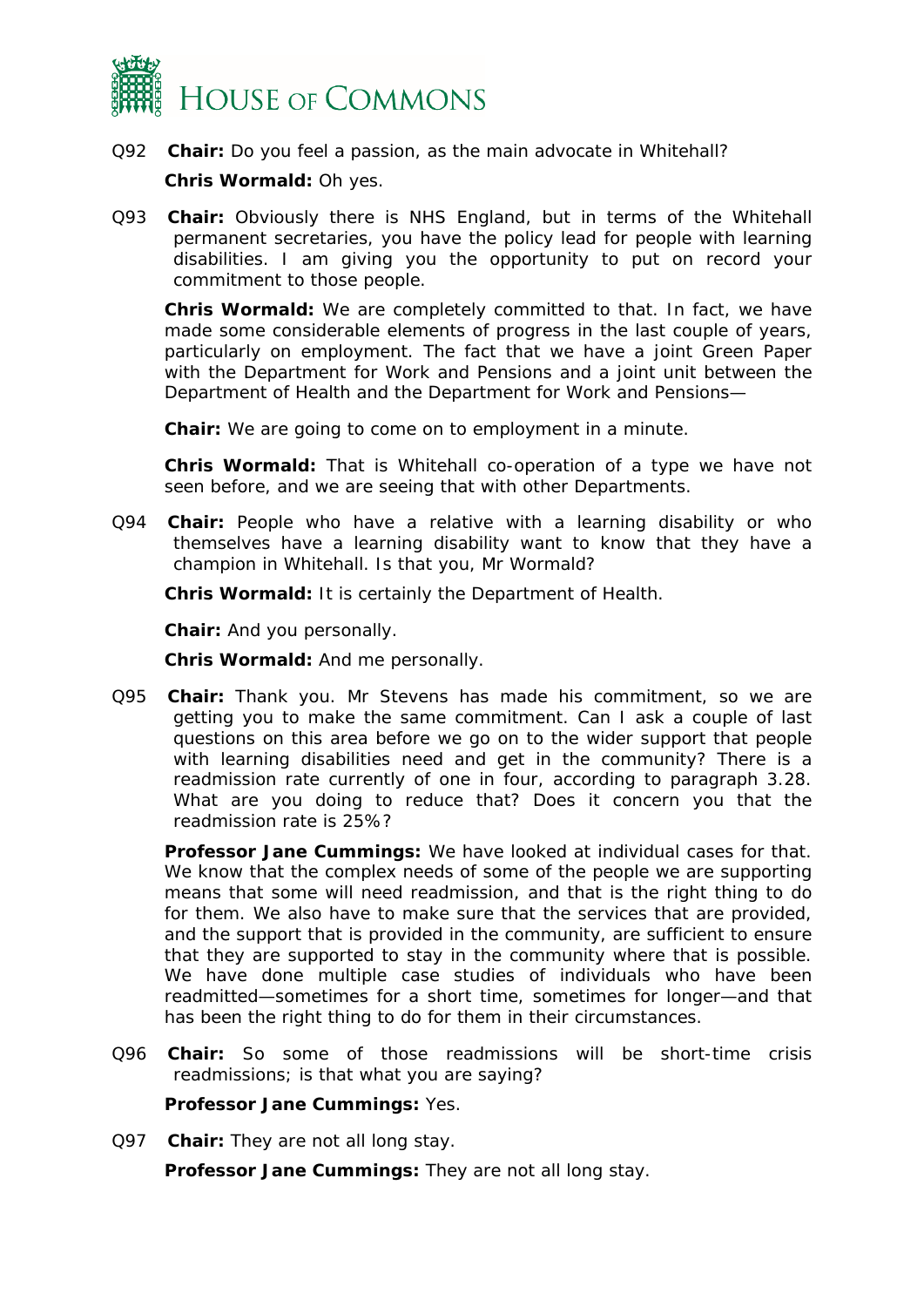

Q98 **Chair:** Do you have a measure, so that you could send us some information about how many—I think there may be some metrics, actually, in the NAO Report.

*Professor Jane Cummings:* What we can look at, and we have got some information on, is the people who were admitted—just general admissions; we can have a look and see whether there is anything more detailed we can do about readmissions. The people who have been readmitted or admitted to hospital in Q1 of last year, versus Q1 of the year before, are admitted for less time.

So there is a significant reduction in the number who are still in-patients after six months, as compared to the previous year. That is particularly stark for NHS England commissioning people, which was quite surprising when we looked at it. We have seen that for specialised commissioning; two years ago 90% were still in after six months, and this year just gone 72% were. That is quite a big reduction, so I think we are seeing more and more people being discharged; we are seeing fewer people being admitted, and for less time, which is what we wanted to see. Clearly, readmission, on a case-by-case basis, is something that the local teams need to look at very carefully.

Q99 **Chair:** My final question on this section is for Simon Stevens, I suppose, but maybe for Professor Cummings, too. How confident are you, Simon Stevens, that the partnerships will close all the planned beds by 2019?

*Simon Stevens:* I think I agree with the assessment in the NAO Report, which is that there is a solid basis for the programme. We have made good progress over the last year, but there is a lot of work to be done to put us on that track in a confident fashion—work that we are committed to doing.

Q100 **Chair:** Thank you. We are going to move on to the next issue. There are 100,000 people who receive care packages through local government, but of course there are different figures. Mencap told us earlier that there are 1.4 million people with a learning disability, some of whom will receive more support, and some less. We were struck by the issues that you may have heard about from the first panel, if you were in the room the number of people in work and the number registered with a GP. Perhaps I will go to the matter of registration with GPs first. I guess that that is for Simon Stevens, but Chris Wormald, as you have the overarching responsibility across Government, this is also important for you. The variation—we got some breakdown of comparative performance for GP health checks for people with a learning disability. The figure, of course, as we heard earlier, is 23% of people with a learning disability registered with a GP.

*Chris Wormald:* No.

*Simon Stevens:* No, I think there is a big conceptual confusion there—

**Chair:** I asked Ashley McDougall to check the figure.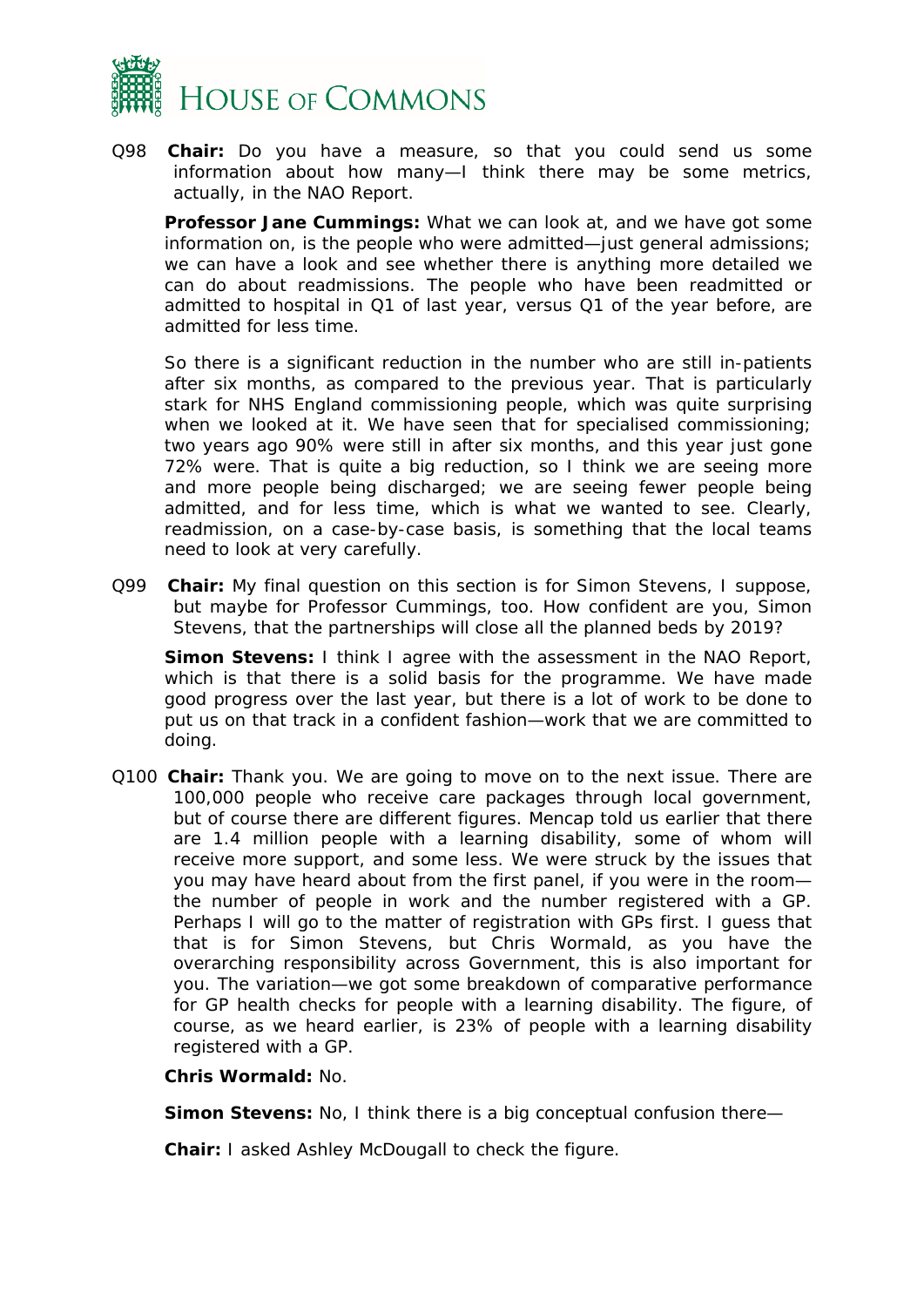

*Simon Stevens:* No, I think we are talking about two separate things. One is the proportion of people registered with a GP. The other is the proportion of people with a learning disability registered with a GP who are flagged as having a learning disability on the GP register. I think it is the latter that is the point. So it is not the proportion of people who do not have a GP; it is just that they may not be flagged as having a learning disability on their GP practice register.

**Chair:** Which is the gateway to opening other support services up.

*Chris Wormald:* Yes. It is still a very important number. It is just not as—

Q101 **Chair:** Thank you for clarifying. And the GP is the gateway, as we said earlier, to other services. In my area, the percentage of eligible adults with a learning disability who had a GP health check—this is in the London Borough of Hackney—was 59%; but if you go to Brighton, or the Brighton and Hove council area, 9.4% had had a health check; and in East Sussex County Council 6.3% had. Those are just two variations.

I should give Anne-Marie Trevelyan's area a big-up, because once again Northumberland seems to be at the top, with 76% of people having had a health check. Presumably, sometimes people with learning disabilities will have had health checks but may not have been logged as having a learning disability; but that comparative performance is poor—the fact that there is some very good practice and some very poor practice. Why is that? And what are you doing to make it better?

**Professor Jane Cummings:** First of all, we completely agree that annual health checks are critical. A lot of evidence and research was published last year showing that people with a learning disability who have an annual health check have much better health outcomes, so we know that it is really important. Annual health checks are an enhanced service for GPs—so they are not mandated, but we are funding them. The numbers have gone up quite a lot. About 90% of GP practices have signed up to doing annual health checks.

What we have done to increase the number: first, we have increased the amount of money that we have allocated. So from April '17, it will go up from £116 per health check to £140, which is an increase of about £9 million a year going to GPs to do that. We have worked with the Royal College of GPs to create a new template to make it easier for them to do it is simpler, it has more drop-down, it is easier to get it done—and that was based on feedback we had had from GPs. We have also included it in the CCG assessment framework, so it is part of the way in which we assess how CCGs are delivering against the key priorities. For learning disability, this is one of the things that we have done.

We are expecting to get something like a 10% increase every year. Our aim is to get to at least 75% by 2020. We know that where there has been targeted action, like in the north-east where we had some specific support going in to look at that, it has been beneficial and that has increased. We have put in a range of measures—some are financial, but some are in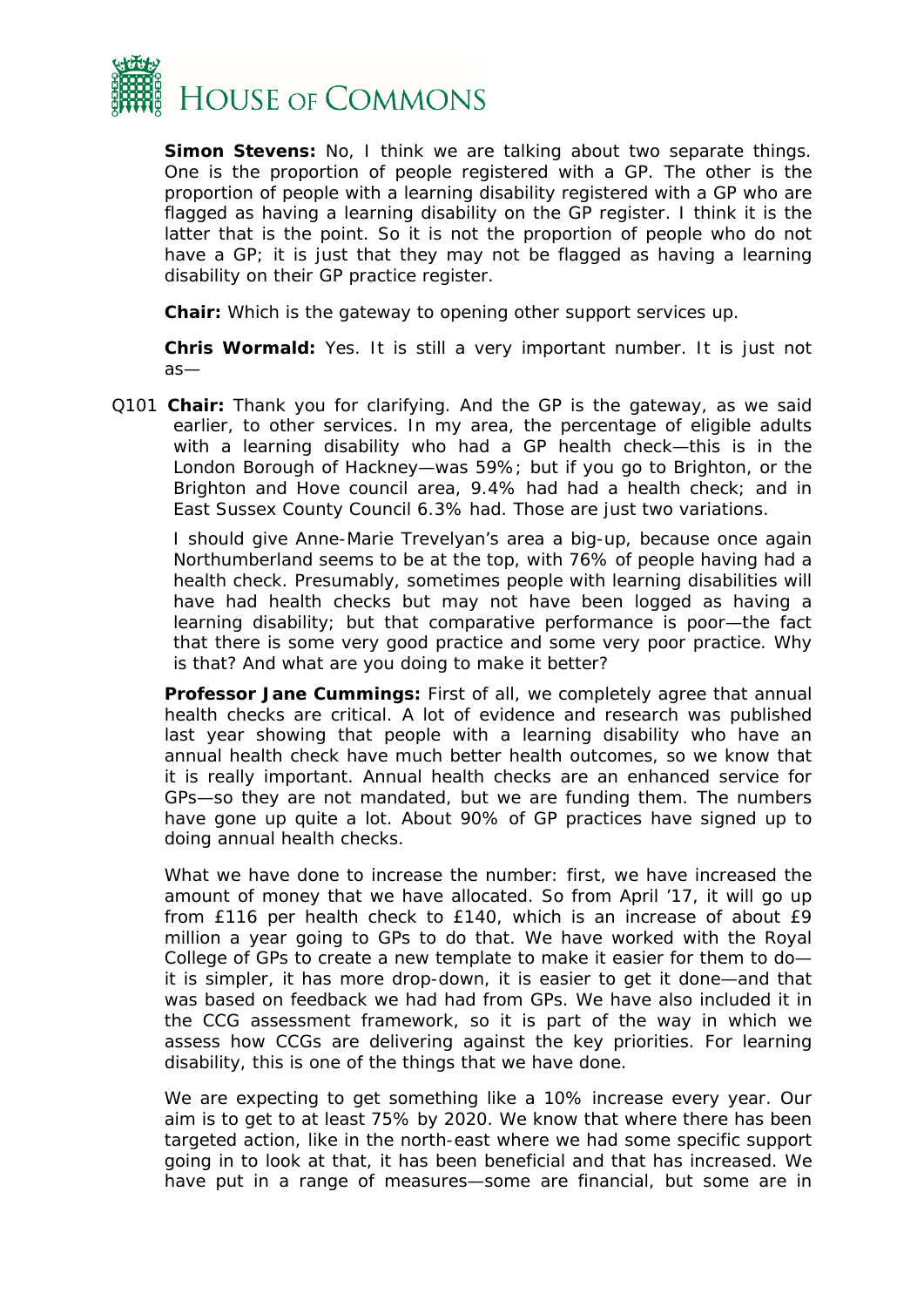

terms of our performance management and our monitoring—and we are reporting annual health checks much more frequently from '17 onwards, as opposed to annually as it was in the past. Those things combined will help.

**Chair:** I am sorry, can I ask you to be a bit quicker on questions, because—

*Professor Jane Cummings:* There is a lot to tell you.

**Chair:** I know! I am passionate about this subject, but we also need to get through our points.

*Professor Jane Cummings:* Okay. I'll be quicker.

Q102 **Chair:** May I ask Ray James a question? Presumably it is very crucial for your members, the social services providers, to make sure that the health checks and the logging with the GP is done, because that is a gateway and a provider of information to the people who are actually providing the care day to day on the ground. Do those figures worry you?

*Ray James:* Nationally they do. If you were to dig deeper, what you would probably reveal is that most of those people known to social care, with active ongoing support, are those more likely to be on the register. It is potentially those with lower-level needs, not getting that kind of support, that are on the register.

Q103 **Chair:** Do you think that there are people that local government is missing support for because they are not registered at the GP as having a learning disability? Therefore there is no flag in the system to push them through to the relevant support.

*Ray James:* This is my 11th year as a director. In that time there have been a couple of occasions on which we have been surprised to find people with a learning disability not previously known to us managing to live independently without much support. That is relatively uncommon, but it still happens.

Q104 **Chair:** Do you think that if more were registered with GPs it would make a difference?

#### *Ray James:* Yes.

Q105 **Chair:** I want to move on to the issue around work. We had good, clear evidence with a report that highlights the average level of the percentage of people in work, which ranges from 3% to 20% in different parts of the country. It seems quite shocking that people can be written off. This obviously links in, Mr Wormald, to relations with the DWP, to how employment support allowance is calculated and to all sorts of other elements of the system. In your role as someone responsible for this area across Whitehall, what are you doing to help improve the figure for the number of people with a learning disability getting into work?

*Chris Wormald:* I have already mentioned the biggest thing, which is the Green Paper that we published jointly with the DWP about work, health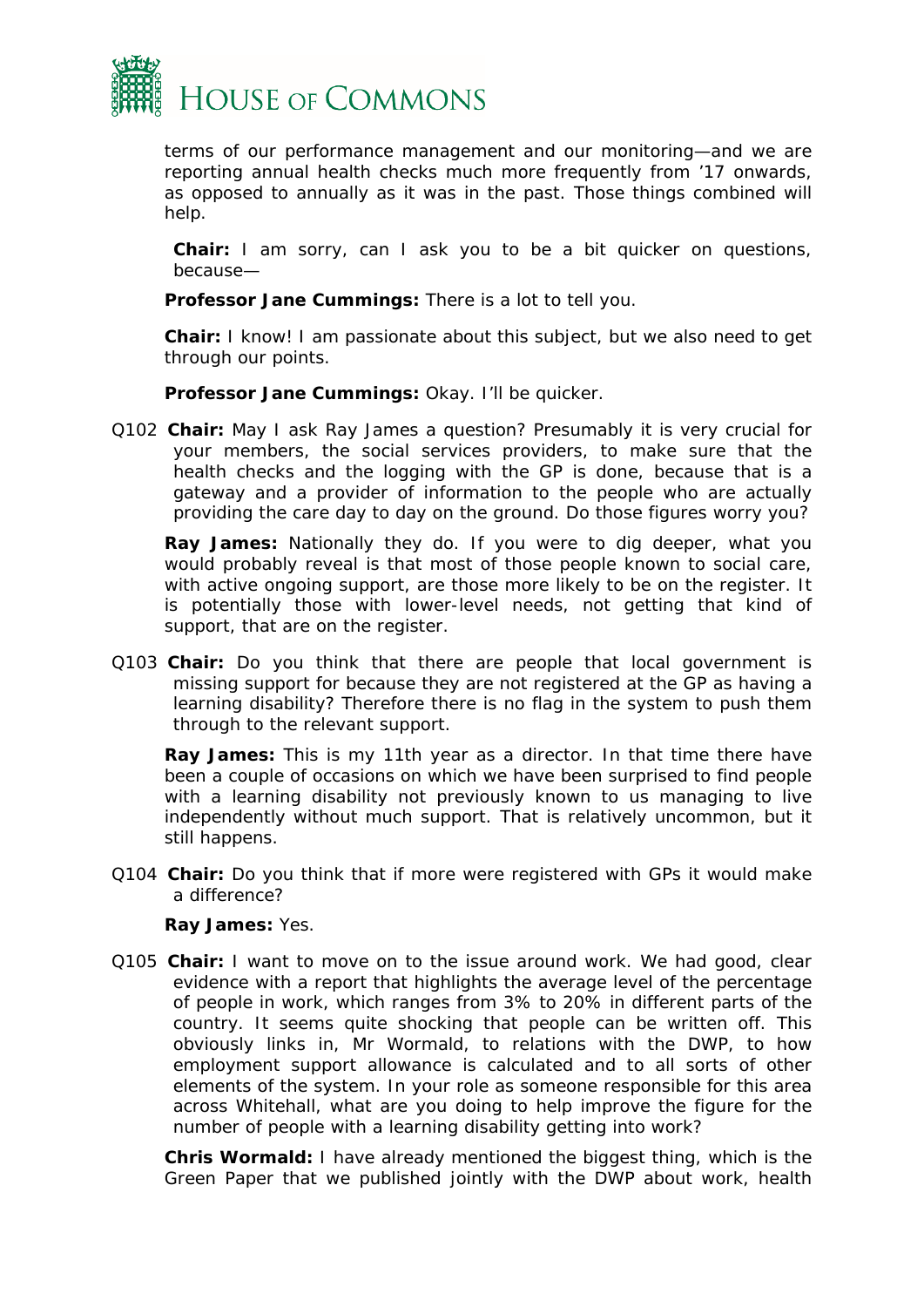

and disability in general. As I said before, it is a very big step forward that there is a Green Paper on that subject, even before we get to the important policies contained in it. We work more closely with DWP than we ever have before.

When I have discussed this with the DWP—I think this comes out of the National Audit Office Report as well—the actual explanation both for the level of employment and for the variability that we see is not a well understood or researched area. As I think you said earlier, Chair, it is linked to socioeconomics, but that clearly does not explain the entire gap.

The approach that my colleagues at DWP, with us, are taking through the Green Paper is basically to pilot a whole series of different approaches in local authorities, particularly around improving employment support. They are working with local government and seeking pilots around support for employment.

Q106 **Nigel Mills:** Given that Derbyshire is very low—I think we have got 1.7%; 136th out of the 150—is one of those pilots in Derbyshire, by any chance?

*Chris Wormald:* The DWP has sought proposals, but I don't know whether Derbyshire is one of the places that has put forward a proposal. They say they are very encouraged by the level of interest from local authorities and they will announce the successful areas shortly.

We are also doing a considerable amount for the younger age range, some of it in my former Department. Supported internships are important in this area. We are also doing supported work experience for young people. The overall approach, because the phenomenon we are dealing with is not well understood, will be to try out a lot of different things, see what works, build on that, and then build that into a more general policy. So I cannot give you a specific answer.

Anecdotally—I will ask Ray to come in as well—DWP and we see that some of the high performers are in places where the local authority has put an enormous amount of passion and effort in, but that does not seem to explain the entire thing. As came out in the pre-panel, the mindset of employers in an area is very important as well.

Q107 **Chair:** What strikes me about this is that if someone has got a learning disability, it is a lifelong condition—it will not get better—and people have different levels of need. You have to go through many bureaucratic hoops to go to the local college, to get DWP support, to qualify for supported housing, and to be assessed by social services.

Have you as the person with overall responsibility given any thought to some sort of passport so that someone with lifelong issues does not have to be constantly reassessed, but gets passported through? It seems the GP is a gateway. Have you considered an approach that would save a lot of money, time and effort in the system? That is our focus, rather than policy. Is that something you have looked at, rather than having to apply endlessly and be reassessed all the time?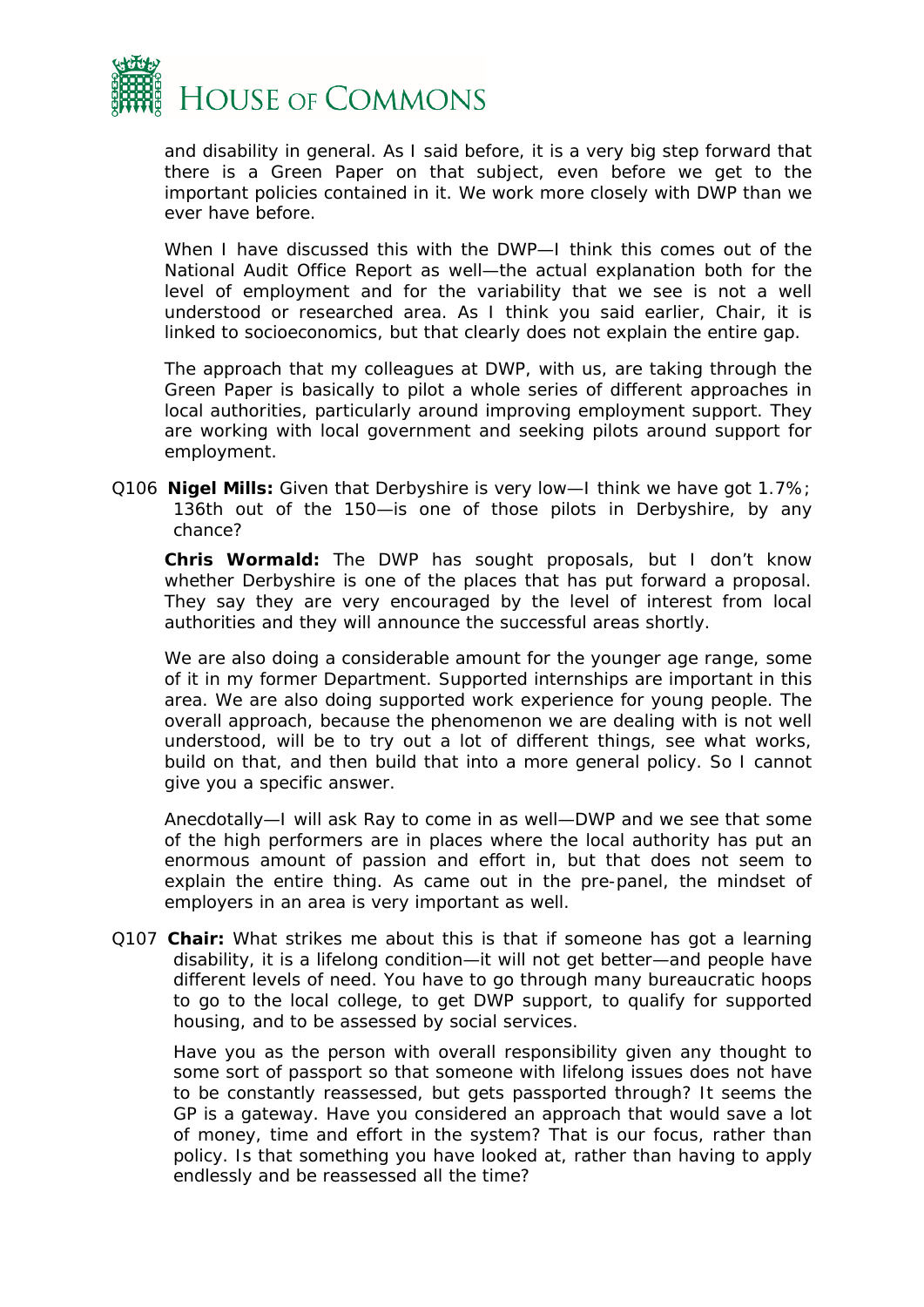

*Chris Wormald:* Yes, that is of course pretty much exactly what we have done for young people in the integrated system. That is in its early stages. It has huge potential. What is happening is encouraging, but it has a long way to go before it fulfils its potential. I don't think we have looked at the same approach in adults, although I think that is an interesting idea. The complications are obvious, but, as we have taken that approach—

Q108 **Chair:** It is not that difficult for government. When you service lots of benefits, for instance, it unlocks other things such as a disabled parking permit or whatever. There are certain things you have to do that trigger other events.

It would save a lot of money if you could have an agreed trigger. Once that is agreed, the GP or social services assessment or whatever then triggers a level of access to support. It might change over time because people's needs may change over time, notwithstanding that they have a lifelong condition—they are not going to suddenly not have a learning disability. They will have that for life.

*Chris Wormald:* This is not something we have looked at. I think it is an interesting idea.

**Chair:** Okay. Do you want to come in, Anne-Marie?

Q109 **Mrs Trevelyan:** Can I come back briefly on the GP registration and the numbers being so low? Why is that? We hope that children with learning disabilities are being identified now while they are in the school framework in whichever part of it they sit—as the Chair has said, having identified that, it stays with you as an individual—and are therefore likely to be attached to a GP surgery through that part of their lives. Why is there such a fall-off when they become adults? Why are we not trying to find a system that automatically helps them stay within the GP-registered framework?

*Chris Wormald:* Shall I say something first on that? The integrated health and care plans in place for special educational needs assessments are very new. They are coming in right now. I suspect it may have an effect, but of course that would not affect the stock of people at all. The idea of the whole reform was to bring together health and education assessments, but, at the moment, if you are over the age of 19 it would not have affected you, so it would not affect Jane's stock figures.

Q110 **Mrs Trevelyan:** So it is the older cohort of those with a learning disability whom we seek to identify and give support with that trigger, as the Chair refers to it.

*Professor Jane Cummings:* Yes. The annual health checks are for 14 years and older, but I think the reforms that Chris has referred to will make a difference. We have commissioned some support from the local voluntary sector, such as Mencap and NDTI, to help us campaign with families and people with a learning disability, so that there is a bit of a push-pull and people are actually asking and knowing that they should be on a register. It works both ways, and that is really important, too.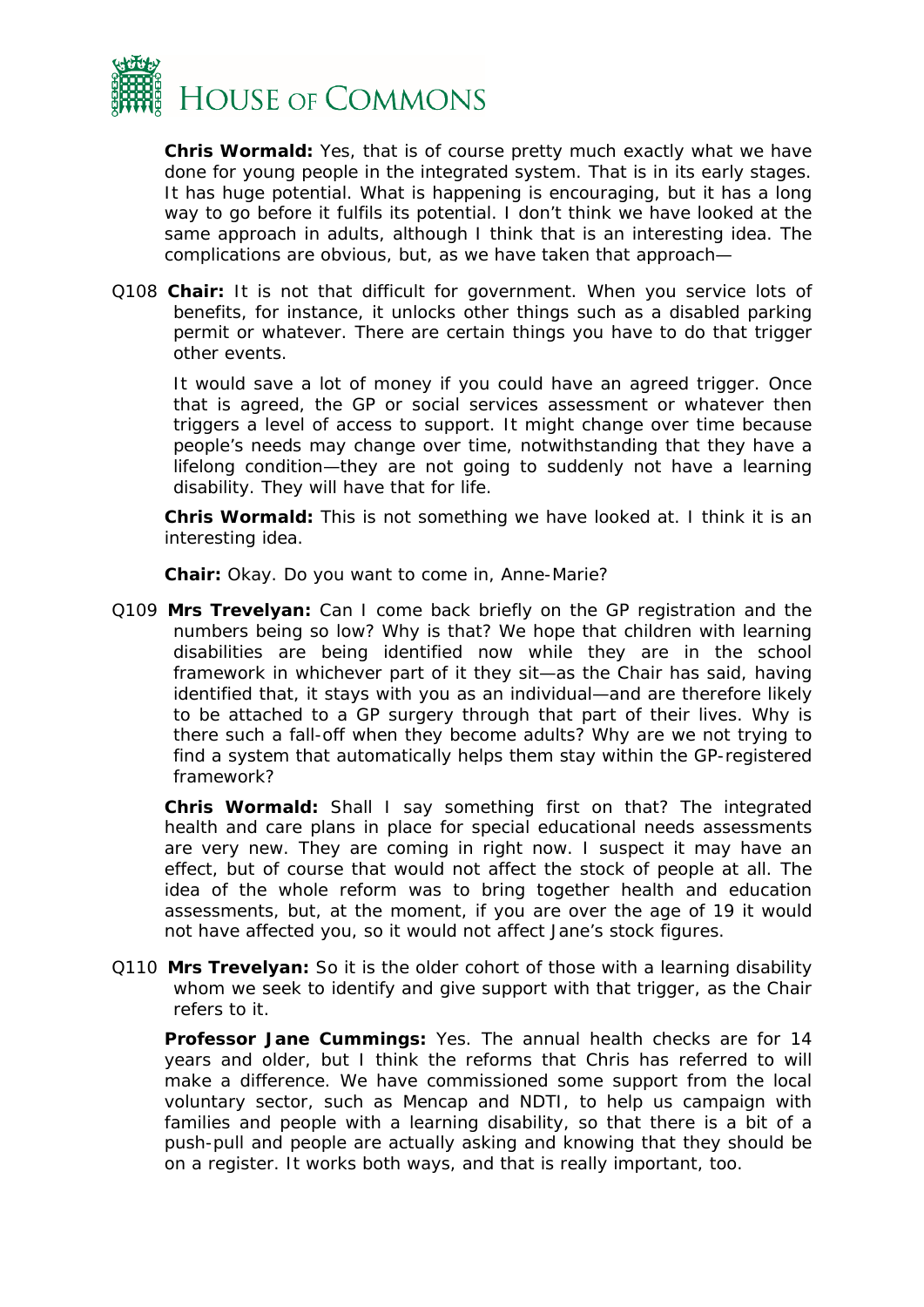

*Chris Wormald:* I suspect, in the long term, the bigger challenge, which Ray referred to earlier, as you flow through from the younger ages, will be the people who have identified special needs but who do not have an integrated care and health plan, which is, of course, a very small proportion of those with special needs. I expect they are the same people who are not normally on the local authority radar and are in danger of being missed. I think there is quite a specific challenge that we will have to take on going forward on how we get to those people.

Q111 **Chair:** And, Mr James, there are a lot of people with learning disabilities who do not get any support from social services and who are supported by their family or live independently. Are you worried that there is unmet need out there? I guess for local authorities to seek it out is a big potential cost at a time when you have big stresses on the adult social care budget.

*Ray James:* The reduction in the number of people getting support in recent years that the NAO Report highlights reflects a combination of, first, the tightening of eligibility criteria in local authorities pre the Care Act. Those authorities might previously have funded moderate needs, rather than critical and substantial, and would have been providing a relatively small but important level of support to individuals. The consequences of changes in the Care Act and are that eligibility is now set for local authorities consistently.

Secondly, it reflects the overall funding situation. Local authorities are inevitably facing a difficult choice around ensuring that they meet their statutory duties to those with the most complex needs. When we surveyed ADASS members, one of the two things people most wanted to do more on was prevention, yet in the same survey many recognised that they were spending less on prevention as a result of the overall funding situation.

Q112 **Chair:** How does respite fit into that?

**Ray James:** Respite is one of the things we hear most frequently from parent carers about its value and the risk in relation to that. We tend to have conversations about overall personal budgets with individuals and their families, and we try to make sure that respite needs are a part of that.

It is also difficult to get specialist respite provision. For some providers, an operating model sensitive enough to provide specialist respite to people with complex needs, and where those providers won't be there full time but may be there on a number of occasions, is just a more difficult business model for some providers to operate. Very often, we talk about whether there are different forms of respite that we can provide in the family home or other options around breaks and people taking breaks together and so on. It is consistently one of the most referenced issues by family carers.

Q113 **Chair:** Okay. You talk about the family home. Has actual respite provision gone down across local authorities, in your experience, because of the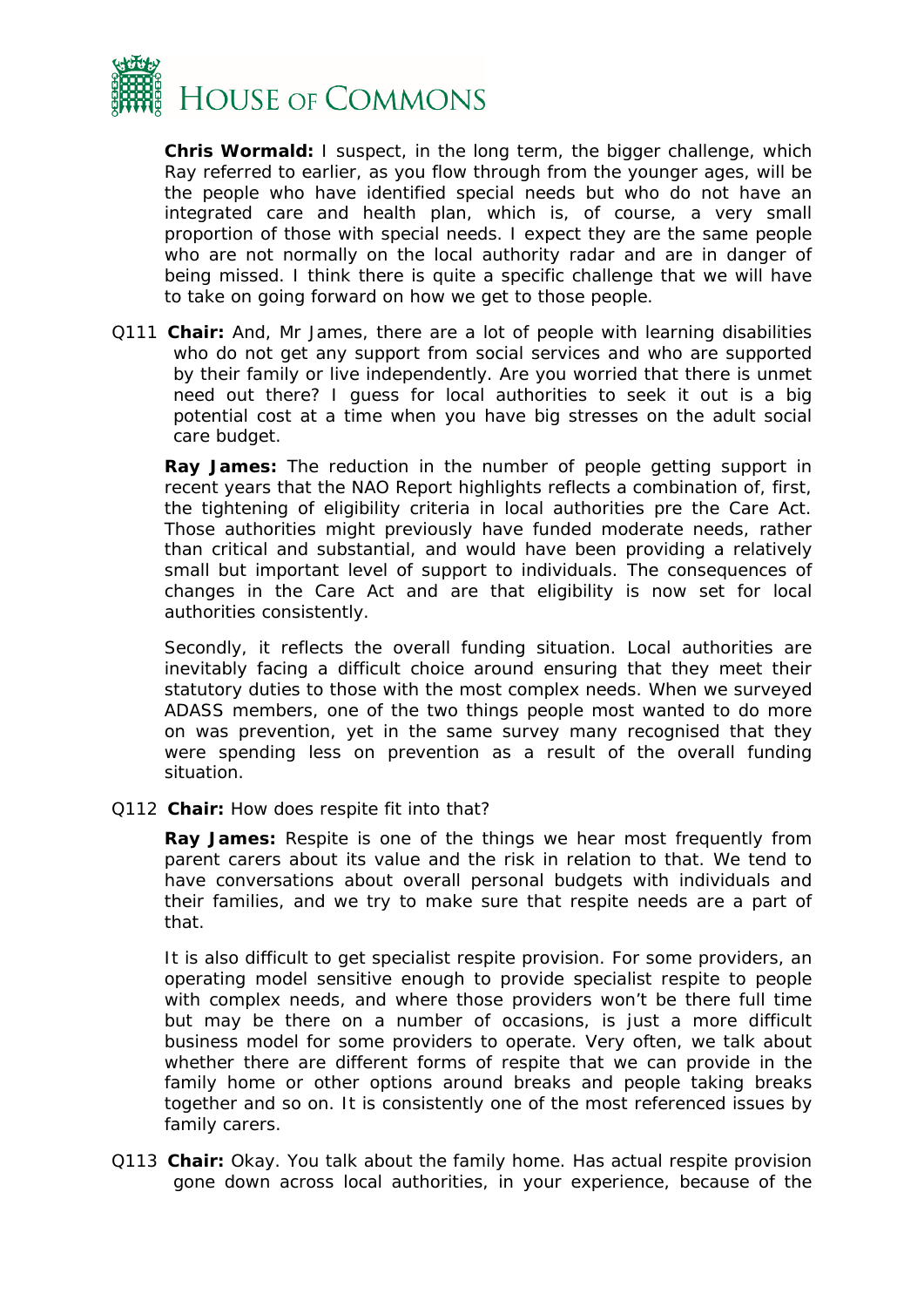

funding challenges?

**Ray James:** I think we've seen a number of local authorities try to arrive at a fairer distribution of the resources that they spend. On some occasions, that has led to discussions about limiting the amount of respite that individual families may get. I don't have definitive data about that service specifically, and sometimes it will be obscured within the overall personal budget, in terms of the choice that a family will make. However, I hear it said enough to believe that it is an issue for many families.

Q114 **Chair:** Are personal budgets working for this group of people, in your experience?

*Ray James:* I am a strong advocate. I think personal budgets particularly personal health and social care budgets—give really meaningful choice to individuals and their families, and they very often know what works best. I would be a strong advocate of trying to encourage that. In terms of combining programmes, the Transforming Care programme has been talking to a lot with the integrated personal commissioning programme in order to ensure that this very cohort of people are at the forefront of those considered for personal health and social care budgets.

Q115 **Chair:** How well is it going? We have looked at this before, and it is rolling out, but it is not all there yet. What do you think the penetration level is? Do you think it is working, in terms of getting to the right people and getting those families and people with learning disabilities to be able to really control their own budget? Is the money following through?

*Ray James:* In local government, broadly, the penetration rates around personal budgets and direct payments are strong and sustained. They are beginning to increase, in terms of the NHS and both health and social care budgets, but they are still at relatively low levels compared with the overall number of people we are talking about. The direction is right.

Q116 **Chair:** The direction is right. Mr Wormald, on that, the direction is right but the area you are responsible for across Government spends £8 billion—if you take local government and central Government together across all Departments—on improving the lives of people with a learning disability. You have indicators around registration with GPs and placing people into work. Do you think you have the right indicators to measure real life outcomes for people? While it may be complex, is there a better way you could be doing that?

*Chris Wormald:* We hope so, yes, but I can't tell you what it is. I will say three things in relation to that. The point was made in the pre-panel: what the vast majority of people with learning disabilities want is exactly the same as what other citizens want—a home, a family and a job. A number of those things are just very difficult to measure and of course we don't measure them for the general population. Secondly, the process measures that we have right now are important. We have discussed a number of them today. It is important—

Q117 **Chair:** I am certainly not suggesting that you abandon them.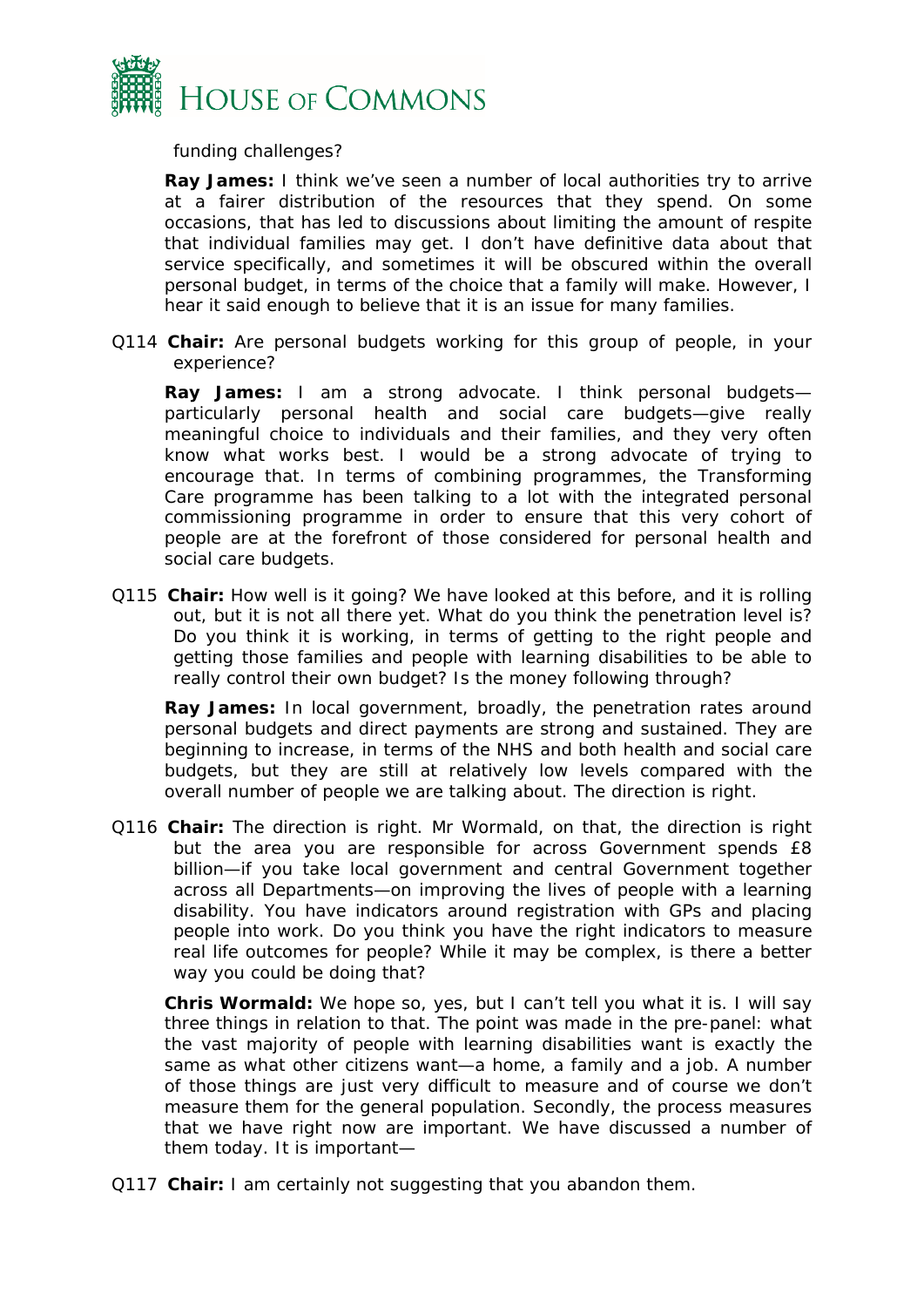

*Chris Wormald:* No, exactly, so we would keep those. We are doing some work with Kent University—the first stage of which will be published early next year—on whether there are better quality of life and quality of care indicators that we could use, but at this moment there are not any out there that fulfil the requirements that we have.

Q118 **Chair:** When is that work from Kent going to come through? It is early policy development from the sounds of it.

*Chris Wormald:* Yes, this is quite early. The first stage of it is due to be published early next year and then there will further work after that.

Q119 **Chair:** Presumably you will put that out to networks of parents and people with learning disabilities themselves and the charitable organisations.

*Chris Wormald:* Yes, and this issue is discussed quite often. Jane described what was happening in the Transforming Care programme around this. There is a lot of work going on. What there isn't is an obvious answer. We recognise exactly what the National Audit Office said—that it would be better; but there aren't—

Q120 **Chair:** We recognise it is difficult; we just want to know, and you have said, that you are looking at it. Kent is looking at it, and then you are going to talk to parents and people with learning disabilities about it. As you say, it is not rocket science. People want a home and a job and good health and the rest of it.

*Chris Wormald:* Yes, and what are the appropriate measures to do so? That is with the caveat—I know you love my caveats—that this is an area, as I was discussing with Mr Bacon last week on ambulances, where the targets and measures you set can do harm as well as good. So we will do this very cautiously and carefully, but the challenge that the National Audit Office set us is I think the right one.

Q121 **Chair:** I don't think we are saying have a complete, ultimate checklist at the centre of Government, but it does go back down to local authorities. Mr James just talked about personalised budgets, for instance. Is that something you are watching from the centre—how many local authorities have personalised budgets for people with learning disabilities?

*Chris Wormald:* I don't think that is one of the measures we currently check.

Q122 **Chair:** I don't remember it from the last time we discussed it.

*Chris Wormald:* No, I don't think that is—

Q123 **Chair:** Would that not be something that as the person responsible in Whitehall for this area you should be looking at—to see, just as with GP registration, the numbers of people on personalised budgets or who have been offered them?

*Chris Wormald:* There are any number of things that we could track. Our choice is, as I say, to look at this carefully.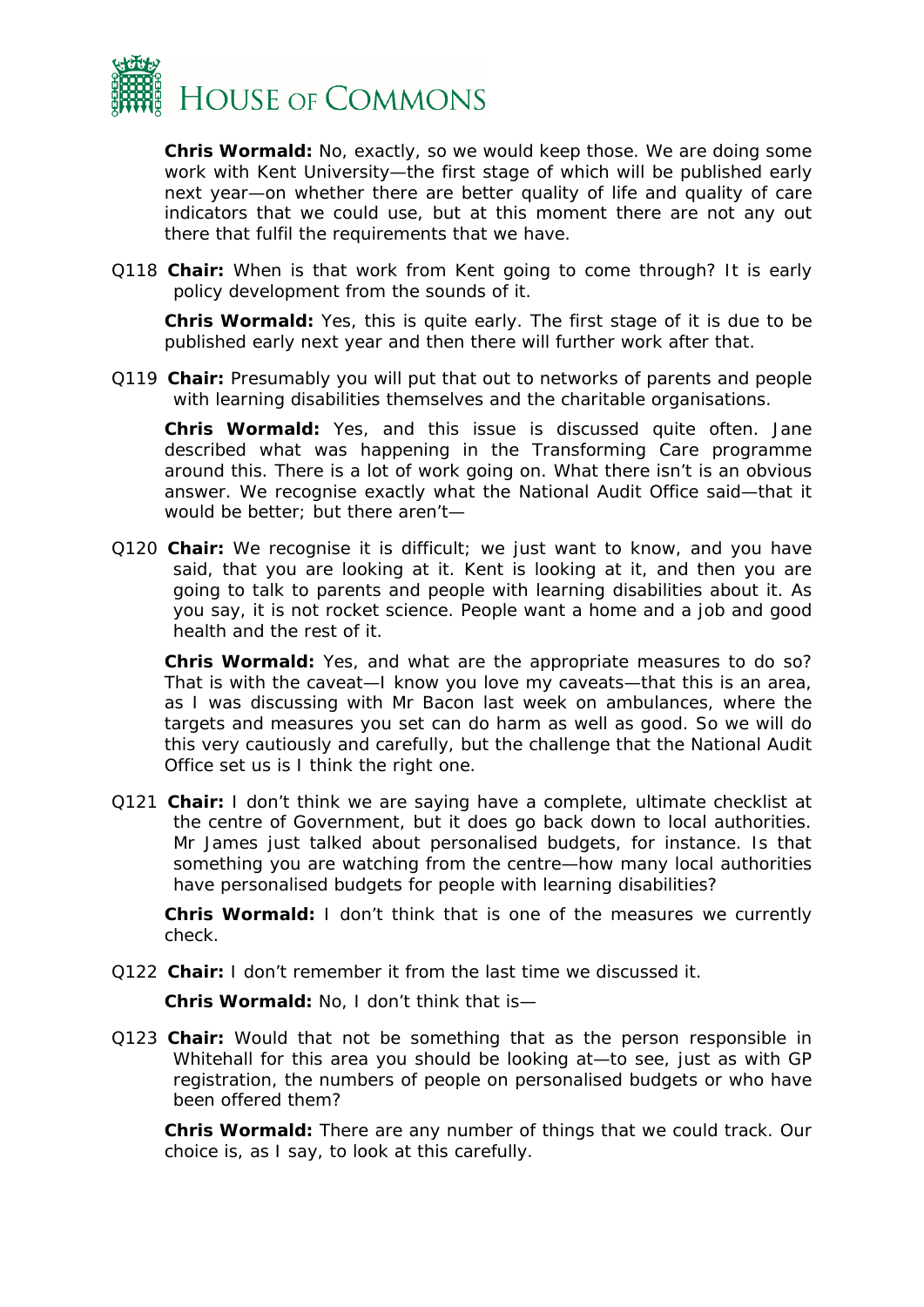

Q124 **Chair:** But you just said, as I think most people would agree, that it is very hard to establish a set of rules about what would be absolutely finally a good outcome for every individual, because people are individuals. A learning disabled adult is no different from anyone else. But if people have a personalised budget, they are in personal control of their outcomes. Surely it would be one of the options that you should be thinking about looking at as a good indicator.

*Chris Wormald:* Yes. It is not one of the things we track at the moment, but I will go away and look at that specific question. The danger is, of course, that that is another process target without a "And is it working?" part to it. We are not at the moment proposing to change the set of things that we are measuring.

Q125 **Chair:** Okay. I am going to bring in Simon Stevens and then Ray James.

*Simon Stevens:* Agreeing with what Chris has said, but just supplementing it: on the personal health budget side, we do have a set of expansion targets. Ray referred earlier to what we have called integrated personal commissioning, which is bringing together health and social care budgets for individual people, who then get to exercise choice over how those services are configured around what they want and need, rather than what the system is telling them they should have. We have gone from zero to about 13,000 people with those integrated personal health budgets.

Q126 **Chair:** Do you measure how many of those people have learning disabilities?

*Simon Stevens:* We do, through the pilot sites. We have particular geographies that are working with particular groups of individuals. Our goal is to get that to between 50,000 and 100,000 by 2020-21. So that is a pretty big ramp up.

Q127 **Chair:** Jane Cummings, you were nodding there. Are you able to give us some figures?

*Professor Jane Cummings:* Yes. As Simon was referring to, at the moment we are measuring that in pilot sites. Out of the 13,000 that Simon has just mentioned, there are about 4,500 that have. But that is only within the pilot sites.

Q128 **Chair:** But you don't know what percentage that is of people in that area who have a learning disability?

*Professor Jane Cummings:* No, but there is a very clear sense of direction within NHS England that we want to roll out both the personal health budgets and the integrated budgets. We have a programme in place to do that across the board, and learning disability is an important part of it.

Q129 **Chair:** A final word from Ray James.

**Ray James:** I would be disappointed if local areas were only using those metrics. I would expect everywhere to be combining something that tells